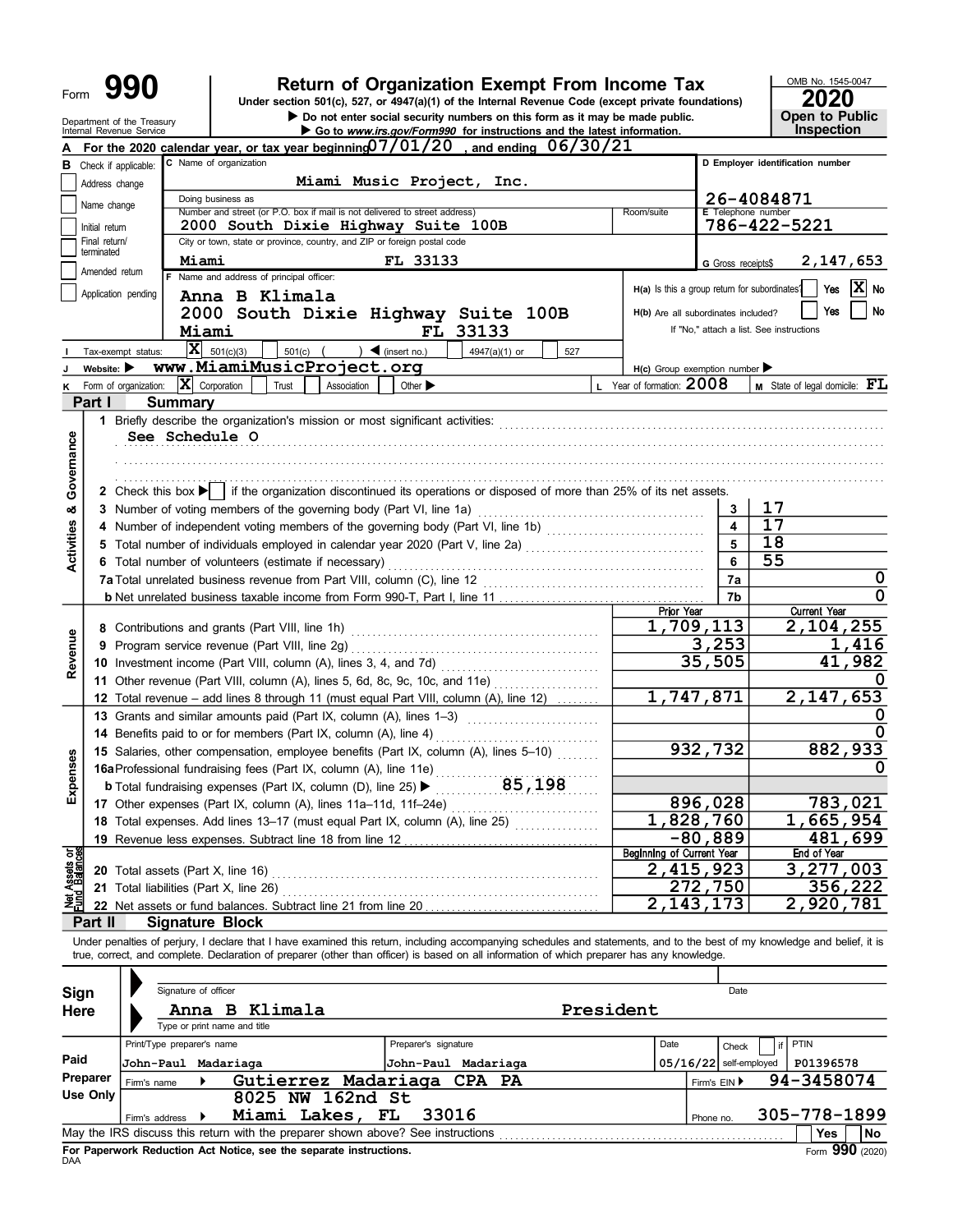|              | Form 990 (2020) Miami Music Project, Inc.                                                                                                                  |                                                                              | 26-4084871  |               | Page 2                       |
|--------------|------------------------------------------------------------------------------------------------------------------------------------------------------------|------------------------------------------------------------------------------|-------------|---------------|------------------------------|
| Part III     |                                                                                                                                                            | <b>Statement of Program Service Accomplishments</b>                          |             |               |                              |
|              |                                                                                                                                                            | Check if Schedule O contains a response or note to any line in this Part III |             |               | $\mathbf{x}$                 |
|              | 1 Briefly describe the organization's mission:<br>See Schedule O                                                                                           |                                                                              |             |               |                              |
|              |                                                                                                                                                            |                                                                              |             |               |                              |
|              |                                                                                                                                                            |                                                                              |             |               |                              |
|              |                                                                                                                                                            |                                                                              |             |               |                              |
| $\mathbf{2}$ | Did the organization undertake any significant program services during the year which were not listed on the                                               |                                                                              |             |               |                              |
|              | prior Form 990 or 990-EZ?                                                                                                                                  |                                                                              |             |               | Yes $\overline{X}$ No        |
| 3            | If "Yes," describe these new services on Schedule O.<br>Did the organization cease conducting, or make significant changes in how it conducts, any program |                                                                              |             |               |                              |
| services?    |                                                                                                                                                            |                                                                              |             |               | $\Box$ Yes $\overline{X}$ No |
|              | If "Yes," describe these changes on Schedule O.                                                                                                            |                                                                              |             |               |                              |
| 4            | Describe the organization's program service accomplishments for each of its three largest program services, as measured by                                 |                                                                              |             |               |                              |
|              | expenses. Section 501(c)(3) and 501(c)(4) organizations are required to report the amount of grants and allocations to others,                             |                                                                              |             |               |                              |
|              | the total expenses, and revenue, if any, for each program service reported.                                                                                |                                                                              |             |               |                              |
|              |                                                                                                                                                            |                                                                              |             |               |                              |
|              | 4a (Code: $\ldots$ ) (Expenses \$ 1,449,320 including grants of \$ $\ldots$ ) (Revenue \$ $\ldots$ )<br>See Schedule O                                     |                                                                              |             |               |                              |
|              |                                                                                                                                                            |                                                                              |             |               |                              |
|              |                                                                                                                                                            |                                                                              |             |               |                              |
|              |                                                                                                                                                            |                                                                              |             |               |                              |
|              |                                                                                                                                                            |                                                                              |             |               |                              |
|              |                                                                                                                                                            |                                                                              |             |               |                              |
|              |                                                                                                                                                            |                                                                              |             |               |                              |
|              |                                                                                                                                                            |                                                                              |             |               |                              |
|              |                                                                                                                                                            |                                                                              |             |               |                              |
|              |                                                                                                                                                            |                                                                              |             |               |                              |
|              |                                                                                                                                                            |                                                                              |             |               |                              |
|              |                                                                                                                                                            |                                                                              |             |               |                              |
| N/A          |                                                                                                                                                            |                                                                              |             |               |                              |
|              |                                                                                                                                                            |                                                                              |             |               |                              |
|              |                                                                                                                                                            |                                                                              |             |               |                              |
|              |                                                                                                                                                            |                                                                              |             |               |                              |
|              |                                                                                                                                                            |                                                                              |             |               |                              |
|              |                                                                                                                                                            |                                                                              |             |               |                              |
|              |                                                                                                                                                            |                                                                              |             |               |                              |
|              |                                                                                                                                                            |                                                                              |             |               |                              |
|              |                                                                                                                                                            |                                                                              |             |               |                              |
|              |                                                                                                                                                            |                                                                              |             |               |                              |
| 4c (Code:    | $(1, 1, 1, 1, 1)$ (Expenses \$                                                                                                                             | including grants of \$                                                       |             | ) (Revenue \$ |                              |
| N/A          |                                                                                                                                                            |                                                                              |             |               |                              |
|              |                                                                                                                                                            |                                                                              |             |               |                              |
|              |                                                                                                                                                            |                                                                              |             |               |                              |
|              |                                                                                                                                                            |                                                                              |             |               |                              |
|              |                                                                                                                                                            |                                                                              |             |               |                              |
|              |                                                                                                                                                            |                                                                              |             |               |                              |
|              |                                                                                                                                                            |                                                                              |             |               |                              |
|              |                                                                                                                                                            |                                                                              |             |               |                              |
|              |                                                                                                                                                            |                                                                              |             |               |                              |
|              |                                                                                                                                                            |                                                                              |             |               |                              |
|              |                                                                                                                                                            |                                                                              |             |               |                              |
|              |                                                                                                                                                            |                                                                              |             |               |                              |
| (Expenses \$ | 4d Other program services (Describe on Schedule O.)                                                                                                        | including grants of \$                                                       | (Revenue \$ |               |                              |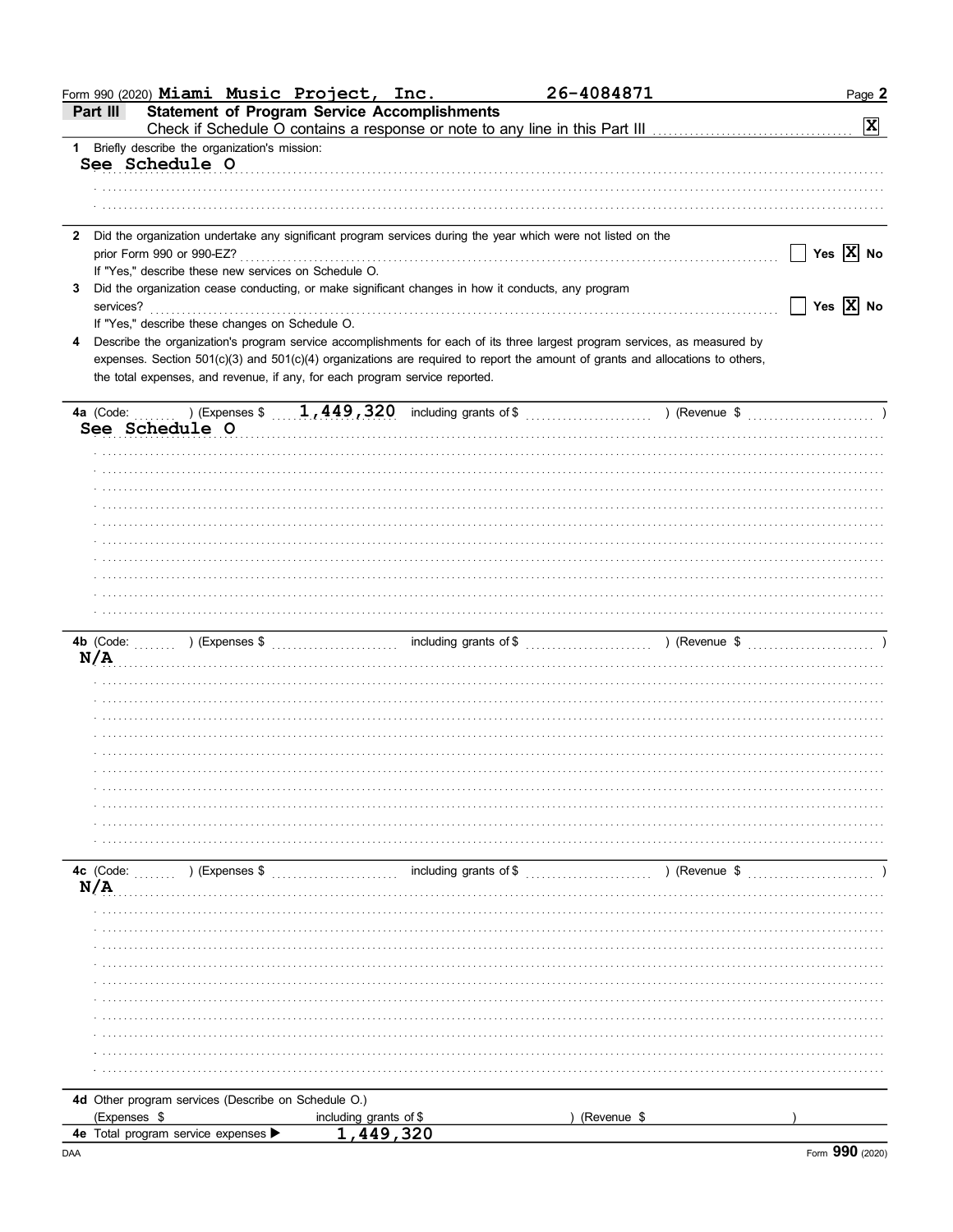|    | 26-4084871<br>Form 990 (2020) Miami Music Project, Inc.                                                                                                                                                                                     |                                           | Page 3                  |
|----|---------------------------------------------------------------------------------------------------------------------------------------------------------------------------------------------------------------------------------------------|-------------------------------------------|-------------------------|
|    | <b>Checklist of Required Schedules</b><br><b>Part IV</b>                                                                                                                                                                                    |                                           |                         |
|    | 1 Is the organization described in section $501(c)(3)$ or $4947(a)(1)$ (other than a private foundation)? If "Yes,"                                                                                                                         |                                           | Yes   No                |
|    | complete Schedule A                                                                                                                                                                                                                         | X<br>$\mathbf{1}$                         |                         |
|    |                                                                                                                                                                                                                                             | $\overline{\mathbf{x}}$<br>$\overline{2}$ |                         |
| 3  | Did the organization engage in direct or indirect political campaign activities on behalf of or in opposition to                                                                                                                            |                                           | X                       |
|    | candidates for public office? If "Yes," complete Schedule C, Part I<br>4 Section 501(c)(3) organizations. Did the organization engage in lobbying activities, or have a section 501(h)                                                      | $3^{\circ}$                               |                         |
|    | election in effect during the tax year? If "Yes," complete Schedule C, Part II                                                                                                                                                              | $\overline{4}$                            | X                       |
|    | 5 Is the organization a section $501(c)(4)$ , $501(c)(5)$ , or $501(c)(6)$ organization that receives membership dues,                                                                                                                      |                                           |                         |
|    | assessments, or similar amounts as defined in Revenue Procedure 98-19? If "Yes," complete Schedule C, Part III<br>6 Did the organization maintain any donor advised funds or any similar funds or accounts for which donors                 | 5                                         | X                       |
|    | have the right to provide advice on the distribution or investment of amounts in such funds or accounts? If                                                                                                                                 |                                           |                         |
|    | "Yes," complete Schedule D, Part I                                                                                                                                                                                                          | 6                                         | X                       |
|    | 7 Did the organization receive or hold a conservation easement, including easements to preserve open space,                                                                                                                                 |                                           |                         |
|    | the environment, historic land areas, or historic structures? If "Yes," complete Schedule D, Part II<br>8 Did the organization maintain collections of works of art, historical treasures, or other similar assets? If "Yes,"               | $\overline{7}$                            | X                       |
|    | complete Schedule D, Part III                                                                                                                                                                                                               | 8                                         | X                       |
|    | Did the organization report an amount in Part X, line 21, for escrow or custodial account liability, serve as a                                                                                                                             |                                           |                         |
|    | custodian for amounts not listed in Part X; or provide credit counseling, debt management, credit repair, or                                                                                                                                | 9                                         | X                       |
| 10 | debt negotiation services? If "Yes," complete Schedule D, Part IV<br>Did the organization, directly or through a related organization, hold assets in donor-restricted endowments                                                           |                                           |                         |
|    | or in quasi endowments? If "Yes," complete Schedule D, Part V                                                                                                                                                                               | $10 \mid X$                               |                         |
|    | 11 If the organization's answer to any of the following questions is "Yes," then complete Schedule D, Parts VI,                                                                                                                             |                                           |                         |
|    | VII, VIII, IX, or X as applicable.<br>a Did the organization report an amount for land, buildings, and equipment in Part X, line 10? If "Yes,"                                                                                              |                                           |                         |
|    | complete Schedule D, Part VI                                                                                                                                                                                                                | 11a $\mathbf{X}$                          |                         |
|    | <b>b</b> Did the organization report an amount for investments—other securities in Part X, line 12, that is 5% or more                                                                                                                      |                                           |                         |
|    | of its total assets reported in Part X, line 16? If "Yes," complete Schedule D, Part VII                                                                                                                                                    | 11b                                       | X                       |
|    | c Did the organization report an amount for investments—program related in Part X, line 13, that is 5% or more                                                                                                                              | 11c                                       | X                       |
|    | d Did the organization report an amount for other assets in Part X, line 15, that is 5% or more of its total assets                                                                                                                         |                                           |                         |
|    | reported in Part X, line 16? If "Yes," complete Schedule D, Part IX [[CODERCODER PART]                                                                                                                                                      | 11d                                       | X                       |
|    | Did the organization's separate or consolidated financial statements for the tax year include a footnote that addresses                                                                                                                     | 11e $\overline{X}$                        |                         |
|    | the organization's liability for uncertain tax positions under FIN 48 (ASC 740)? If "Yes," complete Schedule D, Part X                                                                                                                      | $11f$ X                                   |                         |
|    | 12a Did the organization obtain separate, independent audited financial statements for the tax year? If "Yes," complete                                                                                                                     |                                           |                         |
|    |                                                                                                                                                                                                                                             | $12a$ X                                   |                         |
|    | <b>b</b> Was the organization included in consolidated, independent audited financial statements for the tax year? If<br>"Yes," and if the organization answered "No" to line 12a, then completing Schedule D, Parts XI and XII is optional | 12 <sub>b</sub>                           | X                       |
|    |                                                                                                                                                                                                                                             | 13                                        | $\overline{\mathbf{x}}$ |
|    |                                                                                                                                                                                                                                             | 14a                                       | X                       |
|    | <b>b</b> Did the organization have aggregate revenues or expenses of more than \$10,000 from grantmaking,                                                                                                                                   |                                           |                         |
|    | fundraising, business, investment, and program service activities outside the United States, or aggregate<br>foreign investments valued at \$100,000 or more? If "Yes," complete Schedule F, Parts I and IV [[[[[[[[[[[[[[[                 | 14 <sub>b</sub>                           | X                       |
| 15 | Did the organization report on Part IX, column (A), line 3, more than \$5,000 of grants or other assistance to or                                                                                                                           |                                           |                         |
|    | for any foreign organization? If "Yes," complete Schedule F, Parts II and IV                                                                                                                                                                | 15                                        | X                       |
|    | 16 Did the organization report on Part IX, column (A), line 3, more than \$5,000 of aggregate grants or other                                                                                                                               | 16                                        | X                       |
|    | 17 Did the organization report a total of more than \$15,000 of expenses for professional fundraising services on                                                                                                                           |                                           |                         |
|    |                                                                                                                                                                                                                                             | 17                                        | X                       |
|    | 18 Did the organization report more than \$15,000 total of fundraising event gross income and contributions on                                                                                                                              |                                           |                         |
|    | 19 Did the organization report more than \$15,000 of gross income from gaming activities on Part VIII, line 9a?                                                                                                                             | 18                                        | X                       |
|    |                                                                                                                                                                                                                                             | 19                                        | X                       |
|    | <b>20a</b> Did the organization operate one or more hospital facilities? If "Yes," complete Schedule H                                                                                                                                      | <b>20a</b>                                | $\mathbf{x}$            |
|    |                                                                                                                                                                                                                                             | 20 <sub>b</sub>                           |                         |
|    | 21 Did the organization report more than \$5,000 of grants or other assistance to any domestic organization or<br>domestic government on Part IX, column (A), line 1? If "Yes," complete Schedule I, Parts I and II.                        | 21                                        | $\mathbf{x}$            |
|    | DAA                                                                                                                                                                                                                                         | Form 990 (2020)                           |                         |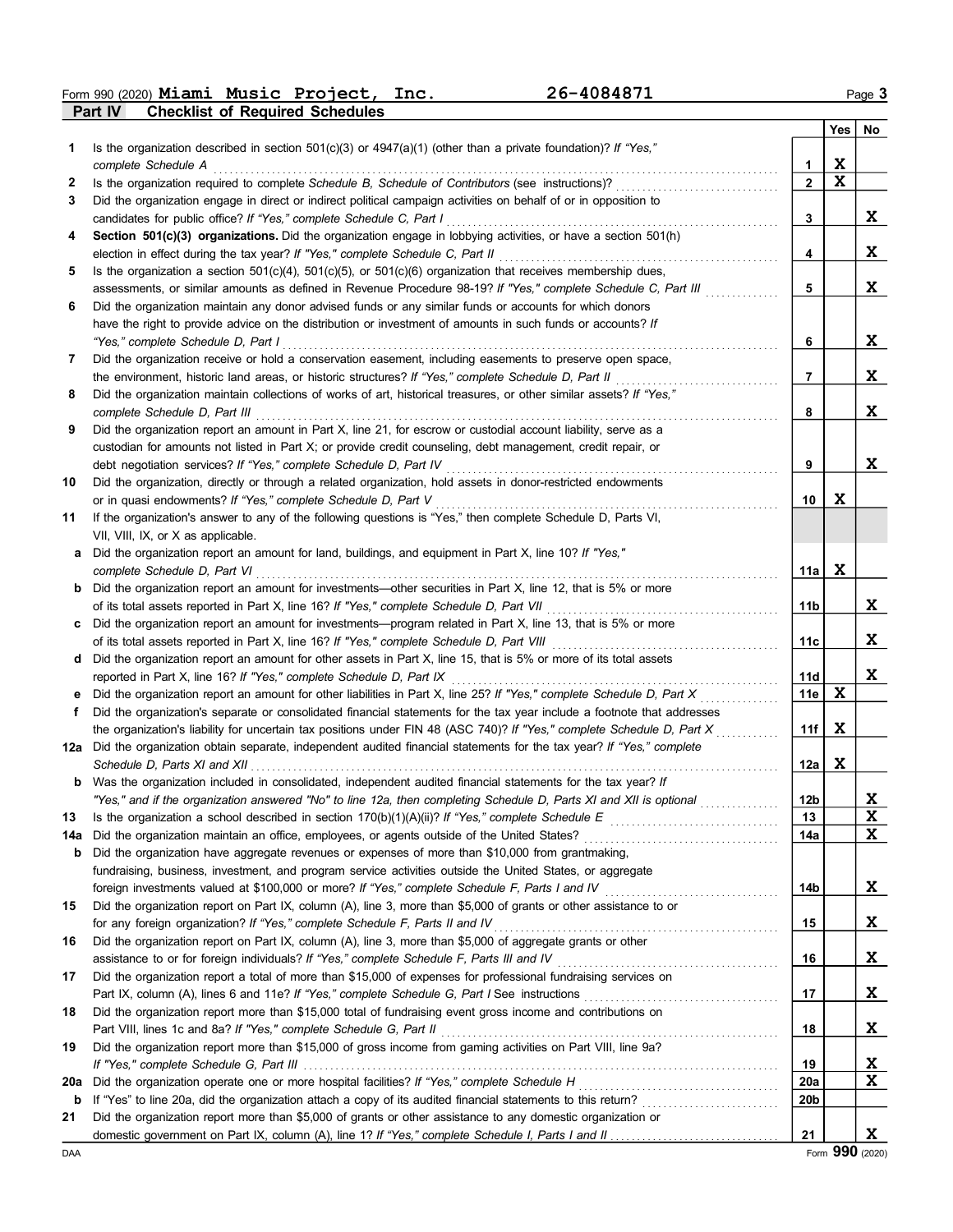|          | 26-4084871<br>Form 990 (2020) Miami Music Project,<br>Inc.                                                                                                                                                                                                                                                                                 |                        |              | Page 4                       |
|----------|--------------------------------------------------------------------------------------------------------------------------------------------------------------------------------------------------------------------------------------------------------------------------------------------------------------------------------------------|------------------------|--------------|------------------------------|
|          | <b>Checklist of Required Schedules (continued)</b><br><b>Part IV</b>                                                                                                                                                                                                                                                                       |                        | Yes          | <b>No</b>                    |
| 23       | 22 Did the organization report more than \$5,000 of grants or other assistance to or for domestic individuals on<br>Did the organization answer "Yes" to Part VII, Section A, line 3, 4, or 5 about compensation of the                                                                                                                    | 22                     |              | X                            |
|          | organization's current and former officers, directors, trustees, key employees, and highest compensated<br>employees? If "Yes," complete Schedule J                                                                                                                                                                                        | 23                     | $\mathbf{x}$ |                              |
|          | 24a Did the organization have a tax-exempt bond issue with an outstanding principal amount of more than<br>\$100,000 as of the last day of the year, that was issued after December 31, 2002? If "Yes," answer lines 24b<br>through 24d and complete Schedule K. If "No," go to line 25a                                                   | 24a                    |              | X                            |
|          | c Did the organization maintain an escrow account other than a refunding escrow at any time during the year<br>to defease any tax-exempt bonds?                                                                                                                                                                                            | 24 <sub>b</sub><br>24c |              |                              |
|          | d Did the organization act as an "on behalf of" issuer for bonds outstanding at any time during the year?<br>25a Section 501(c)(3), 501(c)(4), and 501(c)(29) organizations. Did the organization engage in an excess benefit                                                                                                              | 24d                    |              |                              |
|          | transaction with a disqualified person during the year? If "Yes," complete Schedule L, Part I<br><b>b</b> Is the organization aware that it engaged in an excess benefit transaction with a disgualified person in a prior<br>year, and that the transaction has not been reported on any of the organization's prior Forms 990 or 990-EZ? | 25a                    |              | X                            |
| 26       | If "Yes," complete Schedule L, Part I<br>Did the organization report any amount on Part X, line 5 or 22, for receivables from or payables to any current<br>or former officer, director, trustee, key employee, creator or founder, substantial contributor, or 35%                                                                        | 25b                    |              | X                            |
| 27       | controlled entity or family member of any of these persons? If "Yes," complete Schedule L, Part II<br>Did the organization provide a grant or other assistance to any current or former officer, director, trustee, key<br>employee, creator or founder, substantial contributor or employee thereof, a grant selection committee          | 26                     |              | X                            |
|          | member, or to a 35% controlled entity (including an employee thereof) or family member of any of these<br>persons? If "Yes," complete Schedule L, Part III                                                                                                                                                                                 | 27                     |              | X                            |
|          | 28 Was the organization a party to a business transaction with one of the following parties (see Schedule L, Part<br>IV instructions, for applicable filing thresholds, conditions, and exceptions):<br>a A current or former officer, director, trustee, key employee, creator or founder, or substantial contributor? If                 |                        |              |                              |
|          |                                                                                                                                                                                                                                                                                                                                            | 28a<br>28 <sub>b</sub> |              | X<br>$\overline{\mathbf{x}}$ |
|          | c A 35% controlled entity of one or more individuals and/or organizations described in lines 28a or 28b? If<br>"Yes," complete Schedule L, Part IV                                                                                                                                                                                         | 28c                    |              | $\mathbf{X}$                 |
| 29<br>30 | Did the organization receive contributions of art, historical treasures, or other similar assets, or qualified<br>conservation contributions? If "Yes," complete Schedule M                                                                                                                                                                | 29<br>30               |              | $\mathbf{x}$<br>X            |
| 31<br>32 | Did the organization liquidate, terminate, or dissolve and cease operations? If "Yes," complete Schedule N, Part I<br>Did the organization sell, exchange, dispose of, or transfer more than 25% of its net assets? If "Yes,"                                                                                                              | 31<br>32               |              | $\overline{\mathbf{x}}$<br>X |
|          | 33 Did the organization own 100% of an entity disregarded as separate from the organization under Regulations<br>sections 301.7701-2 and 301.7701-3? If "Yes," complete Schedule R, Part I<br>34 Was the organization related to any tax-exempt or taxable entity? If "Yes," complete Schedule R, Part II, III,                            | 33                     |              | X                            |
|          | or IV, and Part V, line 1<br>35a Did the organization have a controlled entity within the meaning of section 512(b)(13)?                                                                                                                                                                                                                   | 34<br><b>35a</b>       |              | X<br>$\mathbf{x}$            |
|          | b If "Yes" to line 35a, did the organization receive any payment from or engage in any transaction with a<br>controlled entity within the meaning of section 512(b)(13)? If "Yes," complete Schedule R, Part V, line 2<br>36 Section 501(c)(3) organizations. Did the organization make any transfers to an exempt non-charitable          | 35b                    |              |                              |
| 37       | Did the organization conduct more than 5% of its activities through an entity that is not a related organization<br>and that is treated as a partnership for federal income tax purposes? If "Yes," complete Schedule R, Part VI                                                                                                           | 36<br>37               |              | X<br>X                       |
|          | 38 Did the organization complete Schedule O and provide explanations in Schedule O for Part VI, lines 11b and<br>19? Note: All Form 990 filers are required to complete Schedule O.                                                                                                                                                        | 38                     | $\mathbf{x}$ |                              |
|          | Statements Regarding Other IRS Filings and Tax Compliance<br><b>Part V</b><br>Check if Schedule O contains a response or note to any line in this Part V                                                                                                                                                                                   |                        |              | Yes   No                     |
|          | 84<br><b>1a</b> Enter the number reported in Box 3 of Form 1096. Enter -0- if not applicable<br>$1b$ 0<br><b>b</b> Enter the number of Forms W-2G included in line 1a. Enter -0- if not applicable<br>c Did the organization comply with backup withholding rules for reportable payments to vendors and                                   |                        |              |                              |
|          |                                                                                                                                                                                                                                                                                                                                            | 1с                     |              | $\mathbf x$                  |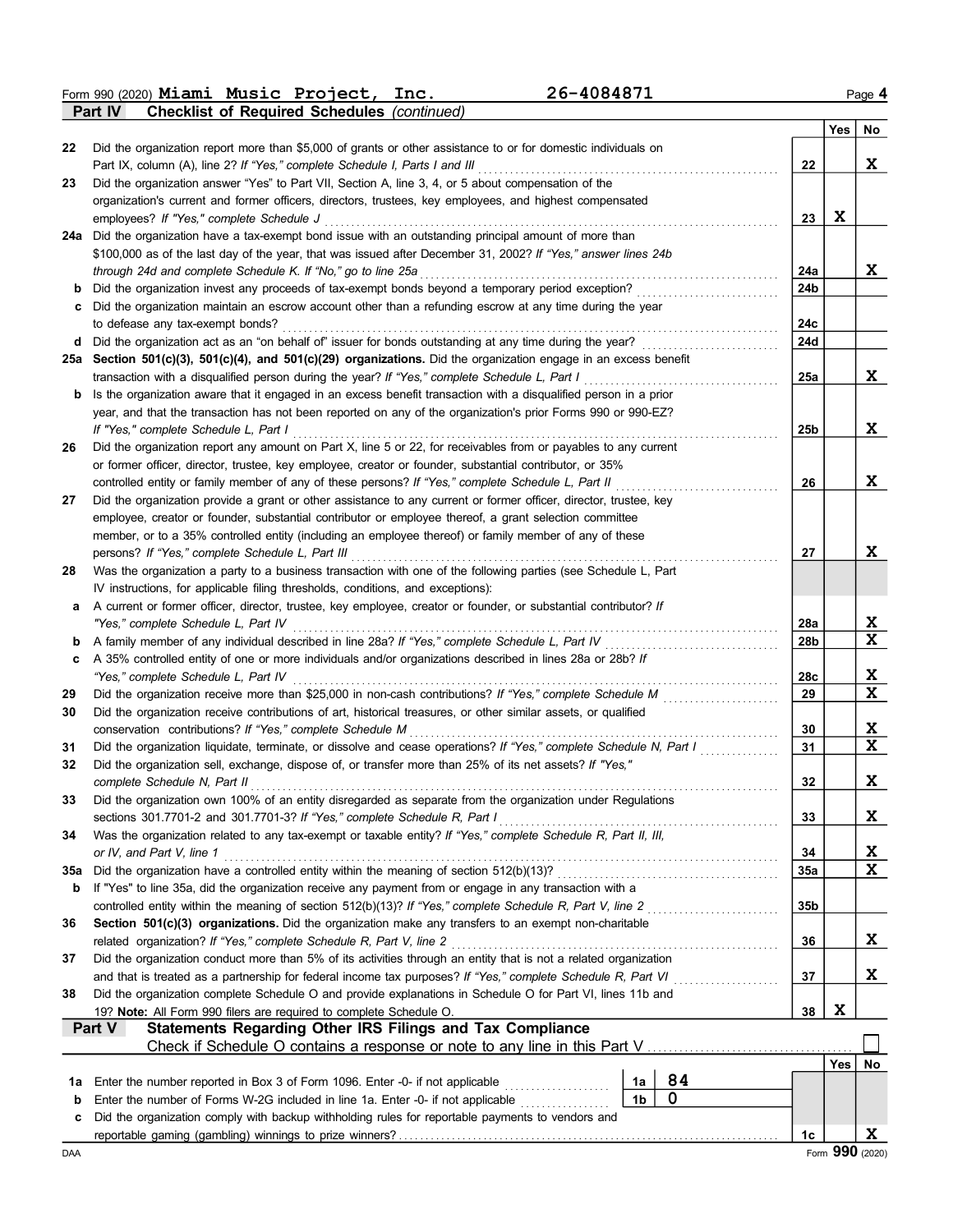|          | 26-4084871<br>Form 990 (2020) Miami Music Project, Inc.                                                                                                                                                                                    |                   |   | Page 5      |
|----------|--------------------------------------------------------------------------------------------------------------------------------------------------------------------------------------------------------------------------------------------|-------------------|---|-------------|
|          | Statements Regarding Other IRS Filings and Tax Compliance (continued)<br><b>Part V</b>                                                                                                                                                     |                   |   | Yes   No    |
|          | 2a Enter the number of employees reported on Form W-3, Transmittal of Wage and Tax                                                                                                                                                         |                   |   |             |
|          | 18<br>Statements, filed for the calendar year ending with or within the year covered by this return<br>2a                                                                                                                                  |                   |   |             |
|          | <b>b</b> If at least one is reported on line 2a, did the organization file all required federal employment tax returns?                                                                                                                    | 2 <sub>b</sub>    | X |             |
|          | Note: If the sum of lines 1a and 2a is greater than 250, you may be required to e-file (see instructions)                                                                                                                                  |                   |   |             |
|          | 3a Did the organization have unrelated business gross income of \$1,000 or more during the year?                                                                                                                                           | За                |   | X           |
| b        | If "Yes," has it filed a Form 990-T for this year? If "No" to line 3b, provide an explanation on Schedule O<br>4a At any time during the calendar year, did the organization have an interest in, or a signature or other authority over,  | 3 <sub>b</sub>    |   |             |
|          | a financial account in a foreign country (such as a bank account, securities account, or other financial account)?                                                                                                                         | 4a                |   | x           |
|          | <b>b</b> If "Yes," enter the name of the foreign country $\blacktriangleright$                                                                                                                                                             |                   |   |             |
|          | See instructions for filing requirements for FinCEN Form 114, Report of Foreign Bank and Financial Accounts (FBAR).                                                                                                                        |                   |   |             |
|          | 5a Was the organization a party to a prohibited tax shelter transaction at any time during the tax year?                                                                                                                                   | 5а                |   | X           |
| b        |                                                                                                                                                                                                                                            | 5 <sub>b</sub>    |   | X           |
| c        | If "Yes" to line 5a or 5b, did the organization file Form 8886-T?<br>6a Does the organization have annual gross receipts that are normally greater than \$100,000, and did the                                                             | 5с                |   |             |
|          | organization solicit any contributions that were not tax deductible as charitable contributions?                                                                                                                                           | 6a                |   | x           |
|          | <b>b</b> If "Yes," did the organization include with every solicitation an express statement that such contributions or                                                                                                                    |                   |   |             |
|          | gifts were not tax deductible?                                                                                                                                                                                                             | 6b                |   |             |
|          | Organizations that may receive deductible contributions under section 170(c).                                                                                                                                                              |                   |   |             |
|          | Did the organization receive a payment in excess of \$75 made partly as a contribution and partly for goods                                                                                                                                |                   |   |             |
|          | and services provided to the payor?                                                                                                                                                                                                        | 7а<br>7b          |   |             |
|          | c Did the organization sell, exchange, or otherwise dispose of tangible personal property for which it was                                                                                                                                 |                   |   |             |
|          | required to file Form 8282?                                                                                                                                                                                                                | 7c                |   |             |
| d        | 7d                                                                                                                                                                                                                                         |                   |   |             |
|          |                                                                                                                                                                                                                                            | 7е                |   |             |
|          | Did the organization, during the year, pay premiums, directly or indirectly, on a personal benefit contract?                                                                                                                               | 7f                |   |             |
|          | If the organization received a contribution of qualified intellectual property, did the organization file Form 8899 as required?                                                                                                           | 7g                |   |             |
| h<br>8   | If the organization received a contribution of cars, boats, airplanes, or other vehicles, did the organization file a Form 1098-C?<br>Sponsoring organizations maintaining donor advised funds. Did a donor advised fund maintained by the | 7h                |   |             |
|          |                                                                                                                                                                                                                                            | 8                 |   |             |
| 9        | Sponsoring organizations maintaining donor advised funds.                                                                                                                                                                                  |                   |   |             |
|          |                                                                                                                                                                                                                                            | 9а                |   |             |
|          | Did the sponsoring organization make a distribution to a donor, donor advisor, or related person?                                                                                                                                          | 9 <sub>b</sub>    |   |             |
| 10       | Section 501(c)(7) organizations. Enter:                                                                                                                                                                                                    |                   |   |             |
| а        | 10a<br>Initiation fees and capital contributions included on Part VIII, line 12<br>Gross receipts, included on Form 990, Part VIII, line 12, for public use of club facilities<br>10b                                                      |                   |   |             |
|          | Section 501(c)(12) organizations. Enter:                                                                                                                                                                                                   |                   |   |             |
|          | Gross income from members or shareholders<br>11a                                                                                                                                                                                           |                   |   |             |
|          | <b>b</b> Gross income from other sources (Do not net amounts due or paid to other sources                                                                                                                                                  |                   |   |             |
|          | 11b<br>against amounts due or received from them.)                                                                                                                                                                                         |                   |   |             |
|          | 12a Section 4947(a)(1) non-exempt charitable trusts. Is the organization filing Form 990 in lieu of Form 1041?                                                                                                                             | 12a               |   |             |
| b<br>13. | If "Yes," enter the amount of tax-exempt interest received or accrued during the year<br>  12b  <br>Section 501(c)(29) qualified nonprofit health insurance issuers.                                                                       |                   |   |             |
|          | a Is the organization licensed to issue qualified health plans in more than one state?                                                                                                                                                     | 13a               |   |             |
|          | Note: See the instructions for additional information the organization must report on Schedule O.                                                                                                                                          |                   |   |             |
|          | <b>b</b> Enter the amount of reserves the organization is required to maintain by the states in which                                                                                                                                      |                   |   |             |
|          | 13 <sub>b</sub>                                                                                                                                                                                                                            |                   |   |             |
|          | 13 <sub>c</sub><br>c Enter the amount of reserves on hand                                                                                                                                                                                  |                   |   |             |
|          |                                                                                                                                                                                                                                            | 14a<br><b>14b</b> |   | $\mathbf x$ |
| 15       | <b>b</b> If "Yes," has it filed a Form 720 to report these payments? If "No," provide an explanation on Schedule O<br>Is the organization subject to the section 4960 tax on payment(s) of more than \$1,000,000 in remuneration or        |                   |   |             |
|          | excess parachute payment(s) during the year?                                                                                                                                                                                               | 15                |   | x           |
|          | If "Yes," see instructions and file Form 4720, Schedule N.                                                                                                                                                                                 |                   |   |             |
| 16       | Is the organization an educational institution subject to the section 4968 excise tax on net investment income?                                                                                                                            | 16                |   | x           |
|          | If "Yes," complete Form 4720, Schedule O.                                                                                                                                                                                                  |                   |   |             |

Form 990 (2020)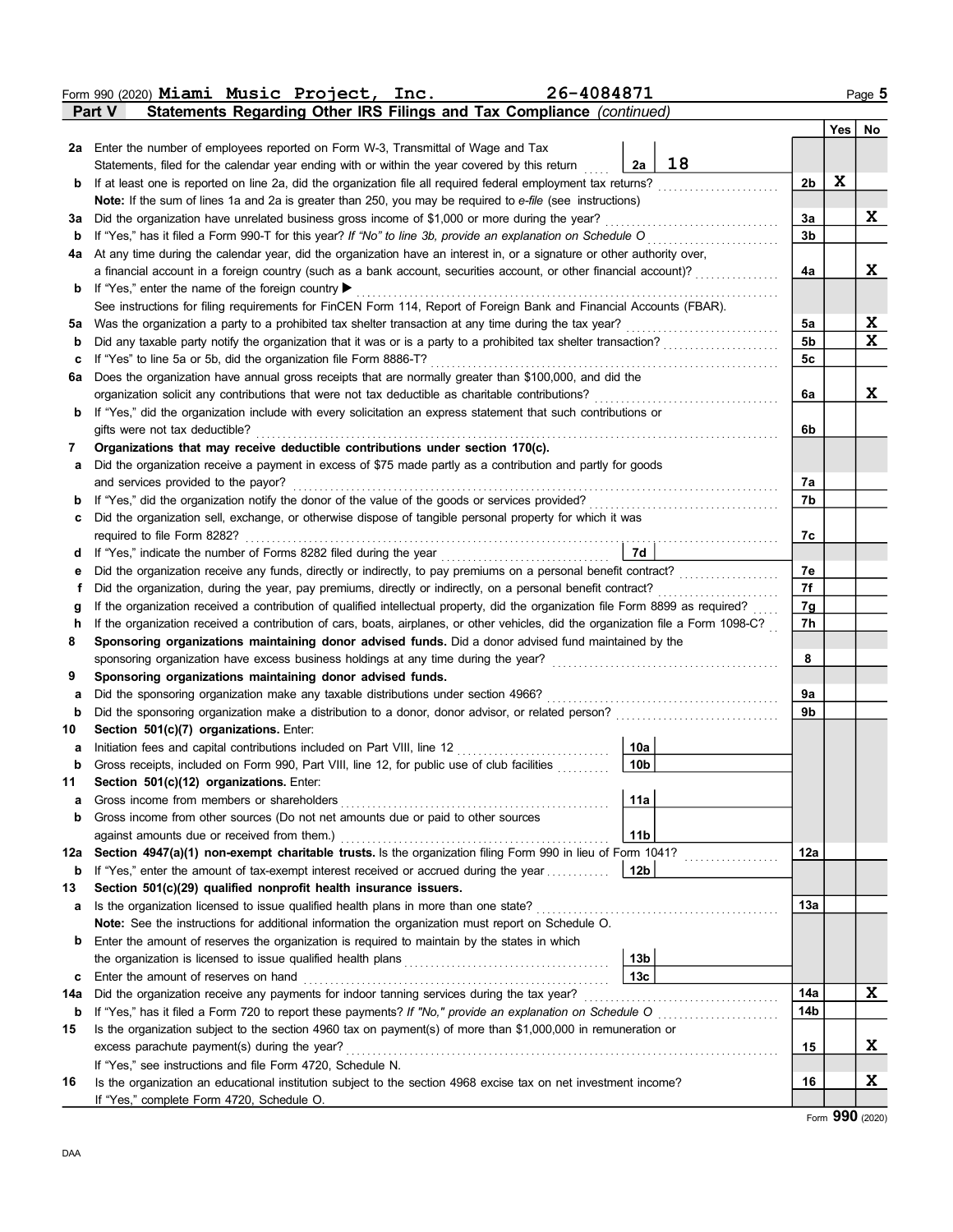| 26-4084871<br>Form 990 (2020) Miami Music Project, Inc.<br>Governance, Management, and Disclosure For each "Yes" response to lines 2 through 7b below, and for a "No"<br><b>Part VI</b><br>Check if Schedule O contains a response or note to any line in this Part VI<br>Section A. Governing Body and Management<br>17<br>1a Enter the number of voting members of the governing body at the end of the tax year<br>1a<br>If there are material differences in voting rights among members of the governing body, or<br>if the governing body delegated broad authority to an executive committee or similar<br>committee, explain on Schedule O.<br>17<br>Enter the number of voting members included on line 1a, above, who are independent<br>1 <sub>b</sub><br>b<br>Did any officer, director, trustee, or key employee have a family relationship or a business relationship with<br>$\mathbf{2}$<br>$\overline{2}$<br>any other officer, director, trustee, or key employee?<br>3 Did the organization delegate control over management duties customarily performed by or under the direct<br>supervision of officers, directors, trustees, or key employees to a management company or other person?<br>3<br>Did the organization make any significant changes to its governing documents since the prior Form 990 was filed?<br>$\overline{4}$<br>5<br>Did the organization become aware during the year of a significant diversion of the organization's assets?<br>Did the organization have members or stockholders?<br>6<br>7a Did the organization have members, stockholders, or other persons who had the power to elect or appoint<br>one or more members of the governing body?<br>7а<br><b>b</b> Are any governance decisions of the organization reserved to (or subject to approval by) members,<br>7b<br>Did the organization contemporaneously document the meetings held or written actions undertaken during the year by the following:<br>8<br>X<br>The governing body?<br>8а<br>$\mathbf{x}$<br>Each committee with authority to act on behalf of the governing body?<br>8b<br>Is there any officer, director, trustee, or key employee listed in Part VII, Section A, who cannot be reached at<br>9<br>9<br>Section B. Policies (This Section B requests information about policies not required by the Internal Revenue Code.)<br>10a<br><b>b</b> If "Yes," did the organization have written policies and procedures governing the activities of such chapters,<br>affiliates, and branches to ensure their operations are consistent with the organization's exempt purposes?<br>10b<br>$\mathbf{x}$<br>11a Has the organization provided a complete copy of this Form 990 to all members of its governing body before filing the form?<br>11a  <br><b>b</b> Describe in Schedule O the process, if any, used by the organization to review this Form 990.<br>$\mathbf{x}$<br>12a Did the organization have a written conflict of interest policy? If "No," go to line 13<br>12a l<br><b>b</b> Were officers, directors, or trustees, and key employees required to disclose annually interests that could give rise to conflicts?<br>12b<br>c Did the organization regularly and consistently monitor and enforce compliance with the policy? If "Yes,"<br>$\mathbf{x}$<br>describe in Schedule O how this was done<br>12c l<br>13<br>13<br>14<br>14<br>Did the process for determining compensation of the following persons include a review and approval by<br>15<br>independent persons, comparability data, and contemporaneous substantiation of the deliberation and decision?<br>X<br>The organization's CEO, Executive Director, or top management official<br>15a l<br>X<br><b>b</b> Other officers or key employees of the organization<br>15b l<br>If "Yes" to line 15a or 15b, describe the process in Schedule O (see instructions).<br>16a Did the organization invest in, contribute assets to, or participate in a joint venture or similar arrangement<br>with a taxable entity during the year?<br>16a<br><b>b</b> If "Yes," did the organization follow a written policy or procedure requiring the organization to evaluate its<br>participation in joint venture arrangements under applicable federal tax law, and take steps to safeguard the<br>16 <sub>b</sub><br><b>Section C. Disclosure</b><br>List the states with which a copy of this Form 990 is required to be filed $\blacktriangleright$ $\blacktriangleright$ $\blacktriangleright$ $\blacktriangleright$<br>17<br>Section 6104 requires an organization to make its Forms 1023 (1024 or 1024-A, if applicable), 990, and 990-T (Section 501(c)<br>18<br>(3) sonly) available for public inspection. Indicate how you made these available. Check all that apply.<br>Own website $\vert$   Another's website $\vert \mathbf{X} \vert$ Upon request<br>Other (explain on Schedule O)<br>Describe on Schedule O whether (and if so, how) the organization made its governing documents, conflict of interest policy, and<br>19.<br>financial statements available to the public during the tax vear.<br>20 State the name, address, and telephone number of the person who possesses the organization's books and records ▶<br>Andrea Pascual<br>2000 South Dixie Highway Suite 100B<br>FL 33133<br>Miami<br>DAA |  |  |  |  |  |
|---------------------------------------------------------------------------------------------------------------------------------------------------------------------------------------------------------------------------------------------------------------------------------------------------------------------------------------------------------------------------------------------------------------------------------------------------------------------------------------------------------------------------------------------------------------------------------------------------------------------------------------------------------------------------------------------------------------------------------------------------------------------------------------------------------------------------------------------------------------------------------------------------------------------------------------------------------------------------------------------------------------------------------------------------------------------------------------------------------------------------------------------------------------------------------------------------------------------------------------------------------------------------------------------------------------------------------------------------------------------------------------------------------------------------------------------------------------------------------------------------------------------------------------------------------------------------------------------------------------------------------------------------------------------------------------------------------------------------------------------------------------------------------------------------------------------------------------------------------------------------------------------------------------------------------------------------------------------------------------------------------------------------------------------------------------------------------------------------------------------------------------------------------------------------------------------------------------------------------------------------------------------------------------------------------------------------------------------------------------------------------------------------------------------------------------------------------------------------------------------------------------------------------------------------------------------------------------------------------------------------------------------------------------------------------------------------------------------------------------------------------------------------------------------------------------------------------------------------------------------------------------------------------------------------------------------------------------------------------------------------------------------------------------------------------------------------------------------------------------------------------------------------------------------------------------------------------------------------------------------------------------------------------------------------------------------------------------------------------------------------------------------------------------------------------------------------------------------------------------------------------------------------------------------------------------------------------------------------------------------------------------------------------------------------------------------------------------------------------------------------------------------------------------------------------------------------------------------------------------------------------------------------------------------------------------------------------------------------------------------------------------------------------------------------------------------------------------------------------------------------------------------------------------------------------------------------------------------------------------------------------------------------------------------------------------------------------------------------------------------------------------------------------------------------------------------------------------------------------------------------------------------------------------------------------------------------------------------------------------------------------------------------------------------------------------------------------------------------------------------------------------------------------------------------------------------------------------------------------------------------------------------------------------------------------------------------------------------------------------------------------------------------------------------------------------------------------------------------------------------------------------------------------------------------------------------------------------------------------------------------------------------------------------------------------------------------------------|--|--|--|--|--|
| X <br>X<br>X<br>X<br>X<br>x<br>X                                                                                                                                                                                                                                                                                                                                                                                                                                                                                                                                                                                                                                                                                                                                                                                                                                                                                                                                                                                                                                                                                                                                                                                                                                                                                                                                                                                                                                                                                                                                                                                                                                                                                                                                                                                                                                                                                                                                                                                                                                                                                                                                                                                                                                                                                                                                                                                                                                                                                                                                                                                                                                                                                                                                                                                                                                                                                                                                                                                                                                                                                                                                                                                                                                                                                                                                                                                                                                                                                                                                                                                                                                                                                                                                                                                                                                                                                                                                                                                                                                                                                                                                                                                                                                                                                                                                                                                                                                                                                                                                                                                                                                                                                                                                                                                                                                                                                                                                                                                                                                                                                                                                                                                                                                                                                                      |  |  |  |  |  |
|                                                                                                                                                                                                                                                                                                                                                                                                                                                                                                                                                                                                                                                                                                                                                                                                                                                                                                                                                                                                                                                                                                                                                                                                                                                                                                                                                                                                                                                                                                                                                                                                                                                                                                                                                                                                                                                                                                                                                                                                                                                                                                                                                                                                                                                                                                                                                                                                                                                                                                                                                                                                                                                                                                                                                                                                                                                                                                                                                                                                                                                                                                                                                                                                                                                                                                                                                                                                                                                                                                                                                                                                                                                                                                                                                                                                                                                                                                                                                                                                                                                                                                                                                                                                                                                                                                                                                                                                                                                                                                                                                                                                                                                                                                                                                                                                                                                                                                                                                                                                                                                                                                                                                                                                                                                                                                                                       |  |  |  |  |  |
| Yes   No<br>X<br>X<br>X<br>X<br>$\mathbf{x}$<br>$\mathbf x$                                                                                                                                                                                                                                                                                                                                                                                                                                                                                                                                                                                                                                                                                                                                                                                                                                                                                                                                                                                                                                                                                                                                                                                                                                                                                                                                                                                                                                                                                                                                                                                                                                                                                                                                                                                                                                                                                                                                                                                                                                                                                                                                                                                                                                                                                                                                                                                                                                                                                                                                                                                                                                                                                                                                                                                                                                                                                                                                                                                                                                                                                                                                                                                                                                                                                                                                                                                                                                                                                                                                                                                                                                                                                                                                                                                                                                                                                                                                                                                                                                                                                                                                                                                                                                                                                                                                                                                                                                                                                                                                                                                                                                                                                                                                                                                                                                                                                                                                                                                                                                                                                                                                                                                                                                                                           |  |  |  |  |  |
| Page $6$<br>response to line 8a, 8b, or 10b below, describe the circumstances, processes, or changes on Schedule O. See instructions.<br>Yes   No<br>786-422-5221<br>Form 990 (2020)                                                                                                                                                                                                                                                                                                                                                                                                                                                                                                                                                                                                                                                                                                                                                                                                                                                                                                                                                                                                                                                                                                                                                                                                                                                                                                                                                                                                                                                                                                                                                                                                                                                                                                                                                                                                                                                                                                                                                                                                                                                                                                                                                                                                                                                                                                                                                                                                                                                                                                                                                                                                                                                                                                                                                                                                                                                                                                                                                                                                                                                                                                                                                                                                                                                                                                                                                                                                                                                                                                                                                                                                                                                                                                                                                                                                                                                                                                                                                                                                                                                                                                                                                                                                                                                                                                                                                                                                                                                                                                                                                                                                                                                                                                                                                                                                                                                                                                                                                                                                                                                                                                                                                  |  |  |  |  |  |
|                                                                                                                                                                                                                                                                                                                                                                                                                                                                                                                                                                                                                                                                                                                                                                                                                                                                                                                                                                                                                                                                                                                                                                                                                                                                                                                                                                                                                                                                                                                                                                                                                                                                                                                                                                                                                                                                                                                                                                                                                                                                                                                                                                                                                                                                                                                                                                                                                                                                                                                                                                                                                                                                                                                                                                                                                                                                                                                                                                                                                                                                                                                                                                                                                                                                                                                                                                                                                                                                                                                                                                                                                                                                                                                                                                                                                                                                                                                                                                                                                                                                                                                                                                                                                                                                                                                                                                                                                                                                                                                                                                                                                                                                                                                                                                                                                                                                                                                                                                                                                                                                                                                                                                                                                                                                                                                                       |  |  |  |  |  |
|                                                                                                                                                                                                                                                                                                                                                                                                                                                                                                                                                                                                                                                                                                                                                                                                                                                                                                                                                                                                                                                                                                                                                                                                                                                                                                                                                                                                                                                                                                                                                                                                                                                                                                                                                                                                                                                                                                                                                                                                                                                                                                                                                                                                                                                                                                                                                                                                                                                                                                                                                                                                                                                                                                                                                                                                                                                                                                                                                                                                                                                                                                                                                                                                                                                                                                                                                                                                                                                                                                                                                                                                                                                                                                                                                                                                                                                                                                                                                                                                                                                                                                                                                                                                                                                                                                                                                                                                                                                                                                                                                                                                                                                                                                                                                                                                                                                                                                                                                                                                                                                                                                                                                                                                                                                                                                                                       |  |  |  |  |  |
|                                                                                                                                                                                                                                                                                                                                                                                                                                                                                                                                                                                                                                                                                                                                                                                                                                                                                                                                                                                                                                                                                                                                                                                                                                                                                                                                                                                                                                                                                                                                                                                                                                                                                                                                                                                                                                                                                                                                                                                                                                                                                                                                                                                                                                                                                                                                                                                                                                                                                                                                                                                                                                                                                                                                                                                                                                                                                                                                                                                                                                                                                                                                                                                                                                                                                                                                                                                                                                                                                                                                                                                                                                                                                                                                                                                                                                                                                                                                                                                                                                                                                                                                                                                                                                                                                                                                                                                                                                                                                                                                                                                                                                                                                                                                                                                                                                                                                                                                                                                                                                                                                                                                                                                                                                                                                                                                       |  |  |  |  |  |
|                                                                                                                                                                                                                                                                                                                                                                                                                                                                                                                                                                                                                                                                                                                                                                                                                                                                                                                                                                                                                                                                                                                                                                                                                                                                                                                                                                                                                                                                                                                                                                                                                                                                                                                                                                                                                                                                                                                                                                                                                                                                                                                                                                                                                                                                                                                                                                                                                                                                                                                                                                                                                                                                                                                                                                                                                                                                                                                                                                                                                                                                                                                                                                                                                                                                                                                                                                                                                                                                                                                                                                                                                                                                                                                                                                                                                                                                                                                                                                                                                                                                                                                                                                                                                                                                                                                                                                                                                                                                                                                                                                                                                                                                                                                                                                                                                                                                                                                                                                                                                                                                                                                                                                                                                                                                                                                                       |  |  |  |  |  |
|                                                                                                                                                                                                                                                                                                                                                                                                                                                                                                                                                                                                                                                                                                                                                                                                                                                                                                                                                                                                                                                                                                                                                                                                                                                                                                                                                                                                                                                                                                                                                                                                                                                                                                                                                                                                                                                                                                                                                                                                                                                                                                                                                                                                                                                                                                                                                                                                                                                                                                                                                                                                                                                                                                                                                                                                                                                                                                                                                                                                                                                                                                                                                                                                                                                                                                                                                                                                                                                                                                                                                                                                                                                                                                                                                                                                                                                                                                                                                                                                                                                                                                                                                                                                                                                                                                                                                                                                                                                                                                                                                                                                                                                                                                                                                                                                                                                                                                                                                                                                                                                                                                                                                                                                                                                                                                                                       |  |  |  |  |  |
|                                                                                                                                                                                                                                                                                                                                                                                                                                                                                                                                                                                                                                                                                                                                                                                                                                                                                                                                                                                                                                                                                                                                                                                                                                                                                                                                                                                                                                                                                                                                                                                                                                                                                                                                                                                                                                                                                                                                                                                                                                                                                                                                                                                                                                                                                                                                                                                                                                                                                                                                                                                                                                                                                                                                                                                                                                                                                                                                                                                                                                                                                                                                                                                                                                                                                                                                                                                                                                                                                                                                                                                                                                                                                                                                                                                                                                                                                                                                                                                                                                                                                                                                                                                                                                                                                                                                                                                                                                                                                                                                                                                                                                                                                                                                                                                                                                                                                                                                                                                                                                                                                                                                                                                                                                                                                                                                       |  |  |  |  |  |
|                                                                                                                                                                                                                                                                                                                                                                                                                                                                                                                                                                                                                                                                                                                                                                                                                                                                                                                                                                                                                                                                                                                                                                                                                                                                                                                                                                                                                                                                                                                                                                                                                                                                                                                                                                                                                                                                                                                                                                                                                                                                                                                                                                                                                                                                                                                                                                                                                                                                                                                                                                                                                                                                                                                                                                                                                                                                                                                                                                                                                                                                                                                                                                                                                                                                                                                                                                                                                                                                                                                                                                                                                                                                                                                                                                                                                                                                                                                                                                                                                                                                                                                                                                                                                                                                                                                                                                                                                                                                                                                                                                                                                                                                                                                                                                                                                                                                                                                                                                                                                                                                                                                                                                                                                                                                                                                                       |  |  |  |  |  |
|                                                                                                                                                                                                                                                                                                                                                                                                                                                                                                                                                                                                                                                                                                                                                                                                                                                                                                                                                                                                                                                                                                                                                                                                                                                                                                                                                                                                                                                                                                                                                                                                                                                                                                                                                                                                                                                                                                                                                                                                                                                                                                                                                                                                                                                                                                                                                                                                                                                                                                                                                                                                                                                                                                                                                                                                                                                                                                                                                                                                                                                                                                                                                                                                                                                                                                                                                                                                                                                                                                                                                                                                                                                                                                                                                                                                                                                                                                                                                                                                                                                                                                                                                                                                                                                                                                                                                                                                                                                                                                                                                                                                                                                                                                                                                                                                                                                                                                                                                                                                                                                                                                                                                                                                                                                                                                                                       |  |  |  |  |  |
|                                                                                                                                                                                                                                                                                                                                                                                                                                                                                                                                                                                                                                                                                                                                                                                                                                                                                                                                                                                                                                                                                                                                                                                                                                                                                                                                                                                                                                                                                                                                                                                                                                                                                                                                                                                                                                                                                                                                                                                                                                                                                                                                                                                                                                                                                                                                                                                                                                                                                                                                                                                                                                                                                                                                                                                                                                                                                                                                                                                                                                                                                                                                                                                                                                                                                                                                                                                                                                                                                                                                                                                                                                                                                                                                                                                                                                                                                                                                                                                                                                                                                                                                                                                                                                                                                                                                                                                                                                                                                                                                                                                                                                                                                                                                                                                                                                                                                                                                                                                                                                                                                                                                                                                                                                                                                                                                       |  |  |  |  |  |
|                                                                                                                                                                                                                                                                                                                                                                                                                                                                                                                                                                                                                                                                                                                                                                                                                                                                                                                                                                                                                                                                                                                                                                                                                                                                                                                                                                                                                                                                                                                                                                                                                                                                                                                                                                                                                                                                                                                                                                                                                                                                                                                                                                                                                                                                                                                                                                                                                                                                                                                                                                                                                                                                                                                                                                                                                                                                                                                                                                                                                                                                                                                                                                                                                                                                                                                                                                                                                                                                                                                                                                                                                                                                                                                                                                                                                                                                                                                                                                                                                                                                                                                                                                                                                                                                                                                                                                                                                                                                                                                                                                                                                                                                                                                                                                                                                                                                                                                                                                                                                                                                                                                                                                                                                                                                                                                                       |  |  |  |  |  |
|                                                                                                                                                                                                                                                                                                                                                                                                                                                                                                                                                                                                                                                                                                                                                                                                                                                                                                                                                                                                                                                                                                                                                                                                                                                                                                                                                                                                                                                                                                                                                                                                                                                                                                                                                                                                                                                                                                                                                                                                                                                                                                                                                                                                                                                                                                                                                                                                                                                                                                                                                                                                                                                                                                                                                                                                                                                                                                                                                                                                                                                                                                                                                                                                                                                                                                                                                                                                                                                                                                                                                                                                                                                                                                                                                                                                                                                                                                                                                                                                                                                                                                                                                                                                                                                                                                                                                                                                                                                                                                                                                                                                                                                                                                                                                                                                                                                                                                                                                                                                                                                                                                                                                                                                                                                                                                                                       |  |  |  |  |  |
|                                                                                                                                                                                                                                                                                                                                                                                                                                                                                                                                                                                                                                                                                                                                                                                                                                                                                                                                                                                                                                                                                                                                                                                                                                                                                                                                                                                                                                                                                                                                                                                                                                                                                                                                                                                                                                                                                                                                                                                                                                                                                                                                                                                                                                                                                                                                                                                                                                                                                                                                                                                                                                                                                                                                                                                                                                                                                                                                                                                                                                                                                                                                                                                                                                                                                                                                                                                                                                                                                                                                                                                                                                                                                                                                                                                                                                                                                                                                                                                                                                                                                                                                                                                                                                                                                                                                                                                                                                                                                                                                                                                                                                                                                                                                                                                                                                                                                                                                                                                                                                                                                                                                                                                                                                                                                                                                       |  |  |  |  |  |
|                                                                                                                                                                                                                                                                                                                                                                                                                                                                                                                                                                                                                                                                                                                                                                                                                                                                                                                                                                                                                                                                                                                                                                                                                                                                                                                                                                                                                                                                                                                                                                                                                                                                                                                                                                                                                                                                                                                                                                                                                                                                                                                                                                                                                                                                                                                                                                                                                                                                                                                                                                                                                                                                                                                                                                                                                                                                                                                                                                                                                                                                                                                                                                                                                                                                                                                                                                                                                                                                                                                                                                                                                                                                                                                                                                                                                                                                                                                                                                                                                                                                                                                                                                                                                                                                                                                                                                                                                                                                                                                                                                                                                                                                                                                                                                                                                                                                                                                                                                                                                                                                                                                                                                                                                                                                                                                                       |  |  |  |  |  |
|                                                                                                                                                                                                                                                                                                                                                                                                                                                                                                                                                                                                                                                                                                                                                                                                                                                                                                                                                                                                                                                                                                                                                                                                                                                                                                                                                                                                                                                                                                                                                                                                                                                                                                                                                                                                                                                                                                                                                                                                                                                                                                                                                                                                                                                                                                                                                                                                                                                                                                                                                                                                                                                                                                                                                                                                                                                                                                                                                                                                                                                                                                                                                                                                                                                                                                                                                                                                                                                                                                                                                                                                                                                                                                                                                                                                                                                                                                                                                                                                                                                                                                                                                                                                                                                                                                                                                                                                                                                                                                                                                                                                                                                                                                                                                                                                                                                                                                                                                                                                                                                                                                                                                                                                                                                                                                                                       |  |  |  |  |  |
|                                                                                                                                                                                                                                                                                                                                                                                                                                                                                                                                                                                                                                                                                                                                                                                                                                                                                                                                                                                                                                                                                                                                                                                                                                                                                                                                                                                                                                                                                                                                                                                                                                                                                                                                                                                                                                                                                                                                                                                                                                                                                                                                                                                                                                                                                                                                                                                                                                                                                                                                                                                                                                                                                                                                                                                                                                                                                                                                                                                                                                                                                                                                                                                                                                                                                                                                                                                                                                                                                                                                                                                                                                                                                                                                                                                                                                                                                                                                                                                                                                                                                                                                                                                                                                                                                                                                                                                                                                                                                                                                                                                                                                                                                                                                                                                                                                                                                                                                                                                                                                                                                                                                                                                                                                                                                                                                       |  |  |  |  |  |
|                                                                                                                                                                                                                                                                                                                                                                                                                                                                                                                                                                                                                                                                                                                                                                                                                                                                                                                                                                                                                                                                                                                                                                                                                                                                                                                                                                                                                                                                                                                                                                                                                                                                                                                                                                                                                                                                                                                                                                                                                                                                                                                                                                                                                                                                                                                                                                                                                                                                                                                                                                                                                                                                                                                                                                                                                                                                                                                                                                                                                                                                                                                                                                                                                                                                                                                                                                                                                                                                                                                                                                                                                                                                                                                                                                                                                                                                                                                                                                                                                                                                                                                                                                                                                                                                                                                                                                                                                                                                                                                                                                                                                                                                                                                                                                                                                                                                                                                                                                                                                                                                                                                                                                                                                                                                                                                                       |  |  |  |  |  |
|                                                                                                                                                                                                                                                                                                                                                                                                                                                                                                                                                                                                                                                                                                                                                                                                                                                                                                                                                                                                                                                                                                                                                                                                                                                                                                                                                                                                                                                                                                                                                                                                                                                                                                                                                                                                                                                                                                                                                                                                                                                                                                                                                                                                                                                                                                                                                                                                                                                                                                                                                                                                                                                                                                                                                                                                                                                                                                                                                                                                                                                                                                                                                                                                                                                                                                                                                                                                                                                                                                                                                                                                                                                                                                                                                                                                                                                                                                                                                                                                                                                                                                                                                                                                                                                                                                                                                                                                                                                                                                                                                                                                                                                                                                                                                                                                                                                                                                                                                                                                                                                                                                                                                                                                                                                                                                                                       |  |  |  |  |  |
|                                                                                                                                                                                                                                                                                                                                                                                                                                                                                                                                                                                                                                                                                                                                                                                                                                                                                                                                                                                                                                                                                                                                                                                                                                                                                                                                                                                                                                                                                                                                                                                                                                                                                                                                                                                                                                                                                                                                                                                                                                                                                                                                                                                                                                                                                                                                                                                                                                                                                                                                                                                                                                                                                                                                                                                                                                                                                                                                                                                                                                                                                                                                                                                                                                                                                                                                                                                                                                                                                                                                                                                                                                                                                                                                                                                                                                                                                                                                                                                                                                                                                                                                                                                                                                                                                                                                                                                                                                                                                                                                                                                                                                                                                                                                                                                                                                                                                                                                                                                                                                                                                                                                                                                                                                                                                                                                       |  |  |  |  |  |
|                                                                                                                                                                                                                                                                                                                                                                                                                                                                                                                                                                                                                                                                                                                                                                                                                                                                                                                                                                                                                                                                                                                                                                                                                                                                                                                                                                                                                                                                                                                                                                                                                                                                                                                                                                                                                                                                                                                                                                                                                                                                                                                                                                                                                                                                                                                                                                                                                                                                                                                                                                                                                                                                                                                                                                                                                                                                                                                                                                                                                                                                                                                                                                                                                                                                                                                                                                                                                                                                                                                                                                                                                                                                                                                                                                                                                                                                                                                                                                                                                                                                                                                                                                                                                                                                                                                                                                                                                                                                                                                                                                                                                                                                                                                                                                                                                                                                                                                                                                                                                                                                                                                                                                                                                                                                                                                                       |  |  |  |  |  |
|                                                                                                                                                                                                                                                                                                                                                                                                                                                                                                                                                                                                                                                                                                                                                                                                                                                                                                                                                                                                                                                                                                                                                                                                                                                                                                                                                                                                                                                                                                                                                                                                                                                                                                                                                                                                                                                                                                                                                                                                                                                                                                                                                                                                                                                                                                                                                                                                                                                                                                                                                                                                                                                                                                                                                                                                                                                                                                                                                                                                                                                                                                                                                                                                                                                                                                                                                                                                                                                                                                                                                                                                                                                                                                                                                                                                                                                                                                                                                                                                                                                                                                                                                                                                                                                                                                                                                                                                                                                                                                                                                                                                                                                                                                                                                                                                                                                                                                                                                                                                                                                                                                                                                                                                                                                                                                                                       |  |  |  |  |  |
|                                                                                                                                                                                                                                                                                                                                                                                                                                                                                                                                                                                                                                                                                                                                                                                                                                                                                                                                                                                                                                                                                                                                                                                                                                                                                                                                                                                                                                                                                                                                                                                                                                                                                                                                                                                                                                                                                                                                                                                                                                                                                                                                                                                                                                                                                                                                                                                                                                                                                                                                                                                                                                                                                                                                                                                                                                                                                                                                                                                                                                                                                                                                                                                                                                                                                                                                                                                                                                                                                                                                                                                                                                                                                                                                                                                                                                                                                                                                                                                                                                                                                                                                                                                                                                                                                                                                                                                                                                                                                                                                                                                                                                                                                                                                                                                                                                                                                                                                                                                                                                                                                                                                                                                                                                                                                                                                       |  |  |  |  |  |
|                                                                                                                                                                                                                                                                                                                                                                                                                                                                                                                                                                                                                                                                                                                                                                                                                                                                                                                                                                                                                                                                                                                                                                                                                                                                                                                                                                                                                                                                                                                                                                                                                                                                                                                                                                                                                                                                                                                                                                                                                                                                                                                                                                                                                                                                                                                                                                                                                                                                                                                                                                                                                                                                                                                                                                                                                                                                                                                                                                                                                                                                                                                                                                                                                                                                                                                                                                                                                                                                                                                                                                                                                                                                                                                                                                                                                                                                                                                                                                                                                                                                                                                                                                                                                                                                                                                                                                                                                                                                                                                                                                                                                                                                                                                                                                                                                                                                                                                                                                                                                                                                                                                                                                                                                                                                                                                                       |  |  |  |  |  |
|                                                                                                                                                                                                                                                                                                                                                                                                                                                                                                                                                                                                                                                                                                                                                                                                                                                                                                                                                                                                                                                                                                                                                                                                                                                                                                                                                                                                                                                                                                                                                                                                                                                                                                                                                                                                                                                                                                                                                                                                                                                                                                                                                                                                                                                                                                                                                                                                                                                                                                                                                                                                                                                                                                                                                                                                                                                                                                                                                                                                                                                                                                                                                                                                                                                                                                                                                                                                                                                                                                                                                                                                                                                                                                                                                                                                                                                                                                                                                                                                                                                                                                                                                                                                                                                                                                                                                                                                                                                                                                                                                                                                                                                                                                                                                                                                                                                                                                                                                                                                                                                                                                                                                                                                                                                                                                                                       |  |  |  |  |  |
|                                                                                                                                                                                                                                                                                                                                                                                                                                                                                                                                                                                                                                                                                                                                                                                                                                                                                                                                                                                                                                                                                                                                                                                                                                                                                                                                                                                                                                                                                                                                                                                                                                                                                                                                                                                                                                                                                                                                                                                                                                                                                                                                                                                                                                                                                                                                                                                                                                                                                                                                                                                                                                                                                                                                                                                                                                                                                                                                                                                                                                                                                                                                                                                                                                                                                                                                                                                                                                                                                                                                                                                                                                                                                                                                                                                                                                                                                                                                                                                                                                                                                                                                                                                                                                                                                                                                                                                                                                                                                                                                                                                                                                                                                                                                                                                                                                                                                                                                                                                                                                                                                                                                                                                                                                                                                                                                       |  |  |  |  |  |
|                                                                                                                                                                                                                                                                                                                                                                                                                                                                                                                                                                                                                                                                                                                                                                                                                                                                                                                                                                                                                                                                                                                                                                                                                                                                                                                                                                                                                                                                                                                                                                                                                                                                                                                                                                                                                                                                                                                                                                                                                                                                                                                                                                                                                                                                                                                                                                                                                                                                                                                                                                                                                                                                                                                                                                                                                                                                                                                                                                                                                                                                                                                                                                                                                                                                                                                                                                                                                                                                                                                                                                                                                                                                                                                                                                                                                                                                                                                                                                                                                                                                                                                                                                                                                                                                                                                                                                                                                                                                                                                                                                                                                                                                                                                                                                                                                                                                                                                                                                                                                                                                                                                                                                                                                                                                                                                                       |  |  |  |  |  |
|                                                                                                                                                                                                                                                                                                                                                                                                                                                                                                                                                                                                                                                                                                                                                                                                                                                                                                                                                                                                                                                                                                                                                                                                                                                                                                                                                                                                                                                                                                                                                                                                                                                                                                                                                                                                                                                                                                                                                                                                                                                                                                                                                                                                                                                                                                                                                                                                                                                                                                                                                                                                                                                                                                                                                                                                                                                                                                                                                                                                                                                                                                                                                                                                                                                                                                                                                                                                                                                                                                                                                                                                                                                                                                                                                                                                                                                                                                                                                                                                                                                                                                                                                                                                                                                                                                                                                                                                                                                                                                                                                                                                                                                                                                                                                                                                                                                                                                                                                                                                                                                                                                                                                                                                                                                                                                                                       |  |  |  |  |  |
|                                                                                                                                                                                                                                                                                                                                                                                                                                                                                                                                                                                                                                                                                                                                                                                                                                                                                                                                                                                                                                                                                                                                                                                                                                                                                                                                                                                                                                                                                                                                                                                                                                                                                                                                                                                                                                                                                                                                                                                                                                                                                                                                                                                                                                                                                                                                                                                                                                                                                                                                                                                                                                                                                                                                                                                                                                                                                                                                                                                                                                                                                                                                                                                                                                                                                                                                                                                                                                                                                                                                                                                                                                                                                                                                                                                                                                                                                                                                                                                                                                                                                                                                                                                                                                                                                                                                                                                                                                                                                                                                                                                                                                                                                                                                                                                                                                                                                                                                                                                                                                                                                                                                                                                                                                                                                                                                       |  |  |  |  |  |
|                                                                                                                                                                                                                                                                                                                                                                                                                                                                                                                                                                                                                                                                                                                                                                                                                                                                                                                                                                                                                                                                                                                                                                                                                                                                                                                                                                                                                                                                                                                                                                                                                                                                                                                                                                                                                                                                                                                                                                                                                                                                                                                                                                                                                                                                                                                                                                                                                                                                                                                                                                                                                                                                                                                                                                                                                                                                                                                                                                                                                                                                                                                                                                                                                                                                                                                                                                                                                                                                                                                                                                                                                                                                                                                                                                                                                                                                                                                                                                                                                                                                                                                                                                                                                                                                                                                                                                                                                                                                                                                                                                                                                                                                                                                                                                                                                                                                                                                                                                                                                                                                                                                                                                                                                                                                                                                                       |  |  |  |  |  |
|                                                                                                                                                                                                                                                                                                                                                                                                                                                                                                                                                                                                                                                                                                                                                                                                                                                                                                                                                                                                                                                                                                                                                                                                                                                                                                                                                                                                                                                                                                                                                                                                                                                                                                                                                                                                                                                                                                                                                                                                                                                                                                                                                                                                                                                                                                                                                                                                                                                                                                                                                                                                                                                                                                                                                                                                                                                                                                                                                                                                                                                                                                                                                                                                                                                                                                                                                                                                                                                                                                                                                                                                                                                                                                                                                                                                                                                                                                                                                                                                                                                                                                                                                                                                                                                                                                                                                                                                                                                                                                                                                                                                                                                                                                                                                                                                                                                                                                                                                                                                                                                                                                                                                                                                                                                                                                                                       |  |  |  |  |  |
|                                                                                                                                                                                                                                                                                                                                                                                                                                                                                                                                                                                                                                                                                                                                                                                                                                                                                                                                                                                                                                                                                                                                                                                                                                                                                                                                                                                                                                                                                                                                                                                                                                                                                                                                                                                                                                                                                                                                                                                                                                                                                                                                                                                                                                                                                                                                                                                                                                                                                                                                                                                                                                                                                                                                                                                                                                                                                                                                                                                                                                                                                                                                                                                                                                                                                                                                                                                                                                                                                                                                                                                                                                                                                                                                                                                                                                                                                                                                                                                                                                                                                                                                                                                                                                                                                                                                                                                                                                                                                                                                                                                                                                                                                                                                                                                                                                                                                                                                                                                                                                                                                                                                                                                                                                                                                                                                       |  |  |  |  |  |
|                                                                                                                                                                                                                                                                                                                                                                                                                                                                                                                                                                                                                                                                                                                                                                                                                                                                                                                                                                                                                                                                                                                                                                                                                                                                                                                                                                                                                                                                                                                                                                                                                                                                                                                                                                                                                                                                                                                                                                                                                                                                                                                                                                                                                                                                                                                                                                                                                                                                                                                                                                                                                                                                                                                                                                                                                                                                                                                                                                                                                                                                                                                                                                                                                                                                                                                                                                                                                                                                                                                                                                                                                                                                                                                                                                                                                                                                                                                                                                                                                                                                                                                                                                                                                                                                                                                                                                                                                                                                                                                                                                                                                                                                                                                                                                                                                                                                                                                                                                                                                                                                                                                                                                                                                                                                                                                                       |  |  |  |  |  |
|                                                                                                                                                                                                                                                                                                                                                                                                                                                                                                                                                                                                                                                                                                                                                                                                                                                                                                                                                                                                                                                                                                                                                                                                                                                                                                                                                                                                                                                                                                                                                                                                                                                                                                                                                                                                                                                                                                                                                                                                                                                                                                                                                                                                                                                                                                                                                                                                                                                                                                                                                                                                                                                                                                                                                                                                                                                                                                                                                                                                                                                                                                                                                                                                                                                                                                                                                                                                                                                                                                                                                                                                                                                                                                                                                                                                                                                                                                                                                                                                                                                                                                                                                                                                                                                                                                                                                                                                                                                                                                                                                                                                                                                                                                                                                                                                                                                                                                                                                                                                                                                                                                                                                                                                                                                                                                                                       |  |  |  |  |  |
|                                                                                                                                                                                                                                                                                                                                                                                                                                                                                                                                                                                                                                                                                                                                                                                                                                                                                                                                                                                                                                                                                                                                                                                                                                                                                                                                                                                                                                                                                                                                                                                                                                                                                                                                                                                                                                                                                                                                                                                                                                                                                                                                                                                                                                                                                                                                                                                                                                                                                                                                                                                                                                                                                                                                                                                                                                                                                                                                                                                                                                                                                                                                                                                                                                                                                                                                                                                                                                                                                                                                                                                                                                                                                                                                                                                                                                                                                                                                                                                                                                                                                                                                                                                                                                                                                                                                                                                                                                                                                                                                                                                                                                                                                                                                                                                                                                                                                                                                                                                                                                                                                                                                                                                                                                                                                                                                       |  |  |  |  |  |
|                                                                                                                                                                                                                                                                                                                                                                                                                                                                                                                                                                                                                                                                                                                                                                                                                                                                                                                                                                                                                                                                                                                                                                                                                                                                                                                                                                                                                                                                                                                                                                                                                                                                                                                                                                                                                                                                                                                                                                                                                                                                                                                                                                                                                                                                                                                                                                                                                                                                                                                                                                                                                                                                                                                                                                                                                                                                                                                                                                                                                                                                                                                                                                                                                                                                                                                                                                                                                                                                                                                                                                                                                                                                                                                                                                                                                                                                                                                                                                                                                                                                                                                                                                                                                                                                                                                                                                                                                                                                                                                                                                                                                                                                                                                                                                                                                                                                                                                                                                                                                                                                                                                                                                                                                                                                                                                                       |  |  |  |  |  |
|                                                                                                                                                                                                                                                                                                                                                                                                                                                                                                                                                                                                                                                                                                                                                                                                                                                                                                                                                                                                                                                                                                                                                                                                                                                                                                                                                                                                                                                                                                                                                                                                                                                                                                                                                                                                                                                                                                                                                                                                                                                                                                                                                                                                                                                                                                                                                                                                                                                                                                                                                                                                                                                                                                                                                                                                                                                                                                                                                                                                                                                                                                                                                                                                                                                                                                                                                                                                                                                                                                                                                                                                                                                                                                                                                                                                                                                                                                                                                                                                                                                                                                                                                                                                                                                                                                                                                                                                                                                                                                                                                                                                                                                                                                                                                                                                                                                                                                                                                                                                                                                                                                                                                                                                                                                                                                                                       |  |  |  |  |  |
|                                                                                                                                                                                                                                                                                                                                                                                                                                                                                                                                                                                                                                                                                                                                                                                                                                                                                                                                                                                                                                                                                                                                                                                                                                                                                                                                                                                                                                                                                                                                                                                                                                                                                                                                                                                                                                                                                                                                                                                                                                                                                                                                                                                                                                                                                                                                                                                                                                                                                                                                                                                                                                                                                                                                                                                                                                                                                                                                                                                                                                                                                                                                                                                                                                                                                                                                                                                                                                                                                                                                                                                                                                                                                                                                                                                                                                                                                                                                                                                                                                                                                                                                                                                                                                                                                                                                                                                                                                                                                                                                                                                                                                                                                                                                                                                                                                                                                                                                                                                                                                                                                                                                                                                                                                                                                                                                       |  |  |  |  |  |
|                                                                                                                                                                                                                                                                                                                                                                                                                                                                                                                                                                                                                                                                                                                                                                                                                                                                                                                                                                                                                                                                                                                                                                                                                                                                                                                                                                                                                                                                                                                                                                                                                                                                                                                                                                                                                                                                                                                                                                                                                                                                                                                                                                                                                                                                                                                                                                                                                                                                                                                                                                                                                                                                                                                                                                                                                                                                                                                                                                                                                                                                                                                                                                                                                                                                                                                                                                                                                                                                                                                                                                                                                                                                                                                                                                                                                                                                                                                                                                                                                                                                                                                                                                                                                                                                                                                                                                                                                                                                                                                                                                                                                                                                                                                                                                                                                                                                                                                                                                                                                                                                                                                                                                                                                                                                                                                                       |  |  |  |  |  |
|                                                                                                                                                                                                                                                                                                                                                                                                                                                                                                                                                                                                                                                                                                                                                                                                                                                                                                                                                                                                                                                                                                                                                                                                                                                                                                                                                                                                                                                                                                                                                                                                                                                                                                                                                                                                                                                                                                                                                                                                                                                                                                                                                                                                                                                                                                                                                                                                                                                                                                                                                                                                                                                                                                                                                                                                                                                                                                                                                                                                                                                                                                                                                                                                                                                                                                                                                                                                                                                                                                                                                                                                                                                                                                                                                                                                                                                                                                                                                                                                                                                                                                                                                                                                                                                                                                                                                                                                                                                                                                                                                                                                                                                                                                                                                                                                                                                                                                                                                                                                                                                                                                                                                                                                                                                                                                                                       |  |  |  |  |  |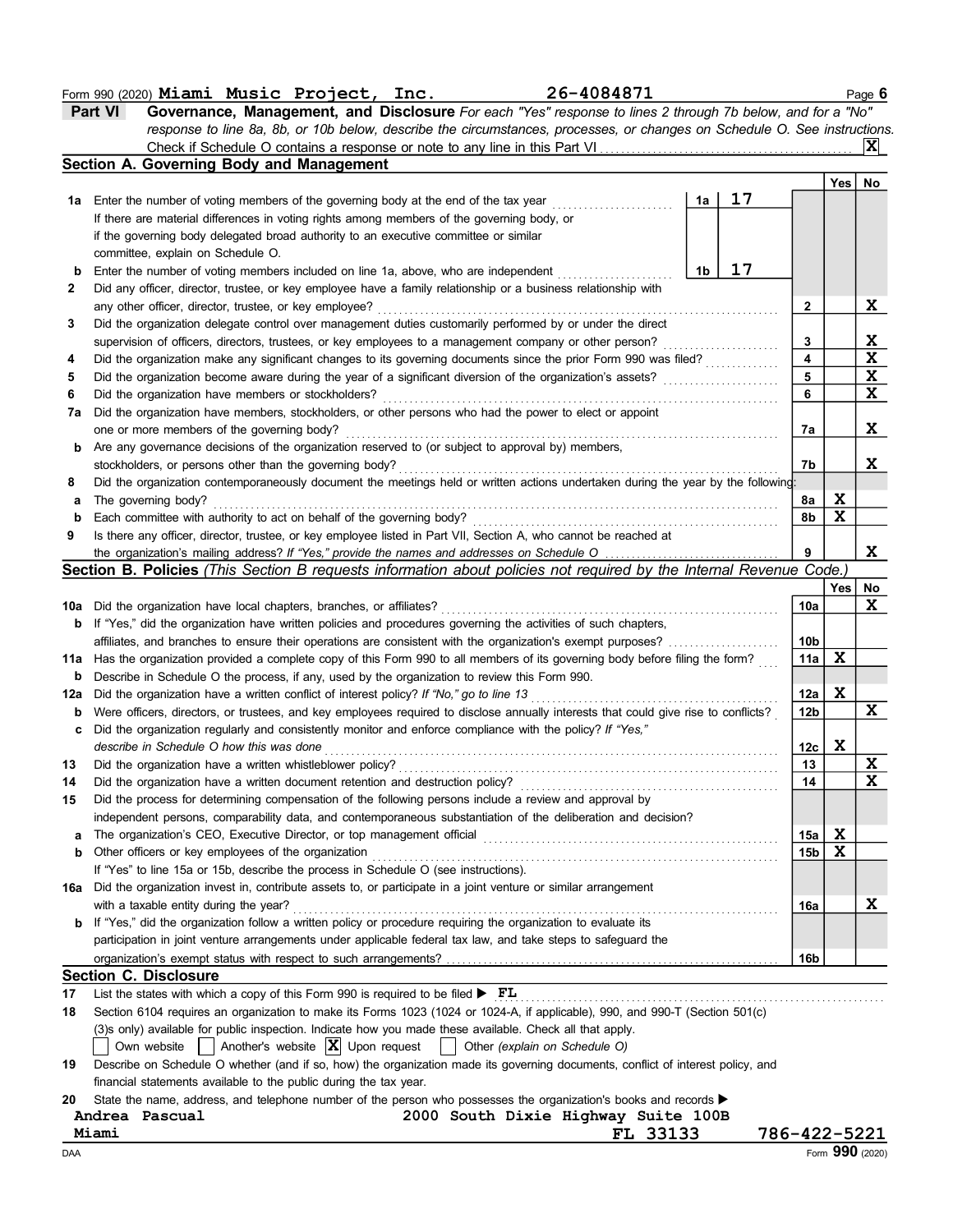| 26-4084871<br>Form 990 (2020) Miami Music Project, Inc.<br>Page 7<br>Part VII Compensation of Officers, Directors, Trustees, Key Employees, Highest Compensated Employees, and<br><b>Independent Contractors</b><br>Check if Schedule O contains a response or note to any line in this Part VII<br>Officers, Directors, Trustees, Key Employees, and Highest Compensated Employees<br>Section A.<br>1a Complete this table for all persons required to be listed. Report compensation for the calendar year ending with or within the<br>organization's tax year.<br>• List all of the organization's current officers, directors, trustees (whether individuals or organizations), regardless of amount of<br>compensation. Enter -0- in columns (D), (E), and (F) if no compensation was paid.<br>• List all of the organization's current key employees, if any. See instructions for definition of "key employee."<br>• List the organization's five <b>current</b> highest compensated employees (other than an officer, director, trustee, or key employee)<br>who received reportable compensation (Box 5 of Form W-2 and/or Box 7 of Form 1099-MISC) of more than \$100,000 from the<br>organization and any related organizations.<br>List all of the organization's former officers, key employees, and highest compensated employees who received more than<br>\$100,000 of reportable compensation from the organization and any related organizations.<br>• List all of the organization's former directors or trustees that received, in the capacity as a former director or trustee of the<br>organization, more than \$10,000 of reportable compensation from the organization and any related organizations.<br>See instructions for the order in which to list the persons above.<br>Check this box if neither the organization nor any related organization compensated any current officer, director, or trustee.<br>(A)<br>(C)<br>(B)<br>(D)<br>(E)<br>(F)<br>Name and title<br>Average<br>Position<br>Reportable<br>Reportable<br>Estimated amount<br>(do not check more than one<br>compensation<br>of other<br>hours<br>compensation<br>box, unless person is both an<br>from related<br>from the<br>compensation<br>per week<br>organization<br>organizations<br>officer and a director/trustee)<br>from the<br>(list any<br>(W-2/1099-MISC)<br>(W-2/1099-MISC)<br>organization and<br>hours for<br>Individual trustee<br>or director<br>nstitutional trustee<br>key employee<br>Highest compensated<br>amployee<br>-ormer<br>related organizations<br>)fficer<br>related<br>organizations<br>below<br>dotted line)<br>(1) Anna B Klimala<br>50.00<br>$\mathbf x$<br>165,051<br>President<br>0.00<br>0<br>0<br>(2) Maria Pia Leon<br>Angell<br>5.00<br>0.00<br>$\mathbf x$<br>$\mathbf 0$<br>0<br>Chairwoman<br>0<br>(3) Astrid Arraras<br>5.00<br>0.00<br>$\mathbf x$<br>$\mathbf 0$<br>Board Member<br>0<br>0<br>(4) Alan S. Bernstein<br>5.00<br>0.00<br>$\mathbf 0$<br>Board Member<br>$\mathbf x$<br>0<br>0<br>(5) Dexter Bridgeman<br>5.00<br>0.00<br>$\mathbf x$<br>$\mathbf 0$<br>0<br>Board Member<br>0<br>(6) Stanley Cohen<br>5.00<br>0.00<br>$\mathbf x$<br>0<br>0<br>0<br>Board Member<br>(7) John Copeland<br>5.00<br>0.00<br>Board Member<br>$\mathbf x$<br>0<br>0<br>0<br>(8) Ben Eisenberg<br>5.00<br>0.00<br>$\mathbf x$<br>$\mathbf 0$<br>0<br>0<br>Board Member<br>(9) Jack Firestone<br>5.00<br>0.00<br>$\mathbf x$<br>$\mathbf x$<br>$\mathbf 0$<br>0<br>0<br>Secretary<br>(10) Nicole Henry<br>5.00<br>$\mathbf x$<br>$\mathbf 0$<br>0<br>0<br>Board Member<br>0.00<br>(11) James Judd<br>5.00<br>Board Member<br>0 |  |      |             |  |   |   |  |
|-----------------------------------------------------------------------------------------------------------------------------------------------------------------------------------------------------------------------------------------------------------------------------------------------------------------------------------------------------------------------------------------------------------------------------------------------------------------------------------------------------------------------------------------------------------------------------------------------------------------------------------------------------------------------------------------------------------------------------------------------------------------------------------------------------------------------------------------------------------------------------------------------------------------------------------------------------------------------------------------------------------------------------------------------------------------------------------------------------------------------------------------------------------------------------------------------------------------------------------------------------------------------------------------------------------------------------------------------------------------------------------------------------------------------------------------------------------------------------------------------------------------------------------------------------------------------------------------------------------------------------------------------------------------------------------------------------------------------------------------------------------------------------------------------------------------------------------------------------------------------------------------------------------------------------------------------------------------------------------------------------------------------------------------------------------------------------------------------------------------------------------------------------------------------------------------------------------------------------------------------------------------------------------------------------------------------------------------------------------------------------------------------------------------------------------------------------------------------------------------------------------------------------------------------------------------------------------------------------------------------------------------------------------------------------------------------------------------------------------------------------------------------------------------------------------------------------------------------------------------------------------------------------------------------------------------------------------------------------------------------------------------------------------------------------------------------------------------------------------------------------------------------------------------------------------------------------------------------------------------------------------------------------------------------------------------------------------------------------------------------------------------------------------------------------------------------------------------------------------------------------------------------------------------------------------------------------------------------------------------------------------------------------------------------|--|------|-------------|--|---|---|--|
|                                                                                                                                                                                                                                                                                                                                                                                                                                                                                                                                                                                                                                                                                                                                                                                                                                                                                                                                                                                                                                                                                                                                                                                                                                                                                                                                                                                                                                                                                                                                                                                                                                                                                                                                                                                                                                                                                                                                                                                                                                                                                                                                                                                                                                                                                                                                                                                                                                                                                                                                                                                                                                                                                                                                                                                                                                                                                                                                                                                                                                                                                                                                                                                                                                                                                                                                                                                                                                                                                                                                                                                                                                                                       |  |      |             |  |   |   |  |
|                                                                                                                                                                                                                                                                                                                                                                                                                                                                                                                                                                                                                                                                                                                                                                                                                                                                                                                                                                                                                                                                                                                                                                                                                                                                                                                                                                                                                                                                                                                                                                                                                                                                                                                                                                                                                                                                                                                                                                                                                                                                                                                                                                                                                                                                                                                                                                                                                                                                                                                                                                                                                                                                                                                                                                                                                                                                                                                                                                                                                                                                                                                                                                                                                                                                                                                                                                                                                                                                                                                                                                                                                                                                       |  |      |             |  |   |   |  |
|                                                                                                                                                                                                                                                                                                                                                                                                                                                                                                                                                                                                                                                                                                                                                                                                                                                                                                                                                                                                                                                                                                                                                                                                                                                                                                                                                                                                                                                                                                                                                                                                                                                                                                                                                                                                                                                                                                                                                                                                                                                                                                                                                                                                                                                                                                                                                                                                                                                                                                                                                                                                                                                                                                                                                                                                                                                                                                                                                                                                                                                                                                                                                                                                                                                                                                                                                                                                                                                                                                                                                                                                                                                                       |  |      |             |  |   |   |  |
|                                                                                                                                                                                                                                                                                                                                                                                                                                                                                                                                                                                                                                                                                                                                                                                                                                                                                                                                                                                                                                                                                                                                                                                                                                                                                                                                                                                                                                                                                                                                                                                                                                                                                                                                                                                                                                                                                                                                                                                                                                                                                                                                                                                                                                                                                                                                                                                                                                                                                                                                                                                                                                                                                                                                                                                                                                                                                                                                                                                                                                                                                                                                                                                                                                                                                                                                                                                                                                                                                                                                                                                                                                                                       |  |      |             |  |   |   |  |
|                                                                                                                                                                                                                                                                                                                                                                                                                                                                                                                                                                                                                                                                                                                                                                                                                                                                                                                                                                                                                                                                                                                                                                                                                                                                                                                                                                                                                                                                                                                                                                                                                                                                                                                                                                                                                                                                                                                                                                                                                                                                                                                                                                                                                                                                                                                                                                                                                                                                                                                                                                                                                                                                                                                                                                                                                                                                                                                                                                                                                                                                                                                                                                                                                                                                                                                                                                                                                                                                                                                                                                                                                                                                       |  |      |             |  |   |   |  |
|                                                                                                                                                                                                                                                                                                                                                                                                                                                                                                                                                                                                                                                                                                                                                                                                                                                                                                                                                                                                                                                                                                                                                                                                                                                                                                                                                                                                                                                                                                                                                                                                                                                                                                                                                                                                                                                                                                                                                                                                                                                                                                                                                                                                                                                                                                                                                                                                                                                                                                                                                                                                                                                                                                                                                                                                                                                                                                                                                                                                                                                                                                                                                                                                                                                                                                                                                                                                                                                                                                                                                                                                                                                                       |  |      |             |  |   |   |  |
|                                                                                                                                                                                                                                                                                                                                                                                                                                                                                                                                                                                                                                                                                                                                                                                                                                                                                                                                                                                                                                                                                                                                                                                                                                                                                                                                                                                                                                                                                                                                                                                                                                                                                                                                                                                                                                                                                                                                                                                                                                                                                                                                                                                                                                                                                                                                                                                                                                                                                                                                                                                                                                                                                                                                                                                                                                                                                                                                                                                                                                                                                                                                                                                                                                                                                                                                                                                                                                                                                                                                                                                                                                                                       |  |      |             |  |   |   |  |
|                                                                                                                                                                                                                                                                                                                                                                                                                                                                                                                                                                                                                                                                                                                                                                                                                                                                                                                                                                                                                                                                                                                                                                                                                                                                                                                                                                                                                                                                                                                                                                                                                                                                                                                                                                                                                                                                                                                                                                                                                                                                                                                                                                                                                                                                                                                                                                                                                                                                                                                                                                                                                                                                                                                                                                                                                                                                                                                                                                                                                                                                                                                                                                                                                                                                                                                                                                                                                                                                                                                                                                                                                                                                       |  |      |             |  |   |   |  |
|                                                                                                                                                                                                                                                                                                                                                                                                                                                                                                                                                                                                                                                                                                                                                                                                                                                                                                                                                                                                                                                                                                                                                                                                                                                                                                                                                                                                                                                                                                                                                                                                                                                                                                                                                                                                                                                                                                                                                                                                                                                                                                                                                                                                                                                                                                                                                                                                                                                                                                                                                                                                                                                                                                                                                                                                                                                                                                                                                                                                                                                                                                                                                                                                                                                                                                                                                                                                                                                                                                                                                                                                                                                                       |  |      |             |  |   |   |  |
|                                                                                                                                                                                                                                                                                                                                                                                                                                                                                                                                                                                                                                                                                                                                                                                                                                                                                                                                                                                                                                                                                                                                                                                                                                                                                                                                                                                                                                                                                                                                                                                                                                                                                                                                                                                                                                                                                                                                                                                                                                                                                                                                                                                                                                                                                                                                                                                                                                                                                                                                                                                                                                                                                                                                                                                                                                                                                                                                                                                                                                                                                                                                                                                                                                                                                                                                                                                                                                                                                                                                                                                                                                                                       |  |      |             |  |   |   |  |
|                                                                                                                                                                                                                                                                                                                                                                                                                                                                                                                                                                                                                                                                                                                                                                                                                                                                                                                                                                                                                                                                                                                                                                                                                                                                                                                                                                                                                                                                                                                                                                                                                                                                                                                                                                                                                                                                                                                                                                                                                                                                                                                                                                                                                                                                                                                                                                                                                                                                                                                                                                                                                                                                                                                                                                                                                                                                                                                                                                                                                                                                                                                                                                                                                                                                                                                                                                                                                                                                                                                                                                                                                                                                       |  |      |             |  |   |   |  |
|                                                                                                                                                                                                                                                                                                                                                                                                                                                                                                                                                                                                                                                                                                                                                                                                                                                                                                                                                                                                                                                                                                                                                                                                                                                                                                                                                                                                                                                                                                                                                                                                                                                                                                                                                                                                                                                                                                                                                                                                                                                                                                                                                                                                                                                                                                                                                                                                                                                                                                                                                                                                                                                                                                                                                                                                                                                                                                                                                                                                                                                                                                                                                                                                                                                                                                                                                                                                                                                                                                                                                                                                                                                                       |  |      |             |  |   |   |  |
|                                                                                                                                                                                                                                                                                                                                                                                                                                                                                                                                                                                                                                                                                                                                                                                                                                                                                                                                                                                                                                                                                                                                                                                                                                                                                                                                                                                                                                                                                                                                                                                                                                                                                                                                                                                                                                                                                                                                                                                                                                                                                                                                                                                                                                                                                                                                                                                                                                                                                                                                                                                                                                                                                                                                                                                                                                                                                                                                                                                                                                                                                                                                                                                                                                                                                                                                                                                                                                                                                                                                                                                                                                                                       |  |      |             |  |   |   |  |
|                                                                                                                                                                                                                                                                                                                                                                                                                                                                                                                                                                                                                                                                                                                                                                                                                                                                                                                                                                                                                                                                                                                                                                                                                                                                                                                                                                                                                                                                                                                                                                                                                                                                                                                                                                                                                                                                                                                                                                                                                                                                                                                                                                                                                                                                                                                                                                                                                                                                                                                                                                                                                                                                                                                                                                                                                                                                                                                                                                                                                                                                                                                                                                                                                                                                                                                                                                                                                                                                                                                                                                                                                                                                       |  |      |             |  |   |   |  |
|                                                                                                                                                                                                                                                                                                                                                                                                                                                                                                                                                                                                                                                                                                                                                                                                                                                                                                                                                                                                                                                                                                                                                                                                                                                                                                                                                                                                                                                                                                                                                                                                                                                                                                                                                                                                                                                                                                                                                                                                                                                                                                                                                                                                                                                                                                                                                                                                                                                                                                                                                                                                                                                                                                                                                                                                                                                                                                                                                                                                                                                                                                                                                                                                                                                                                                                                                                                                                                                                                                                                                                                                                                                                       |  |      |             |  |   |   |  |
|                                                                                                                                                                                                                                                                                                                                                                                                                                                                                                                                                                                                                                                                                                                                                                                                                                                                                                                                                                                                                                                                                                                                                                                                                                                                                                                                                                                                                                                                                                                                                                                                                                                                                                                                                                                                                                                                                                                                                                                                                                                                                                                                                                                                                                                                                                                                                                                                                                                                                                                                                                                                                                                                                                                                                                                                                                                                                                                                                                                                                                                                                                                                                                                                                                                                                                                                                                                                                                                                                                                                                                                                                                                                       |  |      |             |  |   |   |  |
|                                                                                                                                                                                                                                                                                                                                                                                                                                                                                                                                                                                                                                                                                                                                                                                                                                                                                                                                                                                                                                                                                                                                                                                                                                                                                                                                                                                                                                                                                                                                                                                                                                                                                                                                                                                                                                                                                                                                                                                                                                                                                                                                                                                                                                                                                                                                                                                                                                                                                                                                                                                                                                                                                                                                                                                                                                                                                                                                                                                                                                                                                                                                                                                                                                                                                                                                                                                                                                                                                                                                                                                                                                                                       |  |      |             |  |   |   |  |
|                                                                                                                                                                                                                                                                                                                                                                                                                                                                                                                                                                                                                                                                                                                                                                                                                                                                                                                                                                                                                                                                                                                                                                                                                                                                                                                                                                                                                                                                                                                                                                                                                                                                                                                                                                                                                                                                                                                                                                                                                                                                                                                                                                                                                                                                                                                                                                                                                                                                                                                                                                                                                                                                                                                                                                                                                                                                                                                                                                                                                                                                                                                                                                                                                                                                                                                                                                                                                                                                                                                                                                                                                                                                       |  |      |             |  |   |   |  |
|                                                                                                                                                                                                                                                                                                                                                                                                                                                                                                                                                                                                                                                                                                                                                                                                                                                                                                                                                                                                                                                                                                                                                                                                                                                                                                                                                                                                                                                                                                                                                                                                                                                                                                                                                                                                                                                                                                                                                                                                                                                                                                                                                                                                                                                                                                                                                                                                                                                                                                                                                                                                                                                                                                                                                                                                                                                                                                                                                                                                                                                                                                                                                                                                                                                                                                                                                                                                                                                                                                                                                                                                                                                                       |  |      |             |  |   |   |  |
|                                                                                                                                                                                                                                                                                                                                                                                                                                                                                                                                                                                                                                                                                                                                                                                                                                                                                                                                                                                                                                                                                                                                                                                                                                                                                                                                                                                                                                                                                                                                                                                                                                                                                                                                                                                                                                                                                                                                                                                                                                                                                                                                                                                                                                                                                                                                                                                                                                                                                                                                                                                                                                                                                                                                                                                                                                                                                                                                                                                                                                                                                                                                                                                                                                                                                                                                                                                                                                                                                                                                                                                                                                                                       |  |      |             |  |   |   |  |
| Form 990 (2020)                                                                                                                                                                                                                                                                                                                                                                                                                                                                                                                                                                                                                                                                                                                                                                                                                                                                                                                                                                                                                                                                                                                                                                                                                                                                                                                                                                                                                                                                                                                                                                                                                                                                                                                                                                                                                                                                                                                                                                                                                                                                                                                                                                                                                                                                                                                                                                                                                                                                                                                                                                                                                                                                                                                                                                                                                                                                                                                                                                                                                                                                                                                                                                                                                                                                                                                                                                                                                                                                                                                                                                                                                                                       |  | 0.00 | $\mathbf x$ |  | 0 | 0 |  |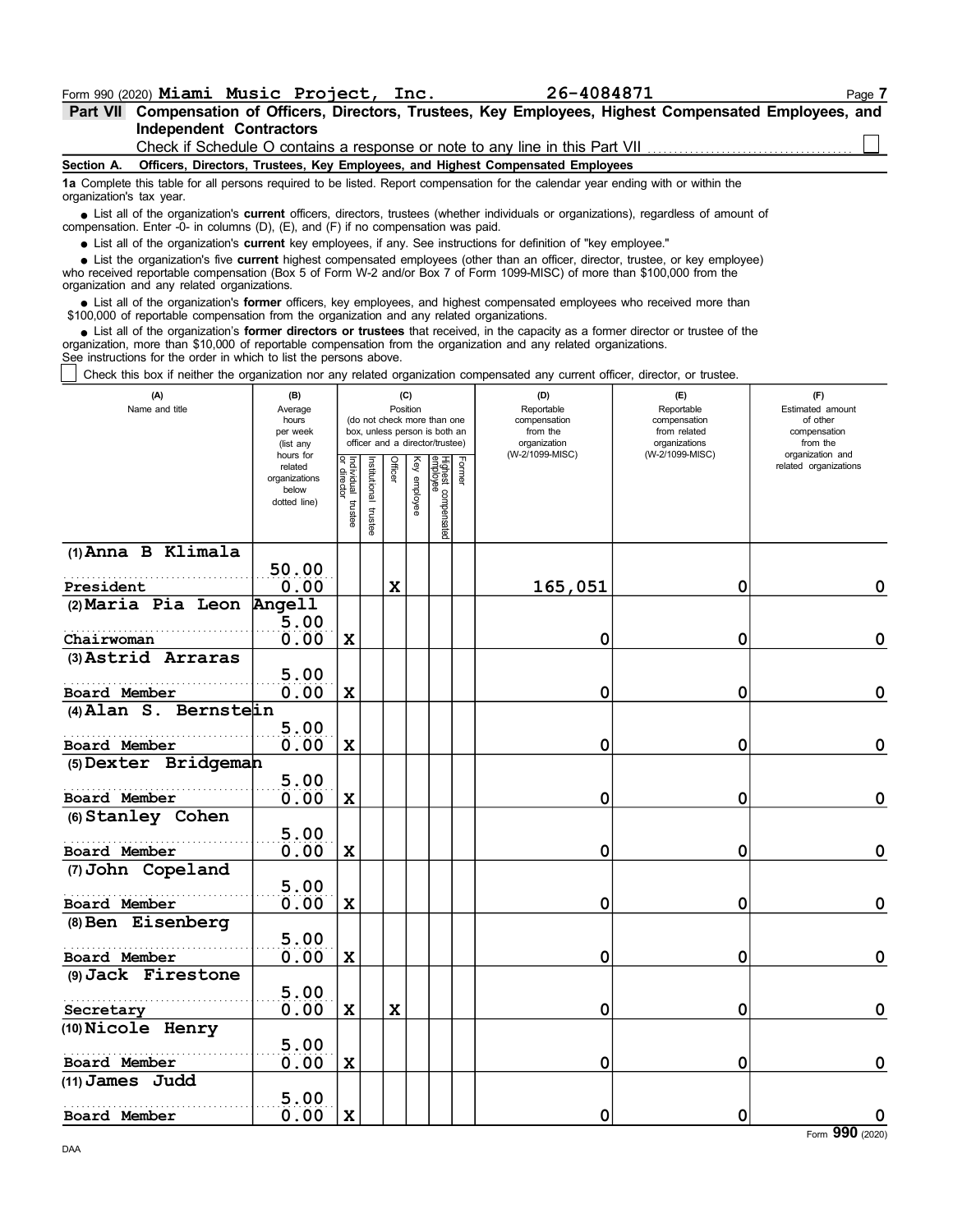| Form 990 (2020) Miami Music Project, Inc |                                                  |  |  |
|------------------------------------------|--------------------------------------------------|--|--|
| <b>Part VII</b>                          | Section A. Officers, Directors, Trustees, Key Em |  |  |

| Form 990 (2020) Miami Music Project, Inc.<br><b>Part VII</b> |                                                                                                                    |                                   |                       |                                                                                                                               |                                                 |               | 26-4084871                                                                       |   | Section A. Officers, Directors, Trustees, Key Employees, and Highest Compensated Employees (continued) |                                                                                                              | Page 8      |  |
|--------------------------------------------------------------|--------------------------------------------------------------------------------------------------------------------|-----------------------------------|-----------------------|-------------------------------------------------------------------------------------------------------------------------------|-------------------------------------------------|---------------|----------------------------------------------------------------------------------|---|--------------------------------------------------------------------------------------------------------|--------------------------------------------------------------------------------------------------------------|-------------|--|
| (A)<br>Name and title                                        | (B)<br>Average<br>hours<br>per week<br>(list any<br>hours for<br>related<br>organizations<br>below<br>dotted line) | Individual trustee<br>or director | Institutional trustee | (C)<br>Position<br>(do not check more than one<br>box, unless person is both an<br>officer and a director/trustee)<br>Officer | Highest compensated<br>employee<br>Key employee | <b>Former</b> | (D)<br>Reportable<br>compensation<br>from the<br>organization<br>(W-2/1099-MISC) |   | (E)<br>Reportable<br>compensation<br>from related<br>organizations<br>(W-2/1099-MISC)                  | (F)<br>Estimated amount<br>of other<br>compensation<br>from the<br>organization and<br>related organizations |             |  |
| (12)<br>David Kamons<br>Treasurer                            | 5.00<br>0.00                                                                                                       | $\mathbf{x}$                      |                       |                                                                                                                               |                                                 |               |                                                                                  | 0 | 0                                                                                                      |                                                                                                              | $\mathbf 0$ |  |
| (13)<br>Daniel C Mazanec                                     |                                                                                                                    |                                   |                       |                                                                                                                               |                                                 |               |                                                                                  |   |                                                                                                        |                                                                                                              |             |  |

| Form 990 (2020) Miami Music Project, Inc.                                                                                                                                                                                                                                                                                               |                                                                                                                    |                             |                  |                             |                                                                                                                                            | 26-4084871                                                                                             |                                                                                       |                                                                                                              | Page 8              |
|-----------------------------------------------------------------------------------------------------------------------------------------------------------------------------------------------------------------------------------------------------------------------------------------------------------------------------------------|--------------------------------------------------------------------------------------------------------------------|-----------------------------|------------------|-----------------------------|--------------------------------------------------------------------------------------------------------------------------------------------|--------------------------------------------------------------------------------------------------------|---------------------------------------------------------------------------------------|--------------------------------------------------------------------------------------------------------------|---------------------|
| <b>Part VII</b>                                                                                                                                                                                                                                                                                                                         |                                                                                                                    |                             |                  | (C)                         |                                                                                                                                            | Section A. Officers, Directors, Trustees, Key Employees, and Highest Compensated Employees (continued) |                                                                                       |                                                                                                              |                     |
| (A)<br>Name and title                                                                                                                                                                                                                                                                                                                   | (B)<br>Average<br>hours<br>per week<br>(list any<br>hours for<br>related<br>organizations<br>below<br>dotted line) | vidual<br>Liecto<br>trustee | tutional trustee | Position<br>Key<br>employee | (do not check more than one<br>box, unless person is both an<br>officer and a director/trustee)<br>Highest compensate<br>employee<br>ormer | (D)<br>Reportable<br>compensation<br>from the<br>organization<br>(W-2/1099-MISC)                       | (E)<br>Reportable<br>compensation<br>from related<br>organizations<br>(W-2/1099-MISC) | (F)<br>Estimated amount<br>of other<br>compensation<br>from the<br>organization and<br>related organizations |                     |
| David Kamons<br>(12)                                                                                                                                                                                                                                                                                                                    | 5.00                                                                                                               |                             |                  |                             |                                                                                                                                            |                                                                                                        |                                                                                       |                                                                                                              |                     |
| Treasurer                                                                                                                                                                                                                                                                                                                               | 0.00                                                                                                               | $\mathbf x$                 |                  |                             |                                                                                                                                            | 0                                                                                                      | $\mathbf{O}$                                                                          |                                                                                                              | ი                   |
| (13) Daniel C Mazanec                                                                                                                                                                                                                                                                                                                   |                                                                                                                    |                             |                  |                             |                                                                                                                                            |                                                                                                        |                                                                                       |                                                                                                              |                     |
| Vice Chairman                                                                                                                                                                                                                                                                                                                           | 5.00<br>0.00                                                                                                       | $\mathbf x$                 |                  |                             |                                                                                                                                            | 0                                                                                                      | 0                                                                                     |                                                                                                              | 0                   |
| Gail Meyers<br>(14)                                                                                                                                                                                                                                                                                                                     |                                                                                                                    |                             |                  |                             |                                                                                                                                            |                                                                                                        |                                                                                       |                                                                                                              |                     |
| Board Member                                                                                                                                                                                                                                                                                                                            | 5.00<br>0.00                                                                                                       | $\mathbf x$                 |                  |                             |                                                                                                                                            | 0                                                                                                      | 0                                                                                     |                                                                                                              | 0                   |
| Nedra Oren<br>(15)                                                                                                                                                                                                                                                                                                                      |                                                                                                                    |                             |                  |                             |                                                                                                                                            |                                                                                                        |                                                                                       |                                                                                                              |                     |
| Board Member                                                                                                                                                                                                                                                                                                                            | 5.00<br>0.00                                                                                                       | $\mathbf x$                 |                  |                             |                                                                                                                                            | 0                                                                                                      | $\Omega$                                                                              |                                                                                                              | 0                   |
| John Richard<br>(16)                                                                                                                                                                                                                                                                                                                    |                                                                                                                    |                             |                  |                             |                                                                                                                                            |                                                                                                        |                                                                                       |                                                                                                              |                     |
|                                                                                                                                                                                                                                                                                                                                         | 5.00                                                                                                               |                             |                  |                             |                                                                                                                                            |                                                                                                        |                                                                                       |                                                                                                              |                     |
| Board Member                                                                                                                                                                                                                                                                                                                            | 0.00                                                                                                               | $\mathbf x$                 |                  |                             |                                                                                                                                            | 0                                                                                                      | $\overline{0}$                                                                        |                                                                                                              | 0                   |
| Eugene Stark<br>(17)                                                                                                                                                                                                                                                                                                                    | 5.00                                                                                                               |                             |                  |                             |                                                                                                                                            |                                                                                                        |                                                                                       |                                                                                                              |                     |
| Board Member                                                                                                                                                                                                                                                                                                                            | 0.00                                                                                                               | X                           |                  |                             |                                                                                                                                            | $\Omega$                                                                                               | $\Omega$                                                                              |                                                                                                              | O                   |
|                                                                                                                                                                                                                                                                                                                                         |                                                                                                                    |                             |                  |                             |                                                                                                                                            |                                                                                                        |                                                                                       |                                                                                                              |                     |
|                                                                                                                                                                                                                                                                                                                                         | .<br>.                                                                                                             |                             |                  |                             |                                                                                                                                            |                                                                                                        |                                                                                       |                                                                                                              |                     |
|                                                                                                                                                                                                                                                                                                                                         |                                                                                                                    |                             |                  |                             |                                                                                                                                            | 165,051                                                                                                |                                                                                       |                                                                                                              |                     |
| c Total from continuation sheets to Part VII, Section A                                                                                                                                                                                                                                                                                 |                                                                                                                    |                             |                  |                             |                                                                                                                                            |                                                                                                        |                                                                                       |                                                                                                              |                     |
|                                                                                                                                                                                                                                                                                                                                         |                                                                                                                    |                             |                  |                             | ▶                                                                                                                                          | 165,051                                                                                                |                                                                                       |                                                                                                              |                     |
| Total number of individuals (including but not limited to those listed above) who received more than \$100,000 of<br>$\mathbf{2}$<br>reportable compensation from the organization $\blacktriangleright$ 1                                                                                                                              |                                                                                                                    |                             |                  |                             |                                                                                                                                            |                                                                                                        |                                                                                       |                                                                                                              |                     |
|                                                                                                                                                                                                                                                                                                                                         |                                                                                                                    |                             |                  |                             |                                                                                                                                            |                                                                                                        |                                                                                       |                                                                                                              | Yes   No            |
| Did the organization list any former officer, director, trustee, key employee, or highest compensated<br>3<br>employee on line 1a? If "Yes," complete Schedule J for such individual                                                                                                                                                    |                                                                                                                    |                             |                  |                             |                                                                                                                                            |                                                                                                        |                                                                                       | $\mathbf{3}$                                                                                                 | X                   |
| For any individual listed on line 1a, is the sum of reportable compensation and other compensation from the<br>4                                                                                                                                                                                                                        |                                                                                                                    |                             |                  |                             |                                                                                                                                            |                                                                                                        |                                                                                       |                                                                                                              |                     |
| organization and related organizations greater than \$150,000? If "Yes," complete Schedule J for such<br>individual with a construction of the construction of the construction of the construction of the construction of the construction of the construction of the construction of the construction of the construction of the cons |                                                                                                                    |                             |                  |                             |                                                                                                                                            |                                                                                                        |                                                                                       | 4                                                                                                            | $\mathbf{x}$        |
| Did any person listed on line 1a receive or accrue compensation from any unrelated organization or individual<br>5                                                                                                                                                                                                                      |                                                                                                                    |                             |                  |                             |                                                                                                                                            |                                                                                                        |                                                                                       | 5                                                                                                            | X                   |
| Section B. Independent Contractors                                                                                                                                                                                                                                                                                                      |                                                                                                                    |                             |                  |                             |                                                                                                                                            |                                                                                                        |                                                                                       |                                                                                                              |                     |
| Complete this table for your five highest compensated independent contractors that received more than \$100,000 of<br>$\mathbf{1}$<br>compensation from the organization. Report compensation for the calendar year ending with or within the organization's tax year.                                                                  |                                                                                                                    |                             |                  |                             |                                                                                                                                            |                                                                                                        |                                                                                       |                                                                                                              |                     |
|                                                                                                                                                                                                                                                                                                                                         | (A)<br>Name and business address                                                                                   |                             |                  |                             |                                                                                                                                            |                                                                                                        | (B)<br>Description of services                                                        |                                                                                                              | (C)<br>Compensation |
|                                                                                                                                                                                                                                                                                                                                         |                                                                                                                    |                             |                  |                             |                                                                                                                                            |                                                                                                        |                                                                                       |                                                                                                              |                     |
|                                                                                                                                                                                                                                                                                                                                         |                                                                                                                    |                             |                  |                             |                                                                                                                                            |                                                                                                        |                                                                                       |                                                                                                              |                     |
|                                                                                                                                                                                                                                                                                                                                         |                                                                                                                    |                             |                  |                             |                                                                                                                                            |                                                                                                        |                                                                                       |                                                                                                              |                     |
|                                                                                                                                                                                                                                                                                                                                         |                                                                                                                    |                             |                  |                             |                                                                                                                                            |                                                                                                        |                                                                                       |                                                                                                              |                     |
|                                                                                                                                                                                                                                                                                                                                         |                                                                                                                    |                             |                  |                             |                                                                                                                                            |                                                                                                        |                                                                                       |                                                                                                              |                     |

|     | Total number of independent contractors (including but not limited to those listed above) who<br>received more than \$100,000 of compensation from the organization ▶ |  |                           |  |
|-----|-----------------------------------------------------------------------------------------------------------------------------------------------------------------------|--|---------------------------|--|
| DAA |                                                                                                                                                                       |  | (2020)<br>Form <b>YYU</b> |  |

Τ

⊺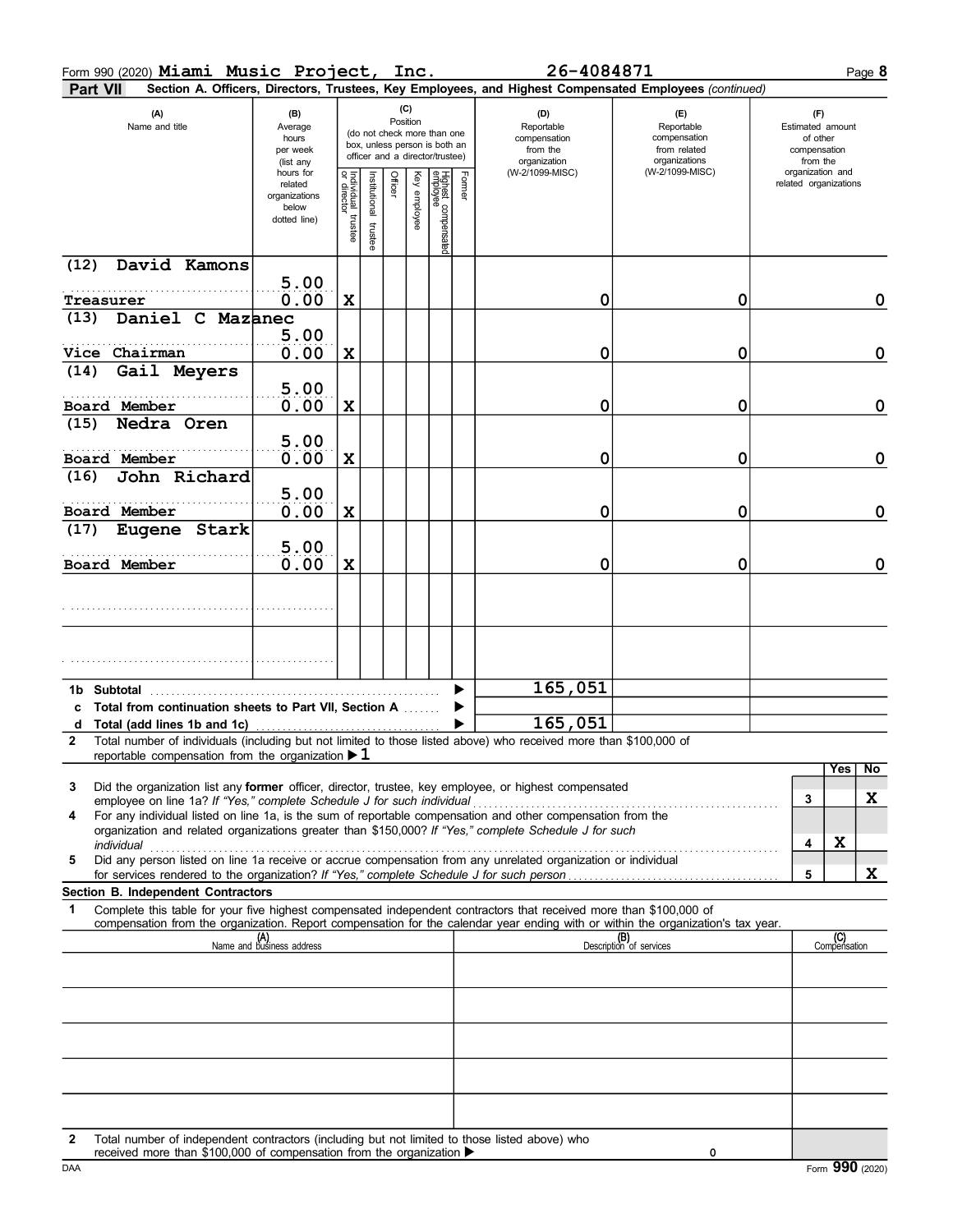|                                                                  |                  | Form 990 (2020) Miami Music Project, Inc.                                                                                                                                                                                                                                                                                                                                                                                       |                                        |                      | 26-4084871                                     |                                      | Page 9                                                        |
|------------------------------------------------------------------|------------------|---------------------------------------------------------------------------------------------------------------------------------------------------------------------------------------------------------------------------------------------------------------------------------------------------------------------------------------------------------------------------------------------------------------------------------|----------------------------------------|----------------------|------------------------------------------------|--------------------------------------|---------------------------------------------------------------|
|                                                                  | <b>Part VIII</b> | <b>Statement of Revenue</b>                                                                                                                                                                                                                                                                                                                                                                                                     |                                        |                      |                                                |                                      |                                                               |
|                                                                  |                  | Check if Schedule O contains a response or note to any line in this Part VIII                                                                                                                                                                                                                                                                                                                                                   |                                        | (A)<br>Total revenue | $(B)$<br>Related or exempt<br>function revenue | (C)<br>Unrelated<br>business revenue | (D)<br>Revenue excluded<br>from tax under<br>sections 512-514 |
| <b>Contributions, Gifts, Grants</b><br>and Other Similar Amounts |                  | 1a Federated campaigns<br>1a<br>1 <sub>b</sub><br><b>b</b> Membership dues<br>.<br>1 <sub>c</sub><br>c Fundraising events<br>.<br>1 <sub>d</sub><br>d Related organizations<br>.<br>1e<br>e Government grants (contributions)<br>.<br>f All other contributions, gifts, grants,<br>and similar amounts not included above<br>1f<br>1g $\sqrt{3}$<br>g Noncash contributions included in lines 1a-1f<br>h Total. Add lines 1a-1f | 2,104,255<br>▶<br><b>Business Code</b> | 2,104,255            |                                                |                                      |                                                               |
| ஃ                                                                | 2a               | Program Income                                                                                                                                                                                                                                                                                                                                                                                                                  | 711300                                 | 1,416                | 1,416                                          |                                      |                                                               |
|                                                                  |                  |                                                                                                                                                                                                                                                                                                                                                                                                                                 |                                        |                      |                                                |                                      |                                                               |
| Program Servic<br>Revenue                                        | c<br>d           |                                                                                                                                                                                                                                                                                                                                                                                                                                 |                                        |                      |                                                |                                      |                                                               |
|                                                                  | е                |                                                                                                                                                                                                                                                                                                                                                                                                                                 |                                        |                      |                                                |                                      |                                                               |
|                                                                  |                  | f All other program service revenue                                                                                                                                                                                                                                                                                                                                                                                             | $\blacktriangleright$                  | 1,416                |                                                |                                      |                                                               |
|                                                                  |                  | 3 Investment income (including dividends, interest, and                                                                                                                                                                                                                                                                                                                                                                         |                                        |                      |                                                |                                      |                                                               |
|                                                                  |                  | other similar amounts)<br>4 Income from investment of tax-exempt bond proceeds                                                                                                                                                                                                                                                                                                                                                  | ▶                                      | 41,982               |                                                |                                      | 41,982                                                        |
|                                                                  | 5                |                                                                                                                                                                                                                                                                                                                                                                                                                                 | ▶<br>.<br>▶                            |                      |                                                |                                      |                                                               |
|                                                                  |                  | (i) Real<br>(ii) Personal                                                                                                                                                                                                                                                                                                                                                                                                       |                                        |                      |                                                |                                      |                                                               |
|                                                                  |                  | 6a Gross rents<br>6а<br>6b<br><b>b</b> Less: rental expenses                                                                                                                                                                                                                                                                                                                                                                    |                                        |                      |                                                |                                      |                                                               |
|                                                                  |                  | 6c<br>C Rental inc. or (loss)                                                                                                                                                                                                                                                                                                                                                                                                   |                                        |                      |                                                |                                      |                                                               |
|                                                                  |                  | <b>d</b> Net rental income or (loss)<br><b>7a</b> Gross amount from [<br>(i) Securities<br>(ii) Other                                                                                                                                                                                                                                                                                                                           |                                        |                      |                                                |                                      |                                                               |
|                                                                  |                  | sales of assets<br>7а<br>other than inventory                                                                                                                                                                                                                                                                                                                                                                                   |                                        |                      |                                                |                                      |                                                               |
|                                                                  |                  | <b>b</b> Less: cost or other                                                                                                                                                                                                                                                                                                                                                                                                    |                                        |                      |                                                |                                      |                                                               |
|                                                                  |                  | 7b<br>basis and sales exps.<br>c Gain or (loss)<br>7c                                                                                                                                                                                                                                                                                                                                                                           |                                        |                      |                                                |                                      |                                                               |
| Other Revenue                                                    |                  |                                                                                                                                                                                                                                                                                                                                                                                                                                 | ▶                                      |                      |                                                |                                      |                                                               |
|                                                                  |                  | 8a Gross income from fundraising events<br>$(not including \$$                                                                                                                                                                                                                                                                                                                                                                  |                                        |                      |                                                |                                      |                                                               |
|                                                                  |                  | of contributions reported on line 1c).                                                                                                                                                                                                                                                                                                                                                                                          |                                        |                      |                                                |                                      |                                                               |
|                                                                  |                  | See Part IV, line 18<br>8а<br>.<br><b>8b</b><br><b>b</b> Less: direct expenses                                                                                                                                                                                                                                                                                                                                                  |                                        |                      |                                                |                                      |                                                               |
|                                                                  |                  | c Net income or (loss) from fundraising events                                                                                                                                                                                                                                                                                                                                                                                  | ▶                                      |                      |                                                |                                      |                                                               |
|                                                                  |                  | 9a Gross income from gaming activities.<br>See Part IV, line 19<br>9a<br>.                                                                                                                                                                                                                                                                                                                                                      |                                        |                      |                                                |                                      |                                                               |
|                                                                  |                  | 9 <sub>b</sub><br><b>b</b> Less: direct expenses                                                                                                                                                                                                                                                                                                                                                                                |                                        |                      |                                                |                                      |                                                               |
|                                                                  |                  | c Net income or (loss) from gaming activities<br>.<br>10a Gross sales of inventory, less                                                                                                                                                                                                                                                                                                                                        | ▶                                      |                      |                                                |                                      |                                                               |
|                                                                  |                  | returns and allowances<br>10a<br>.                                                                                                                                                                                                                                                                                                                                                                                              |                                        |                      |                                                |                                      |                                                               |
|                                                                  |                  | 10 <sub>b</sub><br><b>b</b> Less: cost of goods sold<br>.<br>c Net income or (loss) from sales of inventory                                                                                                                                                                                                                                                                                                                     | ▶                                      |                      |                                                |                                      |                                                               |
|                                                                  |                  |                                                                                                                                                                                                                                                                                                                                                                                                                                 | <b>Business Code</b>                   |                      |                                                |                                      |                                                               |
| Miscellaneous<br>Revenue                                         | 11a<br>b         |                                                                                                                                                                                                                                                                                                                                                                                                                                 |                                        |                      |                                                |                                      |                                                               |
|                                                                  | c                |                                                                                                                                                                                                                                                                                                                                                                                                                                 |                                        |                      |                                                |                                      |                                                               |
|                                                                  |                  | <b>d</b> All other revenue                                                                                                                                                                                                                                                                                                                                                                                                      | $\blacktriangleright$                  |                      |                                                |                                      |                                                               |
|                                                                  |                  | 12 Total revenue. See instructions                                                                                                                                                                                                                                                                                                                                                                                              |                                        |                      |                                                |                                      |                                                               |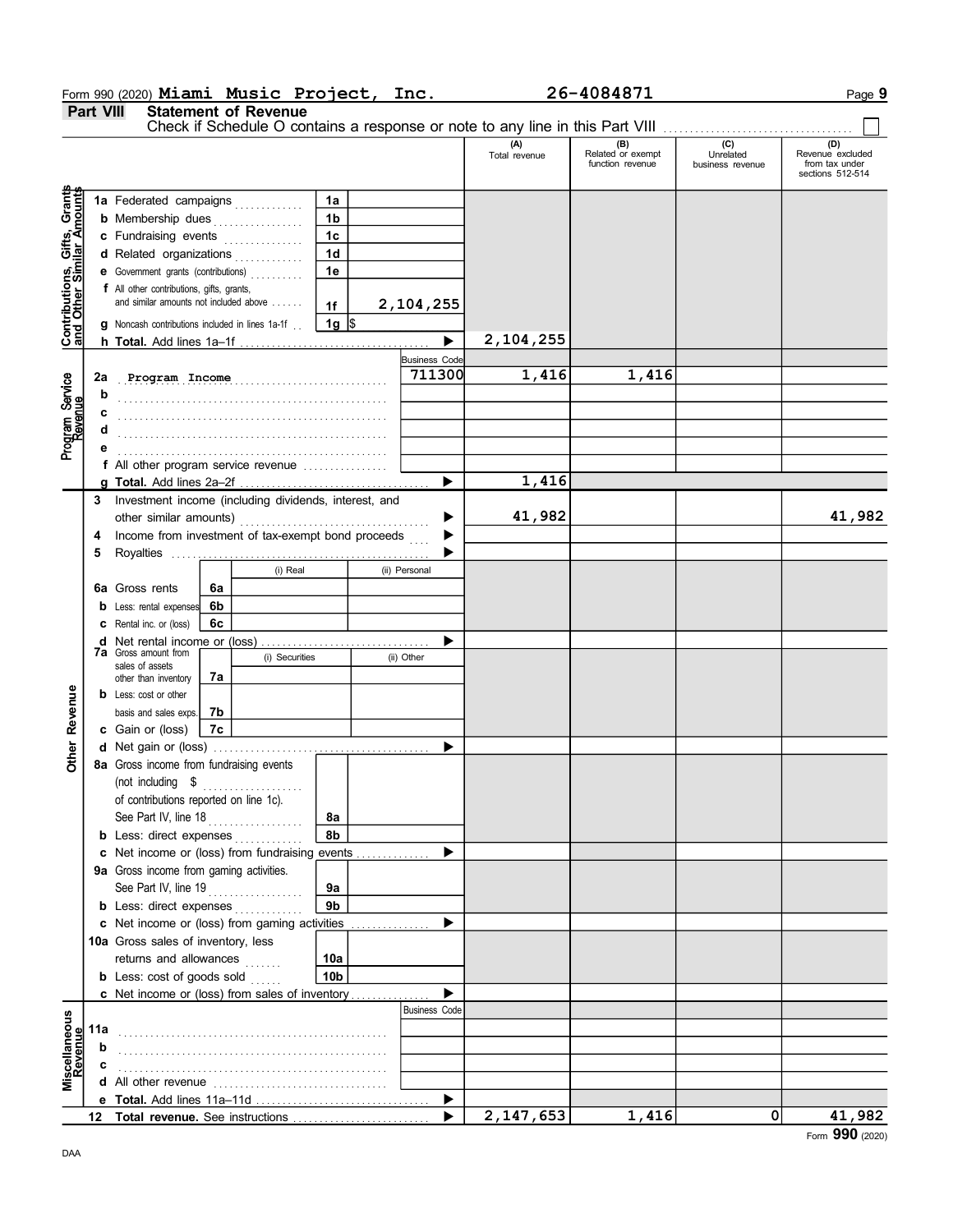## Form 990 (2020) Page 10

|    | Miami Music Project,<br>Form 990 (2020)<br><b>Statement of Functional Expenses</b><br><b>Part IX</b>                                                                                                      | Inc.                  | 26-4084871             |                       | Page 10            |
|----|-----------------------------------------------------------------------------------------------------------------------------------------------------------------------------------------------------------|-----------------------|------------------------|-----------------------|--------------------|
|    | Section 501(c)(3) and 501(c)(4) organizations must complete all columns. All other organizations must complete column (A).<br>Check if Schedule O contains a response or note to any line in this Part IX |                       |                        |                       |                    |
|    | Do not include amounts reported on lines 6b,                                                                                                                                                              | (A)<br>Total expenses | (B)<br>Program service | (C)<br>Management and | (D)<br>Fundraising |
|    | 7b, 8b, 9b, and 10b of Part VIII.<br>1 Grants and other assistance to domestic organizations                                                                                                              |                       | expenses               | general expenses      | expenses           |
|    | and domestic governments. See Part IV, line 21                                                                                                                                                            |                       |                        |                       |                    |
|    | 2 Grants and other assistance to domestic<br>individuals. See Part IV, line 22                                                                                                                            |                       |                        |                       |                    |
|    | $\ldots$<br>3 Grants and other assistance to foreign                                                                                                                                                      |                       |                        |                       |                    |
|    | organizations, foreign governments, and foreign<br>individuals. See Part IV, lines 15 and 16                                                                                                              |                       |                        |                       |                    |
| 4  | Benefits paid to or for members                                                                                                                                                                           |                       |                        |                       |                    |
|    | 5 Compensation of current officers, directors,<br>trustees, and key employees                                                                                                                             | 180,000               | 151,200                | 12,600                | 16,200             |
|    | 6 Compensation not included above to disqualified                                                                                                                                                         |                       |                        |                       |                    |
|    | persons (as defined under section 4958(f)(1)) and                                                                                                                                                         |                       |                        |                       |                    |
|    | persons described in section 4958(c)(3)(B)<br>7 Other salaries and wages                                                                                                                                  | <u>577,718</u>        | <u>485,144</u>         | <u>41,560</u>         | 51,014             |
|    | 8 Pension plan accruals and contributions (include                                                                                                                                                        |                       |                        |                       | 961                |
|    | section 401(k) and 403(b) employer contributions)<br>9 Other employee benefits                                                                                                                            | 13,728                | 11,532                 | 1,235                 |                    |
|    | 10 Payroll taxes                                                                                                                                                                                          | 111,487               | 93,785                 | 7,644                 | 10,058             |
|    | 11 Fees for services (nonemployees):                                                                                                                                                                      |                       |                        |                       |                    |
|    | <b>b</b> Legal                                                                                                                                                                                            |                       |                        |                       |                    |
|    |                                                                                                                                                                                                           | 14,750                | 11,800                 | 2,950                 |                    |
|    | e Professional fundraising services. See Part IV, line 17                                                                                                                                                 |                       |                        |                       |                    |
|    | f Investment management fees<br>g Other. (If line 11g amount exceeds 10% of line 25, column                                                                                                               |                       |                        |                       |                    |
|    | (A) amount, list line 11g expenses on Schedule O.)                                                                                                                                                        | 25                    | 25                     |                       |                    |
|    | 12 Advertising and promotion                                                                                                                                                                              | 25,935                | 22,187                 | 2,553                 | 1,195              |
|    | 14 Information technology                                                                                                                                                                                 |                       |                        |                       |                    |
|    |                                                                                                                                                                                                           | 73,321                | 62, 259                | 11,062                |                    |
|    |                                                                                                                                                                                                           |                       |                        |                       |                    |
|    | 18 Payments of travel or entertainment expenses                                                                                                                                                           |                       |                        |                       |                    |
|    | for any federal, state, or local public officials<br>19 Conferences, conventions, and meetings                                                                                                            |                       |                        |                       |                    |
|    |                                                                                                                                                                                                           |                       |                        |                       |                    |
|    | 21 Payments to affiliates<br>22 Depreciation, depletion, and amortization                                                                                                                                 | 7,618                 | 6,856                  | 762                   |                    |
|    |                                                                                                                                                                                                           | 17,880                | 14,304                 | 3,576                 |                    |
|    | 24 Other expenses. Itemize expenses not covered<br>above (List miscellaneous expenses on line 24e. If                                                                                                     |                       |                        |                       |                    |
|    | line 24e amount exceeds 10% of line 25, column                                                                                                                                                            |                       |                        |                       |                    |
|    | (A) amount, list line 24e expenses on Schedule O.)<br>Teaching                                                                                                                                            | 447,178               | 447,178                |                       |                    |
| b  | a<br>Contracts and consultants                                                                                                                                                                            | 71,600                | 36,300                 | 35,300                |                    |
| C. | Music Instruments Repair                                                                                                                                                                                  | 32,690                | 32,690                 |                       |                    |
| d  | Equipment and Materials<br>e All other expenses                                                                                                                                                           | 21,040<br>70,984      | 15,221<br>58,839       | 4,138<br>8,056        | 1,681<br>4,089     |
|    | 25 Total functional expenses. Add lines 1 through 24e                                                                                                                                                     | 1,665,954             | 1,449,320              | 131,436               | 85,198             |
|    | 26 Joint costs. Complete this line only if the<br>organization reported in column (B) joint costs                                                                                                         |                       |                        |                       |                    |
|    | from a combined educational campaign and                                                                                                                                                                  |                       |                        |                       |                    |
|    | fundraising solicitation. Check here if if<br>following SOP 98-2 (ASC 958-720)                                                                                                                            |                       |                        |                       | Form 990 (2020)    |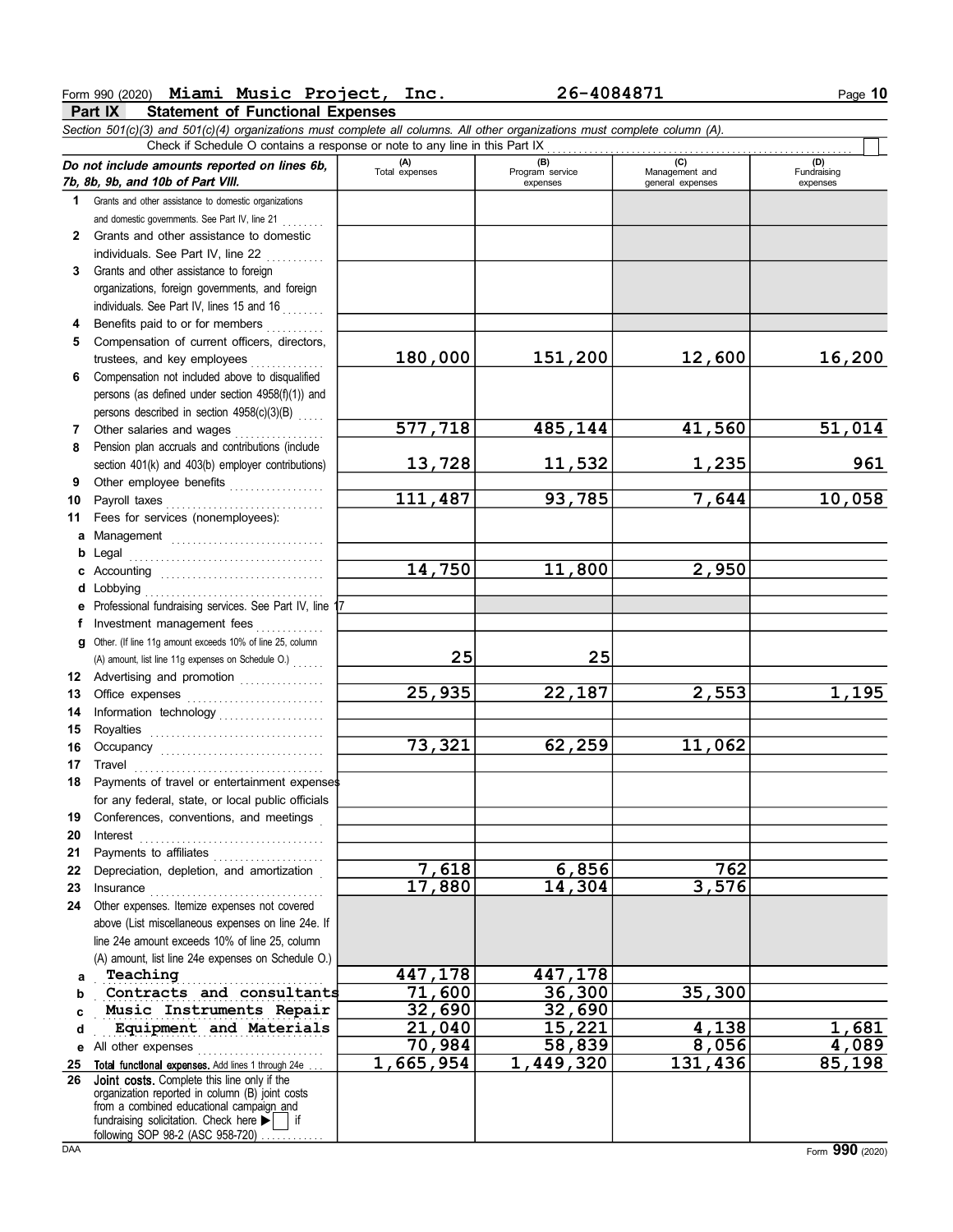|                      | Part X       | Form 990 (2020) Miami Music Project, Inc.<br><b>Balance Sheet</b>                                                                                                                                                        | 26-4084871               |                         | Page 11            |
|----------------------|--------------|--------------------------------------------------------------------------------------------------------------------------------------------------------------------------------------------------------------------------|--------------------------|-------------------------|--------------------|
|                      |              | Check if Schedule O contains a response or note to any line in this Part X                                                                                                                                               |                          |                         |                    |
|                      |              |                                                                                                                                                                                                                          | (A)<br>Beginning of year |                         | (B)<br>End of year |
|                      |              | Cash-non-interest-bearing                                                                                                                                                                                                | 536,734                  | $\mathbf{1}$            | 258,847            |
|                      | $\mathbf{2}$ |                                                                                                                                                                                                                          |                          | $\mathbf{2}$            |                    |
|                      | 3            |                                                                                                                                                                                                                          | 220, 412                 | $\mathbf{3}$            | 164,877            |
|                      | 4<br>5       | Accounts receivable, net<br>Loans and other receivables from any current or former officer, director,                                                                                                                    |                          | $\overline{\mathbf{4}}$ |                    |
|                      |              | trustee, key employee, creator or founder, substantial contributor, or 35%                                                                                                                                               |                          |                         |                    |
|                      |              | controlled entity or family member of any of these persons                                                                                                                                                               |                          | 5                       |                    |
|                      |              | 6 Loans and other receivables from other disqualified persons (as defined                                                                                                                                                |                          |                         |                    |
| Assets               |              | under section 4958(f)(1)), and persons described in section 4958(c)(3)(B)<br>.<br>7 Notes and loans receivable, net                                                                                                      |                          | 6<br>$\overline{7}$     |                    |
|                      |              | Inventories for sale or use                                                                                                                                                                                              |                          | 8                       |                    |
|                      | 9            | Prepaid expenses and deferred charges                                                                                                                                                                                    |                          | 9                       |                    |
|                      |              | 10a Land, buildings, and equipment: cost or other<br>67,950                                                                                                                                                              |                          |                         |                    |
|                      |              | <b>b</b> Less: accumulated depreciation <b>10b</b><br>29,605                                                                                                                                                             | $31,594$ 10c             |                         | 38,345             |
|                      |              |                                                                                                                                                                                                                          | 1,615,417                | 11                      | 2,803,168          |
|                      |              |                                                                                                                                                                                                                          |                          | 12                      |                    |
|                      | 13<br>14     | Intangible assets                                                                                                                                                                                                        |                          | 13<br>14                |                    |
|                      |              |                                                                                                                                                                                                                          | $11,766$ 15              |                         | 11,766             |
|                      |              |                                                                                                                                                                                                                          | 2,415,923                | 16                      | 3,277,003          |
|                      |              |                                                                                                                                                                                                                          | 104,702                  | 17                      | 146,222            |
|                      | 18<br>19     | Deferred revenue <b>construction</b> and <b>Deferred</b> revenue <b>construction construction construction construction construction construction construction construction construction construction construction c</b> |                          | 18<br>19                |                    |
|                      | 20           |                                                                                                                                                                                                                          |                          | 20                      |                    |
|                      | 21           | Escrow or custodial account liability. Complete Part IV of Schedule D                                                                                                                                                    |                          | 21                      |                    |
|                      |              | 22 Loans and other payables to any current or former officer, director,                                                                                                                                                  |                          |                         |                    |
| Liabilities          |              | trustee, key employee, creator or founder, substantial contributor, or 35%                                                                                                                                               |                          | 22                      |                    |
|                      |              | 23 Secured mortgages and notes payable to unrelated third parties                                                                                                                                                        |                          | 23                      |                    |
|                      | 24           | Unsecured notes and loans payable to unrelated third parties                                                                                                                                                             | $168,048$ 24             |                         |                    |
|                      | 25           | Other liabilities (including federal income tax, payables to related third                                                                                                                                               |                          |                         |                    |
|                      |              | parties, and other liabilities not included on lines 17-24). Complete Part X                                                                                                                                             |                          | 25                      | 210,000            |
|                      | 26           |                                                                                                                                                                                                                          | 272,750 26               |                         | 356,222            |
|                      |              | Organizations that follow FASB ASC 958, check here X                                                                                                                                                                     |                          |                         |                    |
| <b>Fund Balances</b> | 27           | and complete lines 27, 28, 32, and 33.<br>Net assets without donor restrictions                                                                                                                                          | $1,995,001$ 27           |                         | 2,733,195          |
|                      |              | 28 Net assets with donor restrictions                                                                                                                                                                                    | $148, 172$ 28            |                         | 187,586            |
|                      |              | Net assets with donor restrictions<br>Organizations that do not follow FASB ASC 958, check here ▶                                                                                                                        |                          |                         |                    |
| ð                    |              | and complete lines 29 through 33.                                                                                                                                                                                        |                          |                         |                    |
|                      |              | Capital stock or trust principal, or current funds<br>30 Paid-in or capital surplus, or land, building, or equipment fund                                                                                                |                          | 29<br>30                |                    |
| Assets               | 31           | Retained earnings, endowment, accumulated income, or other funds                                                                                                                                                         |                          | 31                      |                    |
| <b>Net</b>           | 32           |                                                                                                                                                                                                                          | 2,143,173                | 32                      | 2,920,781          |
|                      | 33           |                                                                                                                                                                                                                          | 2,415,923                | 33                      | 3,277,003          |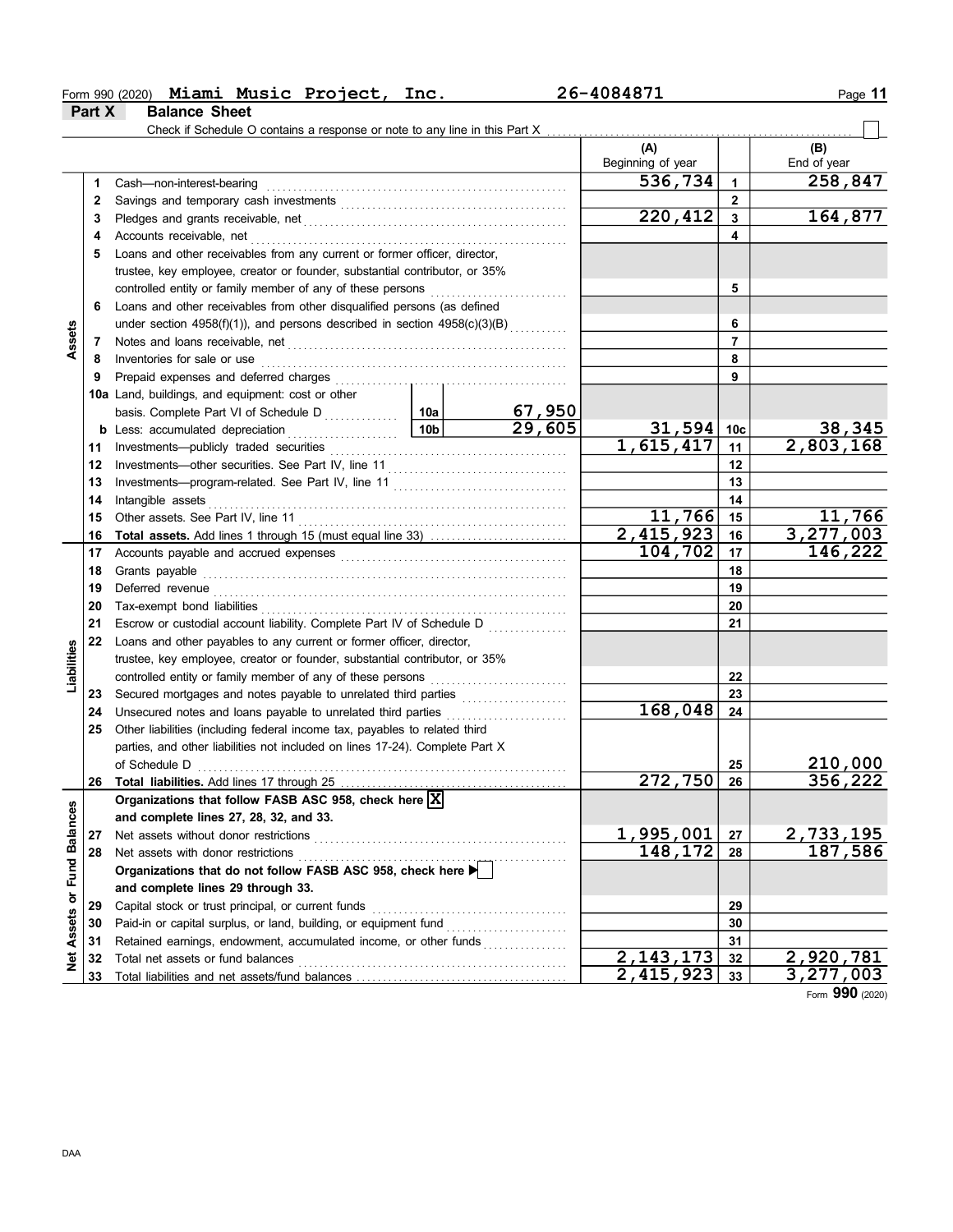|              | 26-4084871<br>Form 990 (2020) Miami Music Project, Inc.                                                                                                                                                                        |                      |                |              | Page 12 |
|--------------|--------------------------------------------------------------------------------------------------------------------------------------------------------------------------------------------------------------------------------|----------------------|----------------|--------------|---------|
|              | <b>Reconciliation of Net Assets</b><br>Part XI                                                                                                                                                                                 |                      |                |              |         |
|              | Check if Schedule O contains a response or note to any line in this Part XI                                                                                                                                                    |                      |                |              |         |
|              |                                                                                                                                                                                                                                | $\blacktriangleleft$ | 2,147,653      |              |         |
| $\mathbf{2}$ |                                                                                                                                                                                                                                | $\overline{2}$       | 1,665,954      |              |         |
| з            | Revenue less expenses. Subtract line 2 from line 1                                                                                                                                                                             | 3 <sup>1</sup>       |                | 481,699      |         |
|              | Net assets or fund balances at beginning of year (must equal Part X, line 32, column (A)) [[[[[[[[[[[[[[[[[[[                                                                                                                  | $\overline{4}$       | 2, 143, 173    |              |         |
| 5            | Net unrealized gains (losses) on investments [1] contained and all contained and all contained and all contained and all contained and all contained and all contained and all contained and all contained and all contained a | $5\phantom{.0}$      |                | 295,909      |         |
| 6            |                                                                                                                                                                                                                                | 6                    |                |              |         |
|              |                                                                                                                                                                                                                                | $\overline{7}$       |                |              |         |
| 8            | Prior period adjustments contains and according to the container and adjustments and an according to the containing of the containing of the containing of the containing of the containing of the containing of the containin | $\bf{8}$             |                |              |         |
|              |                                                                                                                                                                                                                                | $\overline{9}$       |                |              |         |
|              | 10 Net assets or fund balances at end of year. Combine lines 3 through 9 (must equal Part X, line                                                                                                                              |                      |                |              |         |
|              | 32, column (B))                                                                                                                                                                                                                | 10                   | 2,920,781      |              |         |
|              | <b>Financial Statements and Reporting</b><br><b>Part XII</b>                                                                                                                                                                   |                      |                |              |         |
|              | Check if Schedule O contains a response or note to any line in this Part XII                                                                                                                                                   |                      |                |              |         |
|              | 1 Accounting method used to prepare the Form 990:<br>$ {\bf X} $<br>Cash<br>Accrual<br>Other                                                                                                                                   |                      |                | Yes   No     |         |
|              | If the organization changed its method of accounting from a prior year or checked "Other," explain in                                                                                                                          |                      |                |              |         |
|              | Schedule O.                                                                                                                                                                                                                    |                      |                |              |         |
|              | 2a Were the organization's financial statements compiled or reviewed by an independent accountant?                                                                                                                             |                      | 2a             |              | x       |
|              | If "Yes," check a box below to indicate whether the financial statements for the year were compiled or                                                                                                                         |                      |                |              |         |
|              | reviewed on a separate basis, consolidated basis, or both:                                                                                                                                                                     |                      |                |              |         |
|              | Separate basis<br>Consolidated basis<br>Both consolidated and separate basis                                                                                                                                                   |                      |                |              |         |
|              | <b>b</b> Were the organization's financial statements audited by an independent accountant?                                                                                                                                    |                      | 2b             | $\mathbf{x}$ |         |
|              | If "Yes," check a box below to indicate whether the financial statements for the year were audited on a                                                                                                                        |                      |                |              |         |
|              | separate basis, consolidated basis, or both:                                                                                                                                                                                   |                      |                |              |         |
|              | X <br>Consolidated basis<br>Both consolidated and separate basis<br>Separate basis                                                                                                                                             |                      |                |              |         |
|              | c If "Yes" to line 2a or 2b, does the organization have a committee that assumes responsibility for oversight of                                                                                                               |                      |                |              |         |
|              | the audit, review, or compilation of its financial statements and selection of an independent accountant?                                                                                                                      |                      | 2c             |              |         |
|              | If the organization changed either its oversight process or selection process during the tax year, explain on<br>Schedule O.                                                                                                   |                      |                |              |         |
|              | 3a As a result of a federal award, was the organization required to undergo an audit or audits as set forth in the                                                                                                             |                      |                |              |         |
|              | Single Audit Act and OMB Circular A-133?                                                                                                                                                                                       |                      | 3a             |              |         |
|              | <b>b</b> If "Yes," did the organization undergo the required audit or audits? If the organization did not undergo the                                                                                                          |                      |                |              |         |
|              |                                                                                                                                                                                                                                |                      | 3 <sub>b</sub> |              |         |
|              | required audit or audits, explain why on Schedule O and describe any steps taken to undergo such audits                                                                                                                        |                      |                |              |         |

Form 990 (2020)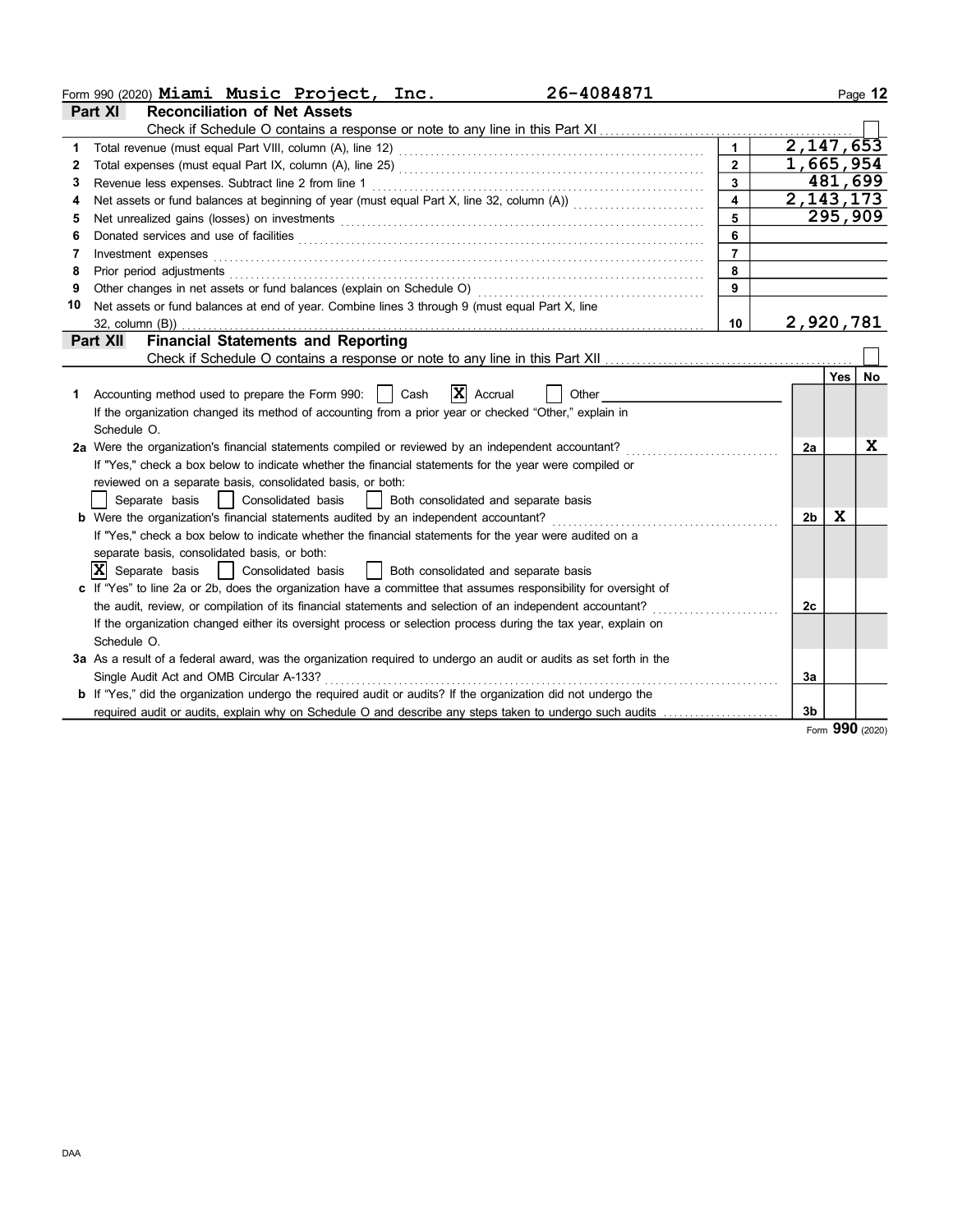| <b>SCHEDULE A</b>                     |                                                            | <b>Public Charity Status and Public Support</b>                                                                                                                                                                                                                                                                                                                                                    |                                                                   |                                                         | OMB No. 1545-0047                                     |
|---------------------------------------|------------------------------------------------------------|----------------------------------------------------------------------------------------------------------------------------------------------------------------------------------------------------------------------------------------------------------------------------------------------------------------------------------------------------------------------------------------------------|-------------------------------------------------------------------|---------------------------------------------------------|-------------------------------------------------------|
| (Form 990 or 990-EZ)                  |                                                            | Complete if the organization is a section $501(c)(3)$ organization or a section $4947(a)(1)$ nonexempt charitable trust.                                                                                                                                                                                                                                                                           |                                                                   |                                                         | <b>2020</b>                                           |
| Department of the Treasury            |                                                            | Attach to Form 990 or Form 990-EZ.                                                                                                                                                                                                                                                                                                                                                                 |                                                                   |                                                         | Open to Public                                        |
| Internal Revenue Service              |                                                            | Go to www.irs.gov/Form990 for instructions and the latest information.                                                                                                                                                                                                                                                                                                                             |                                                                   |                                                         | Inspection                                            |
| Name of the organization              |                                                            |                                                                                                                                                                                                                                                                                                                                                                                                    |                                                                   |                                                         | Employer identification number                        |
| Part I                                |                                                            | Miami Music Project, Inc.<br>Reason for Public Charity Status. (All organizations must complete this part.) See instructions.                                                                                                                                                                                                                                                                      |                                                                   | 26-4084871                                              |                                                       |
|                                       |                                                            | The organization is not a private foundation because it is: (For lines 1 through 12, check only one box.)                                                                                                                                                                                                                                                                                          |                                                                   |                                                         |                                                       |
| $\mathbf 1$                           |                                                            | A church, convention of churches, or association of churches described in section 170(b)(1)(A)(i).                                                                                                                                                                                                                                                                                                 |                                                                   |                                                         |                                                       |
| $\mathbf{2}$                          |                                                            | A school described in section 170(b)(1)(A)(ii). (Attach Schedule E (Form 990 or 990-EZ).)                                                                                                                                                                                                                                                                                                          |                                                                   |                                                         |                                                       |
| 3                                     |                                                            | A hospital or a cooperative hospital service organization described in section 170(b)(1)(A)(iii).                                                                                                                                                                                                                                                                                                  |                                                                   |                                                         |                                                       |
| 4                                     |                                                            | A medical research organization operated in conjunction with a hospital described in section 170(b)(1)(A)(iii). Enter the hospital's name,                                                                                                                                                                                                                                                         |                                                                   |                                                         |                                                       |
| city, and state:                      |                                                            |                                                                                                                                                                                                                                                                                                                                                                                                    |                                                                   |                                                         |                                                       |
| 5                                     | section 170(b)(1)(A)(iv). (Complete Part II.)              | An organization operated for the benefit of a college or university owned or operated by a governmental unit described in                                                                                                                                                                                                                                                                          |                                                                   |                                                         |                                                       |
| 6                                     |                                                            | A federal, state, or local government or governmental unit described in section 170(b)(1)(A)(v).                                                                                                                                                                                                                                                                                                   |                                                                   |                                                         |                                                       |
| $7^{\circ}$                           | described in section 170(b)(1)(A)(vi). (Complete Part II.) | An organization that normally receives a substantial part of its support from a governmental unit or from the general public                                                                                                                                                                                                                                                                       |                                                                   |                                                         |                                                       |
| 8                                     |                                                            | A community trust described in section 170(b)(1)(A)(vi). (Complete Part II.)                                                                                                                                                                                                                                                                                                                       |                                                                   |                                                         |                                                       |
| 9                                     |                                                            | An agricultural research organization described in section 170(b)(1)(A)(ix) operated in conjunction with a land-grant college<br>or university or a non-land-grant college of agriculture (see instructions). Enter the name, city, and state of the college or                                                                                                                                    |                                                                   |                                                         |                                                       |
| university:<br>10 $ X $               |                                                            | An organization that normally receives: (1) more than 33 1/3% of its support from contributions, membership fees, and gross<br>receipts from activities related to its exempt functions, subject to certain exceptions; and (2) no more than 331/3% of its<br>support from gross investment income and unrelated business taxable income (less section 511 tax) from businesses                    |                                                                   |                                                         |                                                       |
|                                       |                                                            | acquired by the organization after June 30, 1975. See section 509(a)(2). (Complete Part III.)                                                                                                                                                                                                                                                                                                      |                                                                   |                                                         |                                                       |
| 11                                    |                                                            | An organization organized and operated exclusively to test for public safety. See section 509(a)(4).                                                                                                                                                                                                                                                                                               |                                                                   |                                                         |                                                       |
| 12 <sub>2</sub>                       |                                                            | An organization organized and operated exclusively for the benefit of, to perform the functions of, or to carry out the purposes<br>of one or more publicly supported organizations described in section 509(a)(1) or section 509(a)(2). See section 509(a)(3).<br>Check the box in lines 12a through 12d that describes the type of supporting organization and complete lines 12e, 12f, and 12g. |                                                                   |                                                         |                                                       |
| a                                     |                                                            | Type I. A supporting organization operated, supervised, or controlled by its supported organization(s), typically by giving<br>the supported organization(s) the power to regularly appoint or elect a majority of the directors or trustees of the<br>supporting organization. You must complete Part IV, Sections A and B.                                                                       |                                                                   |                                                         |                                                       |
| $b \mid$                              |                                                            | Type II. A supporting organization supervised or controlled in connection with its supported organization(s), by having<br>control or management of the supporting organization vested in the same persons that control or manage the supported<br>organization(s). You must complete Part IV, Sections A and C.                                                                                   |                                                                   |                                                         |                                                       |
| $c \mid \cdot$                        |                                                            | Type III functionally integrated. A supporting organization operated in connection with, and functionally integrated with,<br>its supported organization(s) (see instructions). You must complete Part IV, Sections A, D, and E.                                                                                                                                                                   |                                                                   |                                                         |                                                       |
| $d \mid$                              |                                                            | Type III non-functionally integrated. A supporting organization operated in connection with its supported organization(s)<br>that is not functionally integrated. The organization generally must satisfy a distribution requirement and an attentiveness<br>requirement (see instructions). You must complete Part IV, Sections A and D, and Part V.                                              |                                                                   |                                                         |                                                       |
|                                       |                                                            | Check this box if the organization received a written determination from the IRS that it is a Type I, Type II, Type III<br>functionally integrated, or Type III non-functionally integrated supporting organization.                                                                                                                                                                               |                                                                   |                                                         |                                                       |
| f                                     | Enter the number of supported organizations                |                                                                                                                                                                                                                                                                                                                                                                                                    |                                                                   |                                                         |                                                       |
| g                                     |                                                            | Provide the following information about the supported organization(s).                                                                                                                                                                                                                                                                                                                             |                                                                   |                                                         |                                                       |
| (i) Name of supported<br>organization | (ii) EIN                                                   | (iii) Type of organization<br>(described on lines 1-10<br>above (see instructions))                                                                                                                                                                                                                                                                                                                | (iv) Is the organization<br>listed in your governing<br>document? | (v) Amount of monetary<br>support (see<br>instructions) | (vi) Amount of<br>other support (see<br>instructions) |
| (A)                                   |                                                            |                                                                                                                                                                                                                                                                                                                                                                                                    | Yes<br>No                                                         |                                                         |                                                       |
| (B)                                   |                                                            |                                                                                                                                                                                                                                                                                                                                                                                                    |                                                                   |                                                         |                                                       |
| (C)                                   |                                                            |                                                                                                                                                                                                                                                                                                                                                                                                    |                                                                   |                                                         |                                                       |
| (D)                                   |                                                            |                                                                                                                                                                                                                                                                                                                                                                                                    |                                                                   |                                                         |                                                       |
| (E)                                   |                                                            |                                                                                                                                                                                                                                                                                                                                                                                                    |                                                                   |                                                         |                                                       |
| Total                                 |                                                            |                                                                                                                                                                                                                                                                                                                                                                                                    |                                                                   |                                                         |                                                       |
|                                       |                                                            | For Paperwork Reduction Act Notice, see the Instructions for Form 990 or 990-EZ.                                                                                                                                                                                                                                                                                                                   |                                                                   |                                                         | Schedule A (Form 990 or 990-EZ) 2020                  |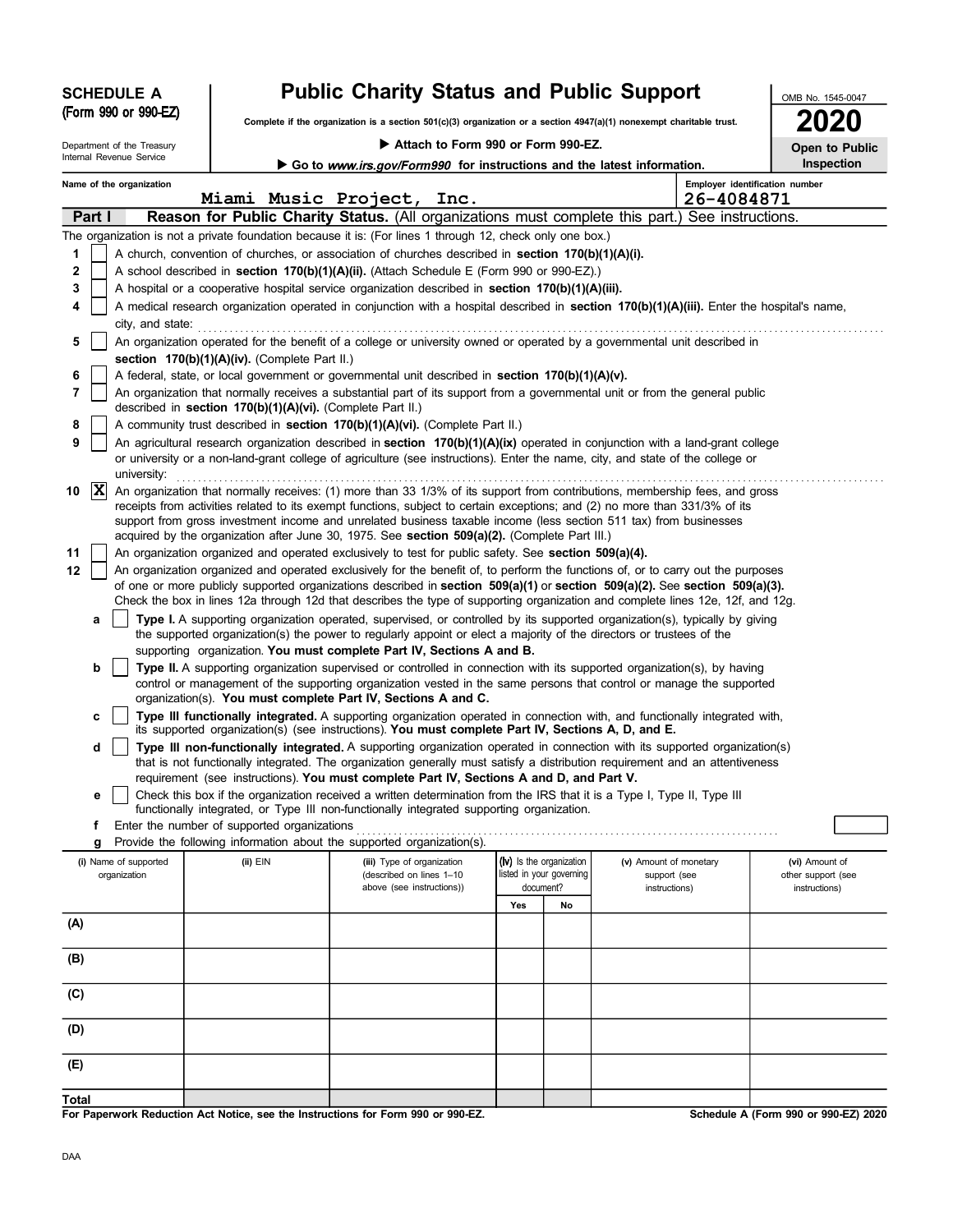|              | Schedule A (Form 990 or 990-EZ) 2020<br>Support Schedule for Organizations Described in Sections 170(b)(1)(A)(iv) and 170(b)(1)(A)(vi)<br>Part II                                                                                                            | Miami Music Project, Inc. |            |            |            | 26-4084871 | Page 2                         |
|--------------|--------------------------------------------------------------------------------------------------------------------------------------------------------------------------------------------------------------------------------------------------------------|---------------------------|------------|------------|------------|------------|--------------------------------|
|              | (Complete only if you checked the box on line 5, 7, or 8 of Part I or if the organization failed to qualify under<br>Part III. If the organization fails to qualify under the tests listed below, please complete Part III.)                                 |                           |            |            |            |            |                                |
|              | Section A. Public Support                                                                                                                                                                                                                                    |                           |            |            |            |            |                                |
|              | Calendar year (or fiscal year beginning in) $\blacktriangleright$                                                                                                                                                                                            | (a) $2016$                | (b) $2017$ | $(c)$ 2018 | (d) $2019$ | (e) $2020$ | (f) Total                      |
|              | Gifts, grants, contributions, and<br>membership fees received. (Do not<br>include any "unusual grants.")                                                                                                                                                     |                           |            |            |            |            |                                |
| $\mathbf{2}$ | Tax revenues levied for the<br>organization's benefit and either paid<br>to or expended on its behalf                                                                                                                                                        |                           |            |            |            |            |                                |
| 3            | The value of services or facilities<br>furnished by a governmental unit to the<br>organization without charge                                                                                                                                                |                           |            |            |            |            |                                |
| 5            | Total. Add lines 1 through 3<br>The portion of total contributions by                                                                                                                                                                                        |                           |            |            |            |            |                                |
|              | each person (other than a<br>governmental unit or publicly<br>supported organization) included on<br>line 1 that exceeds 2% of the amount                                                                                                                    |                           |            |            |            |            |                                |
| 6            | shown on line 11, column (f) $\ldots$<br><b>Public support.</b> Subtract line 5 from line 4.                                                                                                                                                                 |                           |            |            |            |            |                                |
|              | <b>Section B. Total Support</b>                                                                                                                                                                                                                              |                           |            |            |            |            |                                |
|              | Calendar year (or fiscal year beginning in) $\blacktriangleright$<br>Amounts from line 4                                                                                                                                                                     | (a) 2016                  | (b) 2017   | $(c)$ 2018 | $(d)$ 2019 | (e) $2020$ | (f) Total                      |
|              | Gross income from interest, dividends,<br>payments received on securities loans,<br>rents, royalties, and income from<br>similar sources                                                                                                                     |                           |            |            |            |            |                                |
| 9            | Net income from unrelated business<br>activities, whether or not the business<br>is regularly carried on                                                                                                                                                     |                           |            |            |            |            |                                |
| 10           | Other income. Do not include gain or<br>loss from the sale of capital assets                                                                                                                                                                                 |                           |            |            |            |            |                                |
| 11<br>12     | Total support. Add lines 7 through 10                                                                                                                                                                                                                        |                           |            |            |            | 12         |                                |
| 13           | First 5 years. If the Form 990 is for the organization's first, second, third, fourth, or fifth tax year as a section 501(c)(3)                                                                                                                              |                           |            |            |            |            |                                |
|              |                                                                                                                                                                                                                                                              |                           |            |            |            |            |                                |
| 14           |                                                                                                                                                                                                                                                              |                           |            |            |            | 14         | %                              |
| 15           | Public support percentage from 2019 Schedule A, Part II, line 14<br>16a 33 1/3% support test-2020. If the organization did not check the box on line 13, and line 14 is 33 1/3% or more, check this                                                          |                           |            |            |            | 15         | $\frac{0}{0}$                  |
|              | box and stop here. The organization qualifies as a publicly supported organization [11] content content content or the organization [11] content of the organization [11] content of the organization [11] content of the orga                               |                           |            |            |            |            | $\blacktriangleright$ $\vdash$ |
|              | <b>b</b> 33 1/3% support test-2019. If the organization did not check a box on line 13 or 16a, and line 15 is 33 1/3% or more, check                                                                                                                         |                           |            |            |            |            |                                |
|              | 17a 10%-facts-and-circumstances test-2020. If the organization did not check a box on line 13, 16a, or 16b, and line 14 is                                                                                                                                   |                           |            |            |            |            |                                |
|              | 10% or more, and if the organization meets the "facts-and-circumstances" test, check this box and stop here. Explain in<br>Part VI how the organization meets the "facts-and-circumstances" test. The organization qualifies as a publicly supported         |                           |            |            |            |            |                                |
|              | organization www.commutation.com/www.commutation.com/www.commutation.com/www.commutation.com/www.commutation.com                                                                                                                                             |                           |            |            |            |            | $\blacktriangleright$ $\vdash$ |
|              | <b>b</b> 10%-facts-and-circumstances test-2019. If the organization did not check a box on line 13, 16a, 16b, or 17a, and line<br>15 is 10% or more, and if the organization meets the "facts-and-circumstances" test, check this box and stop here. Explain |                           |            |            |            |            |                                |
|              | in Part VI how the organization meets the "facts-and-circumstances" test. The organization qualifies as a publicly supported<br>organization                                                                                                                 |                           |            |            |            |            | $\blacktriangleright$ $\vdash$ |
|              | <b>Private foundation.</b> If the organization did not check a box on line 13, 16a, 16b, 17a, or 17b, check this box and see                                                                                                                                 |                           |            |            |            |            |                                |
| 18           |                                                                                                                                                                                                                                                              |                           |            |            |            |            |                                |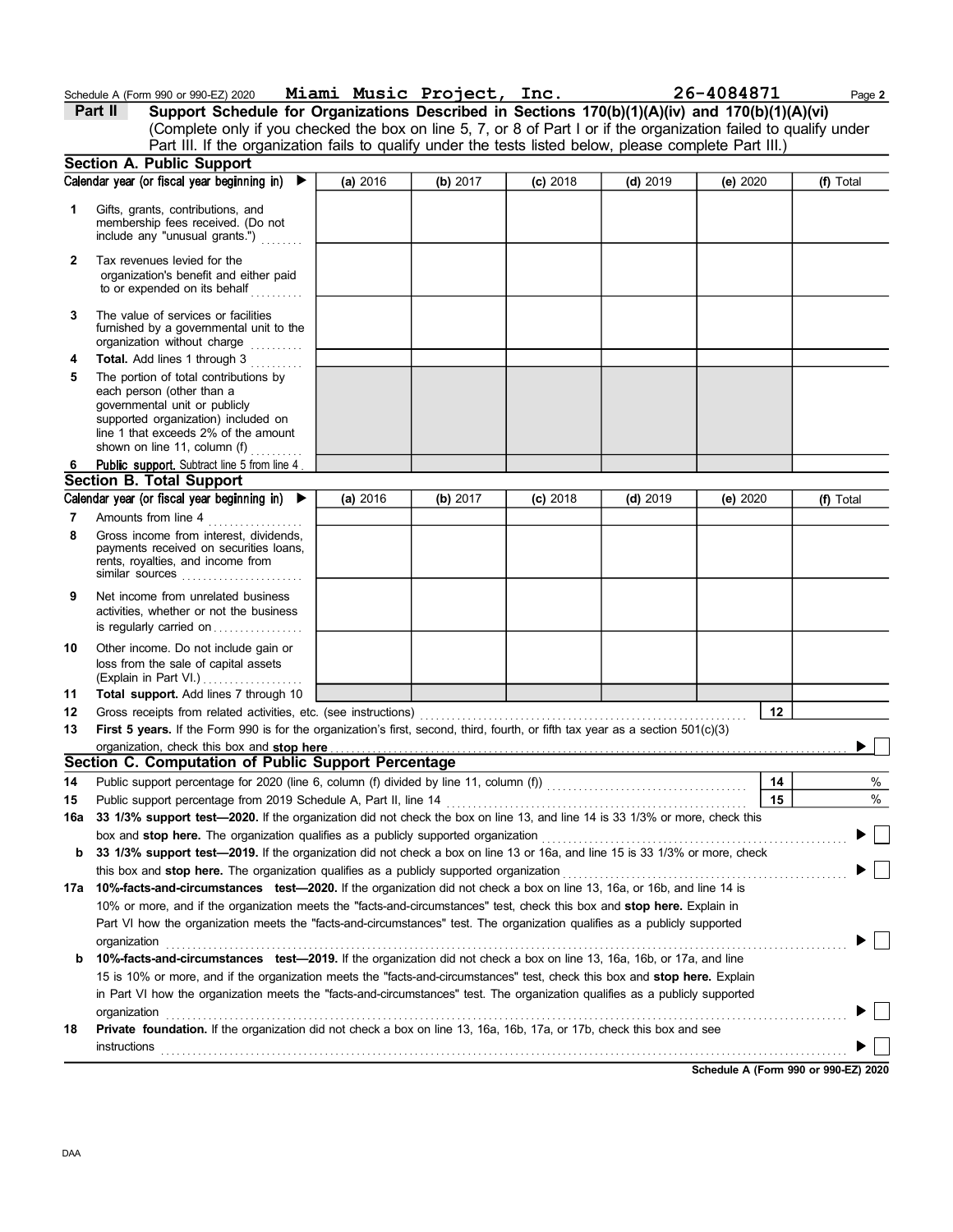# Schedule A (Form 990 or 990-EZ) 2020 Miami Music Project, Inc.<br>Part III Support Schedule for Organizations Described in Section 509(a)(2)

| 26-4084871<br>Miami Music Project, Inc.<br>Schedule A (Form 990 or 990-EZ) 2020<br>Support Schedule for Organizations Described in Section 509(a)(2)<br>Part III<br>(Complete only if you checked the box on line 10 of Part I or if the organization failed to qualify under Part II.<br>If the organization fails to qualify under the tests listed below, please complete Part II.)<br><b>Section A. Public Support</b><br>Calendar year (or fiscal year beginning in) ▶<br>$(f)$ Total<br>(a) $2016$<br>(b) $2017$<br>$(c)$ 2018<br>(d) $2019$<br>(e) $2020$<br>1 Gifts, grants, contributions, and membership fees<br>received. (Do not include any "unusual grants.")<br>1,341,407<br>1,666,856<br>2,703,591<br>1,709,113<br>2,104,255<br>Gross receipts from admissions, merchandise<br>$\mathbf{2}$<br>sold or services performed, or facilities<br>furnished in any activity that is related to the<br>3,253<br>14,637<br>8,480<br>11,415<br>1,416<br>organization's tax-exempt purpose<br>3 Gross receipts from activities that are not an<br>unrelated trade or business under section 513<br>Tax revenues levied for the<br>4<br>organization's benefit and either paid<br>to or expended on its behalf<br>.<br>The value of services or facilities<br>5<br>furnished by a governmental unit to the<br>organization without charge<br>.<br>1,356,044<br>Total. Add lines 1 through 5<br>1,675,336<br>2,715,006<br>1,712,366<br>2,105,671<br>6<br>7a Amounts included on lines 1, 2, and 3<br>received from disqualified persons<br>412,891<br>857,165<br>128,981<br>167,563<br>178,499<br><b>b</b> Amounts included on lines 2 and 3<br>received from other than disqualified<br>persons that exceed the greater of \$5,000<br>or 1% of the amount on line 13 for the year<br>c Add lines 7a and 7b<br>412,891<br>857,165<br>128,981<br>167,563<br>178,499<br><b>Public support.</b> (Subtract line 7c from<br>8<br>line $6.$ )<br>Section B. Total Support<br>Calendar year (or fiscal year beginning in) $\blacktriangleright$<br>(a) 2016<br>(b) 2017<br>$(c)$ 2018<br>$(d)$ 2019<br>(e) 2020<br>(f) Total<br>9 Amounts from line 6<br>1,356,044<br>1,675,336<br>2,715,006<br>1,712,366<br>2,105,671<br>payments received on securities loans, rents,<br>royalties, and income from similar sources<br>13,767<br>835<br>22,193<br>35,962<br>41,982<br><b>b</b> Unrelated business taxable income (less<br>section 511 taxes) from businesses<br>acquired after June 30, 1975<br><b>c</b> Add lines 10a and 10b<br>13,767<br>835<br>22,193<br>35,962<br>41,982<br>activities not included in line 10b, whether<br>or not the business is regularly carried on<br>loss from the sale of capital assets<br>(Explain in Part VI.)<br>and 12.) $\ldots$<br>1,369,811<br>1,676,171<br>2,737,199<br>1,748,328<br>2,147,653<br>organization, check this box and stop here<br>Section C. Computation of Public Support Percentage<br>15<br>80.79%<br>16<br>16 Public support percentage from 2019 Schedule A, Part III, line 15<br>76.87%<br>Section D. Computation of Investment Income Percentage<br>17<br>$1\%$<br>18<br>$1\%$<br><b>b</b> 33 1/3% support tests—2019. If the organization did not check a box on line 14 or line 19a, and line 16 is more than 33 1/3%, and<br>line 18 is not more than 33 1/3%, check this box and stop here. The organization qualifies as a publicly supported organization | Page 3<br>9,525,222<br>39,201<br>9,564,423<br>1,745,099<br>1,745,099<br>7,819,324<br>9,564,423<br>114,739<br>114,739<br>9,679,162<br>$\blacktriangleright$ $\vdash$<br>$\blacktriangleright$ $\boxed{\text{X}}$ |
|--------------------------------------------------------------------------------------------------------------------------------------------------------------------------------------------------------------------------------------------------------------------------------------------------------------------------------------------------------------------------------------------------------------------------------------------------------------------------------------------------------------------------------------------------------------------------------------------------------------------------------------------------------------------------------------------------------------------------------------------------------------------------------------------------------------------------------------------------------------------------------------------------------------------------------------------------------------------------------------------------------------------------------------------------------------------------------------------------------------------------------------------------------------------------------------------------------------------------------------------------------------------------------------------------------------------------------------------------------------------------------------------------------------------------------------------------------------------------------------------------------------------------------------------------------------------------------------------------------------------------------------------------------------------------------------------------------------------------------------------------------------------------------------------------------------------------------------------------------------------------------------------------------------------------------------------------------------------------------------------------------------------------------------------------------------------------------------------------------------------------------------------------------------------------------------------------------------------------------------------------------------------------------------------------------------------------------------------------------------------------------------------------------------------------------------------------------------------------------------------------------------------------------------------------------------------------------------------------------------------------------------------------------------------------------------------------------------------------------------------------------------------------------------------------------------------------------------------------------------------------------------------------------------------------------------------------------------------------------------------------------------------------------------------------------------------------------------------------------------------------------------------------------------------------------------------------------------------------------------------------------------------------------------------------------------------------------------------------------------------------------------------------------------------------|-----------------------------------------------------------------------------------------------------------------------------------------------------------------------------------------------------------------|
| <b>10a</b> Gross income from interest, dividends,<br>11 Net income from unrelated business<br>12 Other income. Do not include gain or<br>13 Total support. (Add lines 9, 10c, 11,<br>14 First 5 years. If the Form 990 is for the organization's first, second, third, fourth, or fifth tax year as a section 501(c)(3)<br>18 Investment income percentage from 2019 Schedule A, Part III, line 17<br>19a 33 1/3% support tests-2020. If the organization did not check the box on line 14, and line 15 is more than 33 1/3%, and line                                                                                                                                                                                                                                                                                                                                                                                                                                                                                                                                                                                                                                                                                                                                                                                                                                                                                                                                                                                                                                                                                                                                                                                                                                                                                                                                                                                                                                                                                                                                                                                                                                                                                                                                                                                                                                                                                                                                                                                                                                                                                                                                                                                                                                                                                                                                                                                                                                                                                                                                                                                                                                                                                                                                                                                                                                                                                   |                                                                                                                                                                                                                 |
|                                                                                                                                                                                                                                                                                                                                                                                                                                                                                                                                                                                                                                                                                                                                                                                                                                                                                                                                                                                                                                                                                                                                                                                                                                                                                                                                                                                                                                                                                                                                                                                                                                                                                                                                                                                                                                                                                                                                                                                                                                                                                                                                                                                                                                                                                                                                                                                                                                                                                                                                                                                                                                                                                                                                                                                                                                                                                                                                                                                                                                                                                                                                                                                                                                                                                                                                                                                                                          |                                                                                                                                                                                                                 |
|                                                                                                                                                                                                                                                                                                                                                                                                                                                                                                                                                                                                                                                                                                                                                                                                                                                                                                                                                                                                                                                                                                                                                                                                                                                                                                                                                                                                                                                                                                                                                                                                                                                                                                                                                                                                                                                                                                                                                                                                                                                                                                                                                                                                                                                                                                                                                                                                                                                                                                                                                                                                                                                                                                                                                                                                                                                                                                                                                                                                                                                                                                                                                                                                                                                                                                                                                                                                                          |                                                                                                                                                                                                                 |
|                                                                                                                                                                                                                                                                                                                                                                                                                                                                                                                                                                                                                                                                                                                                                                                                                                                                                                                                                                                                                                                                                                                                                                                                                                                                                                                                                                                                                                                                                                                                                                                                                                                                                                                                                                                                                                                                                                                                                                                                                                                                                                                                                                                                                                                                                                                                                                                                                                                                                                                                                                                                                                                                                                                                                                                                                                                                                                                                                                                                                                                                                                                                                                                                                                                                                                                                                                                                                          |                                                                                                                                                                                                                 |
|                                                                                                                                                                                                                                                                                                                                                                                                                                                                                                                                                                                                                                                                                                                                                                                                                                                                                                                                                                                                                                                                                                                                                                                                                                                                                                                                                                                                                                                                                                                                                                                                                                                                                                                                                                                                                                                                                                                                                                                                                                                                                                                                                                                                                                                                                                                                                                                                                                                                                                                                                                                                                                                                                                                                                                                                                                                                                                                                                                                                                                                                                                                                                                                                                                                                                                                                                                                                                          |                                                                                                                                                                                                                 |
|                                                                                                                                                                                                                                                                                                                                                                                                                                                                                                                                                                                                                                                                                                                                                                                                                                                                                                                                                                                                                                                                                                                                                                                                                                                                                                                                                                                                                                                                                                                                                                                                                                                                                                                                                                                                                                                                                                                                                                                                                                                                                                                                                                                                                                                                                                                                                                                                                                                                                                                                                                                                                                                                                                                                                                                                                                                                                                                                                                                                                                                                                                                                                                                                                                                                                                                                                                                                                          |                                                                                                                                                                                                                 |
|                                                                                                                                                                                                                                                                                                                                                                                                                                                                                                                                                                                                                                                                                                                                                                                                                                                                                                                                                                                                                                                                                                                                                                                                                                                                                                                                                                                                                                                                                                                                                                                                                                                                                                                                                                                                                                                                                                                                                                                                                                                                                                                                                                                                                                                                                                                                                                                                                                                                                                                                                                                                                                                                                                                                                                                                                                                                                                                                                                                                                                                                                                                                                                                                                                                                                                                                                                                                                          |                                                                                                                                                                                                                 |
|                                                                                                                                                                                                                                                                                                                                                                                                                                                                                                                                                                                                                                                                                                                                                                                                                                                                                                                                                                                                                                                                                                                                                                                                                                                                                                                                                                                                                                                                                                                                                                                                                                                                                                                                                                                                                                                                                                                                                                                                                                                                                                                                                                                                                                                                                                                                                                                                                                                                                                                                                                                                                                                                                                                                                                                                                                                                                                                                                                                                                                                                                                                                                                                                                                                                                                                                                                                                                          |                                                                                                                                                                                                                 |
|                                                                                                                                                                                                                                                                                                                                                                                                                                                                                                                                                                                                                                                                                                                                                                                                                                                                                                                                                                                                                                                                                                                                                                                                                                                                                                                                                                                                                                                                                                                                                                                                                                                                                                                                                                                                                                                                                                                                                                                                                                                                                                                                                                                                                                                                                                                                                                                                                                                                                                                                                                                                                                                                                                                                                                                                                                                                                                                                                                                                                                                                                                                                                                                                                                                                                                                                                                                                                          |                                                                                                                                                                                                                 |
|                                                                                                                                                                                                                                                                                                                                                                                                                                                                                                                                                                                                                                                                                                                                                                                                                                                                                                                                                                                                                                                                                                                                                                                                                                                                                                                                                                                                                                                                                                                                                                                                                                                                                                                                                                                                                                                                                                                                                                                                                                                                                                                                                                                                                                                                                                                                                                                                                                                                                                                                                                                                                                                                                                                                                                                                                                                                                                                                                                                                                                                                                                                                                                                                                                                                                                                                                                                                                          |                                                                                                                                                                                                                 |
|                                                                                                                                                                                                                                                                                                                                                                                                                                                                                                                                                                                                                                                                                                                                                                                                                                                                                                                                                                                                                                                                                                                                                                                                                                                                                                                                                                                                                                                                                                                                                                                                                                                                                                                                                                                                                                                                                                                                                                                                                                                                                                                                                                                                                                                                                                                                                                                                                                                                                                                                                                                                                                                                                                                                                                                                                                                                                                                                                                                                                                                                                                                                                                                                                                                                                                                                                                                                                          |                                                                                                                                                                                                                 |
|                                                                                                                                                                                                                                                                                                                                                                                                                                                                                                                                                                                                                                                                                                                                                                                                                                                                                                                                                                                                                                                                                                                                                                                                                                                                                                                                                                                                                                                                                                                                                                                                                                                                                                                                                                                                                                                                                                                                                                                                                                                                                                                                                                                                                                                                                                                                                                                                                                                                                                                                                                                                                                                                                                                                                                                                                                                                                                                                                                                                                                                                                                                                                                                                                                                                                                                                                                                                                          |                                                                                                                                                                                                                 |
|                                                                                                                                                                                                                                                                                                                                                                                                                                                                                                                                                                                                                                                                                                                                                                                                                                                                                                                                                                                                                                                                                                                                                                                                                                                                                                                                                                                                                                                                                                                                                                                                                                                                                                                                                                                                                                                                                                                                                                                                                                                                                                                                                                                                                                                                                                                                                                                                                                                                                                                                                                                                                                                                                                                                                                                                                                                                                                                                                                                                                                                                                                                                                                                                                                                                                                                                                                                                                          |                                                                                                                                                                                                                 |
|                                                                                                                                                                                                                                                                                                                                                                                                                                                                                                                                                                                                                                                                                                                                                                                                                                                                                                                                                                                                                                                                                                                                                                                                                                                                                                                                                                                                                                                                                                                                                                                                                                                                                                                                                                                                                                                                                                                                                                                                                                                                                                                                                                                                                                                                                                                                                                                                                                                                                                                                                                                                                                                                                                                                                                                                                                                                                                                                                                                                                                                                                                                                                                                                                                                                                                                                                                                                                          |                                                                                                                                                                                                                 |
|                                                                                                                                                                                                                                                                                                                                                                                                                                                                                                                                                                                                                                                                                                                                                                                                                                                                                                                                                                                                                                                                                                                                                                                                                                                                                                                                                                                                                                                                                                                                                                                                                                                                                                                                                                                                                                                                                                                                                                                                                                                                                                                                                                                                                                                                                                                                                                                                                                                                                                                                                                                                                                                                                                                                                                                                                                                                                                                                                                                                                                                                                                                                                                                                                                                                                                                                                                                                                          |                                                                                                                                                                                                                 |
|                                                                                                                                                                                                                                                                                                                                                                                                                                                                                                                                                                                                                                                                                                                                                                                                                                                                                                                                                                                                                                                                                                                                                                                                                                                                                                                                                                                                                                                                                                                                                                                                                                                                                                                                                                                                                                                                                                                                                                                                                                                                                                                                                                                                                                                                                                                                                                                                                                                                                                                                                                                                                                                                                                                                                                                                                                                                                                                                                                                                                                                                                                                                                                                                                                                                                                                                                                                                                          |                                                                                                                                                                                                                 |
|                                                                                                                                                                                                                                                                                                                                                                                                                                                                                                                                                                                                                                                                                                                                                                                                                                                                                                                                                                                                                                                                                                                                                                                                                                                                                                                                                                                                                                                                                                                                                                                                                                                                                                                                                                                                                                                                                                                                                                                                                                                                                                                                                                                                                                                                                                                                                                                                                                                                                                                                                                                                                                                                                                                                                                                                                                                                                                                                                                                                                                                                                                                                                                                                                                                                                                                                                                                                                          |                                                                                                                                                                                                                 |
|                                                                                                                                                                                                                                                                                                                                                                                                                                                                                                                                                                                                                                                                                                                                                                                                                                                                                                                                                                                                                                                                                                                                                                                                                                                                                                                                                                                                                                                                                                                                                                                                                                                                                                                                                                                                                                                                                                                                                                                                                                                                                                                                                                                                                                                                                                                                                                                                                                                                                                                                                                                                                                                                                                                                                                                                                                                                                                                                                                                                                                                                                                                                                                                                                                                                                                                                                                                                                          |                                                                                                                                                                                                                 |
|                                                                                                                                                                                                                                                                                                                                                                                                                                                                                                                                                                                                                                                                                                                                                                                                                                                                                                                                                                                                                                                                                                                                                                                                                                                                                                                                                                                                                                                                                                                                                                                                                                                                                                                                                                                                                                                                                                                                                                                                                                                                                                                                                                                                                                                                                                                                                                                                                                                                                                                                                                                                                                                                                                                                                                                                                                                                                                                                                                                                                                                                                                                                                                                                                                                                                                                                                                                                                          |                                                                                                                                                                                                                 |
|                                                                                                                                                                                                                                                                                                                                                                                                                                                                                                                                                                                                                                                                                                                                                                                                                                                                                                                                                                                                                                                                                                                                                                                                                                                                                                                                                                                                                                                                                                                                                                                                                                                                                                                                                                                                                                                                                                                                                                                                                                                                                                                                                                                                                                                                                                                                                                                                                                                                                                                                                                                                                                                                                                                                                                                                                                                                                                                                                                                                                                                                                                                                                                                                                                                                                                                                                                                                                          |                                                                                                                                                                                                                 |
|                                                                                                                                                                                                                                                                                                                                                                                                                                                                                                                                                                                                                                                                                                                                                                                                                                                                                                                                                                                                                                                                                                                                                                                                                                                                                                                                                                                                                                                                                                                                                                                                                                                                                                                                                                                                                                                                                                                                                                                                                                                                                                                                                                                                                                                                                                                                                                                                                                                                                                                                                                                                                                                                                                                                                                                                                                                                                                                                                                                                                                                                                                                                                                                                                                                                                                                                                                                                                          |                                                                                                                                                                                                                 |
|                                                                                                                                                                                                                                                                                                                                                                                                                                                                                                                                                                                                                                                                                                                                                                                                                                                                                                                                                                                                                                                                                                                                                                                                                                                                                                                                                                                                                                                                                                                                                                                                                                                                                                                                                                                                                                                                                                                                                                                                                                                                                                                                                                                                                                                                                                                                                                                                                                                                                                                                                                                                                                                                                                                                                                                                                                                                                                                                                                                                                                                                                                                                                                                                                                                                                                                                                                                                                          |                                                                                                                                                                                                                 |
|                                                                                                                                                                                                                                                                                                                                                                                                                                                                                                                                                                                                                                                                                                                                                                                                                                                                                                                                                                                                                                                                                                                                                                                                                                                                                                                                                                                                                                                                                                                                                                                                                                                                                                                                                                                                                                                                                                                                                                                                                                                                                                                                                                                                                                                                                                                                                                                                                                                                                                                                                                                                                                                                                                                                                                                                                                                                                                                                                                                                                                                                                                                                                                                                                                                                                                                                                                                                                          |                                                                                                                                                                                                                 |
|                                                                                                                                                                                                                                                                                                                                                                                                                                                                                                                                                                                                                                                                                                                                                                                                                                                                                                                                                                                                                                                                                                                                                                                                                                                                                                                                                                                                                                                                                                                                                                                                                                                                                                                                                                                                                                                                                                                                                                                                                                                                                                                                                                                                                                                                                                                                                                                                                                                                                                                                                                                                                                                                                                                                                                                                                                                                                                                                                                                                                                                                                                                                                                                                                                                                                                                                                                                                                          |                                                                                                                                                                                                                 |
|                                                                                                                                                                                                                                                                                                                                                                                                                                                                                                                                                                                                                                                                                                                                                                                                                                                                                                                                                                                                                                                                                                                                                                                                                                                                                                                                                                                                                                                                                                                                                                                                                                                                                                                                                                                                                                                                                                                                                                                                                                                                                                                                                                                                                                                                                                                                                                                                                                                                                                                                                                                                                                                                                                                                                                                                                                                                                                                                                                                                                                                                                                                                                                                                                                                                                                                                                                                                                          |                                                                                                                                                                                                                 |
|                                                                                                                                                                                                                                                                                                                                                                                                                                                                                                                                                                                                                                                                                                                                                                                                                                                                                                                                                                                                                                                                                                                                                                                                                                                                                                                                                                                                                                                                                                                                                                                                                                                                                                                                                                                                                                                                                                                                                                                                                                                                                                                                                                                                                                                                                                                                                                                                                                                                                                                                                                                                                                                                                                                                                                                                                                                                                                                                                                                                                                                                                                                                                                                                                                                                                                                                                                                                                          |                                                                                                                                                                                                                 |
|                                                                                                                                                                                                                                                                                                                                                                                                                                                                                                                                                                                                                                                                                                                                                                                                                                                                                                                                                                                                                                                                                                                                                                                                                                                                                                                                                                                                                                                                                                                                                                                                                                                                                                                                                                                                                                                                                                                                                                                                                                                                                                                                                                                                                                                                                                                                                                                                                                                                                                                                                                                                                                                                                                                                                                                                                                                                                                                                                                                                                                                                                                                                                                                                                                                                                                                                                                                                                          |                                                                                                                                                                                                                 |
|                                                                                                                                                                                                                                                                                                                                                                                                                                                                                                                                                                                                                                                                                                                                                                                                                                                                                                                                                                                                                                                                                                                                                                                                                                                                                                                                                                                                                                                                                                                                                                                                                                                                                                                                                                                                                                                                                                                                                                                                                                                                                                                                                                                                                                                                                                                                                                                                                                                                                                                                                                                                                                                                                                                                                                                                                                                                                                                                                                                                                                                                                                                                                                                                                                                                                                                                                                                                                          | $\Box$                                                                                                                                                                                                          |
|                                                                                                                                                                                                                                                                                                                                                                                                                                                                                                                                                                                                                                                                                                                                                                                                                                                                                                                                                                                                                                                                                                                                                                                                                                                                                                                                                                                                                                                                                                                                                                                                                                                                                                                                                                                                                                                                                                                                                                                                                                                                                                                                                                                                                                                                                                                                                                                                                                                                                                                                                                                                                                                                                                                                                                                                                                                                                                                                                                                                                                                                                                                                                                                                                                                                                                                                                                                                                          |                                                                                                                                                                                                                 |
| Schedule A (Form 990 or 990-EZ) 2020                                                                                                                                                                                                                                                                                                                                                                                                                                                                                                                                                                                                                                                                                                                                                                                                                                                                                                                                                                                                                                                                                                                                                                                                                                                                                                                                                                                                                                                                                                                                                                                                                                                                                                                                                                                                                                                                                                                                                                                                                                                                                                                                                                                                                                                                                                                                                                                                                                                                                                                                                                                                                                                                                                                                                                                                                                                                                                                                                                                                                                                                                                                                                                                                                                                                                                                                                                                     | 20                                                                                                                                                                                                              |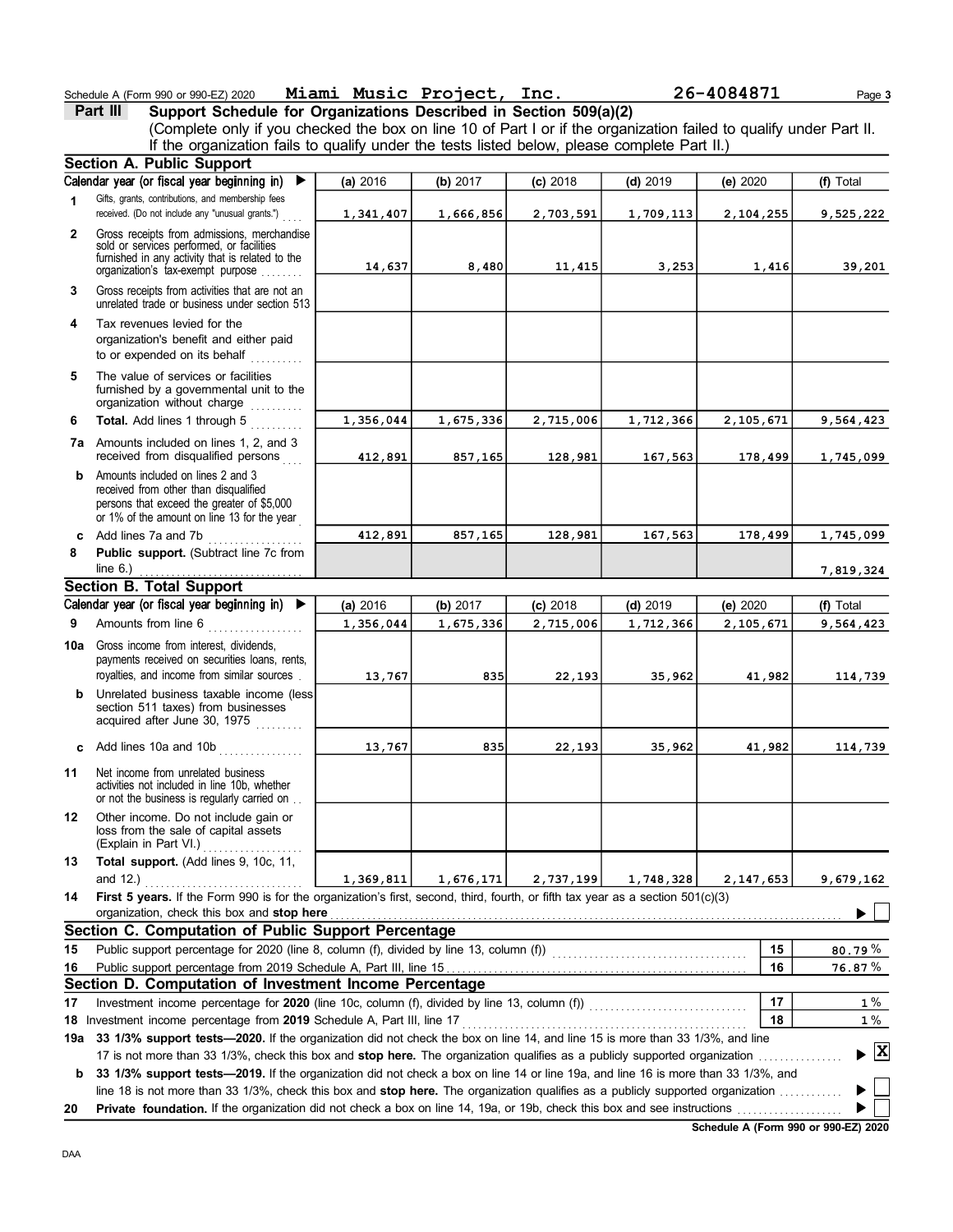- Part IV Supporting Organizations Sections A, D, and E. If you checked box 12d, Part I, complete Sections A and D, and complete Part V.) Schedule A (Form 990 or 990-EZ) 2020 **Miami Music Project, Inc.** 26-4084871 Page 4<br> **Part IV** Supporting Organizations<br>
(Complete only if you checked a box in line 12 on Part I. If you checked box 12a, Part I, complete Sec Section A. All Supporting Organizations (Complete only if you checked a box in line 12 on Part I. If you checked box 12a, Part I, complete Sections A and B. If you checked box 12b, Part I, complete Sections A and C. If you checked box 12c, Part I, complete Are all of the organization's supported organizations listed by name in the organization's governing 1 documents? If "No," describe in Part VI how the supported organizations are designated. If designated by class or purpose, describe the designation. If historic and continuing relationship, explain. 2 Did the organization have any supported organization that does not have an IRS determination of status under section 509(a)(1) or (2)? If "Yes," explain in Part VI how the organization determined that the supported organization was described in section 509(a)(1) or (2). 3a Did the organization have a supported organization described in section 501(c)(4), (5), or (6)? If "Yes," answer b Did the organization confirm that each supported organization qualified under section 501(c)(4), (5), or (6) and c Did the organization ensure that all support to such organizations was used exclusively for section 170(c)(2)(B) 4a Was any supported organization not organized in the United States ("foreign supported organization")? If b Did the organization have ultimate control and discretion in deciding whether to make grants to the foreign c Did the organization support any foreign supported organization that does not have an IRS determination **5a** Did the organization add, substitute, or remove any supported organizations during the tax year? If "Yes," **b** Type I or Type II only. Was any added or substituted supported organization part of a class already **the contract of the contract of a class** already c Substitutions only. Was the substitution the result of an event beyond the organization's control? 6 Did the organization provide support (whether in the form of grants or the provision of services or facilities) to 7 Did the organization provide a grant, loan, compensation, or other similar payment to a substantial contributor 8 Did the organization make a loan to a disqualified person (as defined in section 4958) not described in line 7? 9a Was the organization controlled directly or indirectly at any time during the tax year by one or more **b** Did one or more disqualified persons (as defined in line 9a) hold a controlling interest in any entity in which **the state of the state of the state**  $\vert \cdot \vert$ c Did a disqualified person (as defined in line 9a) have an ownership interest in, or derive any personal benefit 10a Was the organization subject to the excess business holdings rules of section 4943 because of section lines 3b and 3c below. satisfied the public support tests under section  $509(a)(2)?$  If "Yes," describe in Part VI when and how the organization made the determination. purposes? If "Yes," explain in Part VI what controls the organization put in place to ensure such use. **The summan** "Yes," and if you checked 12a or 12b in Part I, answer (b) and (c) below. supported organization? If "Yes," describe in Part VI how the organization had such control and discretion despite being controlled or supervised by or in connection with its supported organizations. under sections  $501(c)(3)$  and  $509(a)(1)$  or (2)? If "Yes," explain in **Part VI** what controls the organization used to ensure that all support to the foreign supported organization was used exclusively for section 170(c)(2)(B) purposes. answer lines 5b and 5c below (if applicable). Also, provide detail in Part VI, including (i) the names and EIN numbers of the supported organizations added, substituted, or removed; (ii) the reasons for each such action; (iii) the authority under the organization's organizing document authorizing such action; and (iv) how the action was accomplished (such as by amendment to the organizing document). designated in the organization's organizing document? anyone other than (i) its supported organizations, (ii) individuals that are part of the charitable class benefited by one or more of its supported organizations, or (iii) other supporting organizations that also support or benefit one or more of the filing organization's supported organizations? If "Yes," provide detail in Part VI. (as defined in section 4958(c)(3)(C)), a family member of a substantial contributor, or a 35% controlled entity with regard to a substantial contributor? If "Yes," complete Part I of Schedule L (Form 990 or 990-EZ). If "Yes," complete Part I of Schedule L (Form 990 or 990-EZ). disqualified persons, as defined in section 4946 (other than foundation managers and organizations described in section 509(a)(1) or (2))? If "Yes," provide detail in Part VI. the supporting organization had an interest? If "Yes," provide detail in Part VI. from, assets in which the supporting organization also had an interest? If "Yes," provide detail in Part VI. 4943(f) (regarding certain Type II supporting organizations, and all Type III non-functionally integrated supporting organizations)? If "Yes," answer line 10b below. Page 4<br>Sections A<br>Complete<br>Int V.)<br>Yes No  $1 \mid \cdot \cdot \cdot \cdot \cdot$ 2  $\vert$   $\vert$ 3a  $3b$  and  $1$  and  $1$  and  $1$  and  $1$  and  $1$  and  $1$  and  $1$  and  $1$  and  $1$  and  $1$  and  $1$  and  $1$  and  $1$  and  $1$  and  $1$  and  $1$  and  $1$  and  $1$  and  $1$  and  $1$  and  $1$  and  $1$  and  $1$  and  $1$  and  $1$  and  $1$  and  $1$   $3c$  and  $\overline{c}$  and  $\overline{c}$  and  $\overline{c}$  and  $\overline{c}$  and  $\overline{c}$  and  $\overline{c}$  and  $\overline{c}$  and  $\overline{c}$  and  $\overline{c}$  and  $\overline{c}$  and  $\overline{c}$  and  $\overline{c}$  and  $\overline{c}$  and  $\overline{c}$  and  $\overline{c}$  and  $\overline{c}$  and  $\overline$ 4a 4b 4c 5a 5b 5c 6 7 8 9a 9b 9c and the set of the set of the set of the set of the set of the set of the set of the set of the set of the <br>In the set of the set of the set of the set of the set of the set of the set of the set of the set of the set o 10a Miami Music Project, Inc. 26-4084871 Page 4.<br>
zations<br>
1 checked a box in line 12 on Part I. If you checked box 12a, Part I, complete Sections A<br>
d box 12b, Part I, complete Sections A and C. If you checked box 12c, Part I
	- **b** Did the organization have any excess business holdings in the tax year? (Use Schedule C, Form 4720, to **being the fi** determine whether the organization had excess business holdings.)

Schedule A (Form 990 or 990-EZ) 2020

10b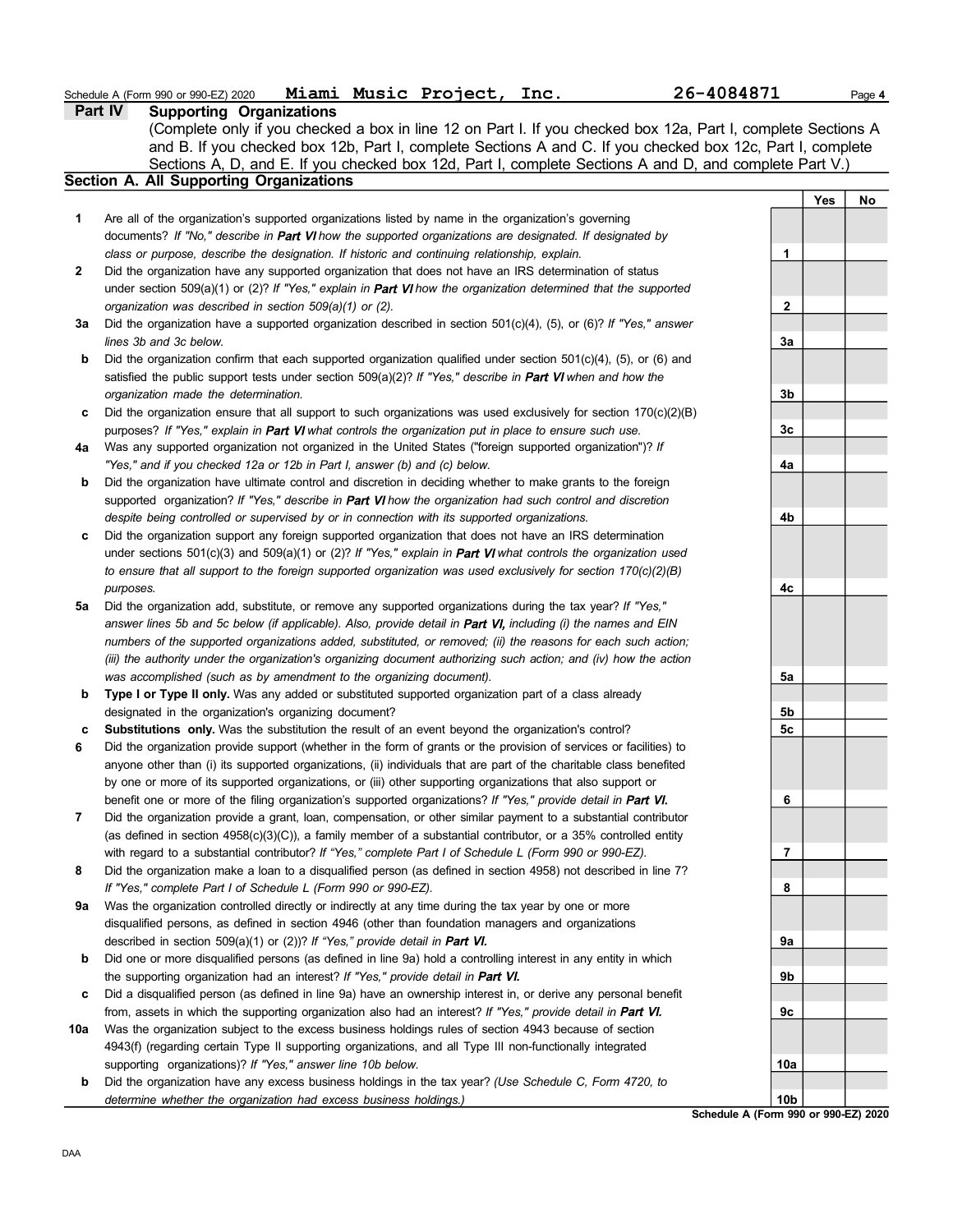# Part IV Supporting Organizations (continued)

| 26-4084871<br>Miami Music Project, Inc.<br>Schedule A (Form 990 or 990-EZ) 2020                                      | Page 5           |
|----------------------------------------------------------------------------------------------------------------------|------------------|
| Part IV<br><b>Supporting Organizations (continued)</b>                                                               |                  |
|                                                                                                                      | <b>No</b><br>Yes |
| Has the organization accepted a gift or contribution from any of the following persons?<br>11                        |                  |
| a A person who directly or indirectly controls, either alone or together with persons described in lines 11b and     |                  |
| 11c below, the governing body of a supported organization?                                                           | 11a              |
| <b>b</b> A family member of a person described in line 11a above?                                                    | 11 <sub>b</sub>  |
| c A 35% controlled entity of a person described in line 11a or 11b above? If "Yes" to line 11a, 11b, or 11c, provide |                  |
| detail in Part VI.<br><b>Section B. Type I Supporting Organizations</b>                                              | 11c              |
|                                                                                                                      |                  |

|                | 26-4084871<br>Miami Music Project, Inc.<br>Schedule A (Form 990 or 990-EZ) 2020<br>Part IV                                     |                 |     | Page 5    |
|----------------|--------------------------------------------------------------------------------------------------------------------------------|-----------------|-----|-----------|
|                | Supporting Organizations (continued)                                                                                           |                 |     |           |
|                |                                                                                                                                |                 | Yes | <b>No</b> |
| 11             | Has the organization accepted a gift or contribution from any of the following persons?                                        |                 |     |           |
|                | a A person who directly or indirectly controls, either alone or together with persons described in lines 11b and               |                 |     |           |
|                | 11c below, the governing body of a supported organization?                                                                     | 11a             |     |           |
|                | <b>b</b> A family member of a person described in line 11a above?                                                              | 11 <sub>b</sub> |     |           |
|                | c A 35% controlled entity of a person described in line 11a or 11b above? If "Yes" to line 11a, 11b, or 11c, provide           |                 |     |           |
|                | detail in Part VI.                                                                                                             | 11c             |     |           |
|                | <b>Section B. Type I Supporting Organizations</b>                                                                              |                 |     |           |
|                |                                                                                                                                |                 | Yes | No.       |
|                | Did the governing body, members of the governing body, officers acting in their official capacity, or membership of one or     |                 |     |           |
|                | more supported organizations have the power to regularly appoint or elect at least a majority of the organization's officers,  |                 |     |           |
|                | directors, or trustees at all times during the tax year? If "No," describe in Part VI how the supported organization(s)        |                 |     |           |
|                | effectively operated, supervised, or controlled the organization's activities. If the organization had more than one supported |                 |     |           |
|                | organization, describe how the powers to appoint and/or remove officers, directors, or trustees were allocated among the       |                 |     |           |
|                | supported organizations and what conditions or restrictions, if any, applied to such powers during the tax year.               | $\mathbf 1$     |     |           |
| $\overline{2}$ | Did the organization operate for the benefit of any supported organization other than the supported                            |                 |     |           |
|                |                                                                                                                                |                 |     |           |
|                | organization(s) that operated, supervised, or controlled the supporting organization? If "Yes," explain in Part                |                 |     |           |
|                | VI how providing such benefit carried out the purposes of the supported organization(s) that operated,                         |                 |     |           |
|                | supervised, or controlled the supporting organization.                                                                         | $\overline{2}$  |     |           |
|                | <b>Section C. Type II Supporting Organizations</b>                                                                             |                 |     |           |
|                |                                                                                                                                |                 | Yes | No        |
|                | Were a majority of the organization's directors or trustees during the tax year also a majority of the directors               |                 |     |           |
|                | or trustees of each of the organization's supported organization(s)? If "No," describe in Part VI how control                  |                 |     |           |
|                | or management of the supporting organization was vested in the same persons that controlled or managed                         |                 |     |           |
|                | the supported organization(s).                                                                                                 | 1               |     |           |
|                | Section D. All Type III Supporting Organizations                                                                               |                 |     |           |
|                |                                                                                                                                |                 | Yes | No        |
|                | Did the organization provide to each of its supported organizations, by the last day of the fifth month of the                 |                 |     |           |
|                | organization's tax year, (i) a written notice describing the type and amount of support provided during the prior tax          |                 |     |           |
|                | year, (ii) a copy of the Form 990 that was most recently filed as of the date of notification, and (iii) copies of the         |                 |     |           |
|                | organization's governing documents in effect on the date of notification, to the extent not previously provided?               | 1               |     |           |
| $\mathbf{2}$   | Were any of the organization's officers, directors, or trustees either (i) appointed or elected by the supported               |                 |     |           |
|                |                                                                                                                                |                 |     |           |

|                                                                                                                  | Yes | No |  |
|------------------------------------------------------------------------------------------------------------------|-----|----|--|
| Were a majority of the organization's directors or trustees during the tax year also a majority of the directors |     |    |  |
| or trustees of each of the organization's supported organization(s)? If "No," describe in Part VI how control    |     |    |  |
| or management of the supporting organization was vested in the same persons that controlled or managed           |     |    |  |
| the supported organization(s).                                                                                   |     |    |  |

## Section D. All Type III Supporting Organizations

|                                                                                                                                    | Yes | No |  |
|------------------------------------------------------------------------------------------------------------------------------------|-----|----|--|
| Did the organization provide to each of its supported organizations, by the last day of the fifth month of the                     |     |    |  |
| organization's tax year, (i) a written notice describing the type and amount of support provided during the prior tax              |     |    |  |
| year, (ii) a copy of the Form 990 that was most recently filed as of the date of notification, and (iii) copies of the             |     |    |  |
| organization's governing documents in effect on the date of notification, to the extent not previously provided?                   |     |    |  |
| Were any of the organization's officers, directors, or trustees either (i) appointed or elected by the supported<br>$\overline{2}$ |     |    |  |
| organization(s) or (ii) serving on the governing body of a supported organization? If "No," explain in Part VI how                 |     |    |  |
| the organization maintained a close and continuous working relationship with the supported organization(s).                        |     |    |  |
| By reason of the relationship described in line 2, above, did the organization's supported organizations have<br>3                 |     |    |  |
| a significant voice in the organization's investment policies and in directing the use of the organization's                       |     |    |  |
| income or assets at all times during the tax year? If "Yes," describe in Part VI the role the organization's                       |     |    |  |
| supported organizations played in this regard.                                                                                     |     |    |  |

### Section E. Type III Functionally-Integrated Supporting Organizations

- 1 Check the box next to the method that the organization used to satisfy the Integral Part Test during the year (see instructions).
	- **a** | The organization satisfied the Activities Test. Complete line 2 below.
	- The organization is the parent of each of its supported organizations. Complete line 3 below.

**b** The organization is the parent of each of its supported organizations. Complete line 3 below.<br>**c** The organization supported a governmental entity. Describe in Part VI how you supported a governmental entity (see instr

- 2 Activities Test. Answer lines 2a and 2b below
- **a** Did substantially all of the organization's activities durin<br>the supported organization(s) to which the organization<br>those supported organizations and explain how the<br>how the organization was responsive to those suppor a Did substantially all of the organization's activities during the tax year directly further the exempt purposes of the supported organization(s) to which the organization was responsive? If "Yes," then in Part VI identify those supported organizations and explain how these activities directly furthered their exempt purposes, how the organization was responsive to those supported organizations, and how the organization determined that these activities constituted substantially all of its activities.
- **b** Did the activities described in line 2a, above, constitute activities that, but for the organization's involvement, one or more of the organization's supported organization(s) would have been engaged in? If "Yes," explain in Part VI the reasons for the organization's position that its supported organization(s) would have engaged in these activities but for the organization's involvement.
- 3 Parent of Supported Organizations. Answer lines 3a and 3b
- a Did the organization have the power to regularly appoint or elect a majority of the officers, directors, or trustees of each of the supported organizations? If "Yes" or "No," provide details in Part VI.
- b Did the organization exercise a substantial degree of direction over the policies, programs, and activities of each of its supported organizations? If "Yes," describe in Part VI the role played by the organization in this regard.



Yes | No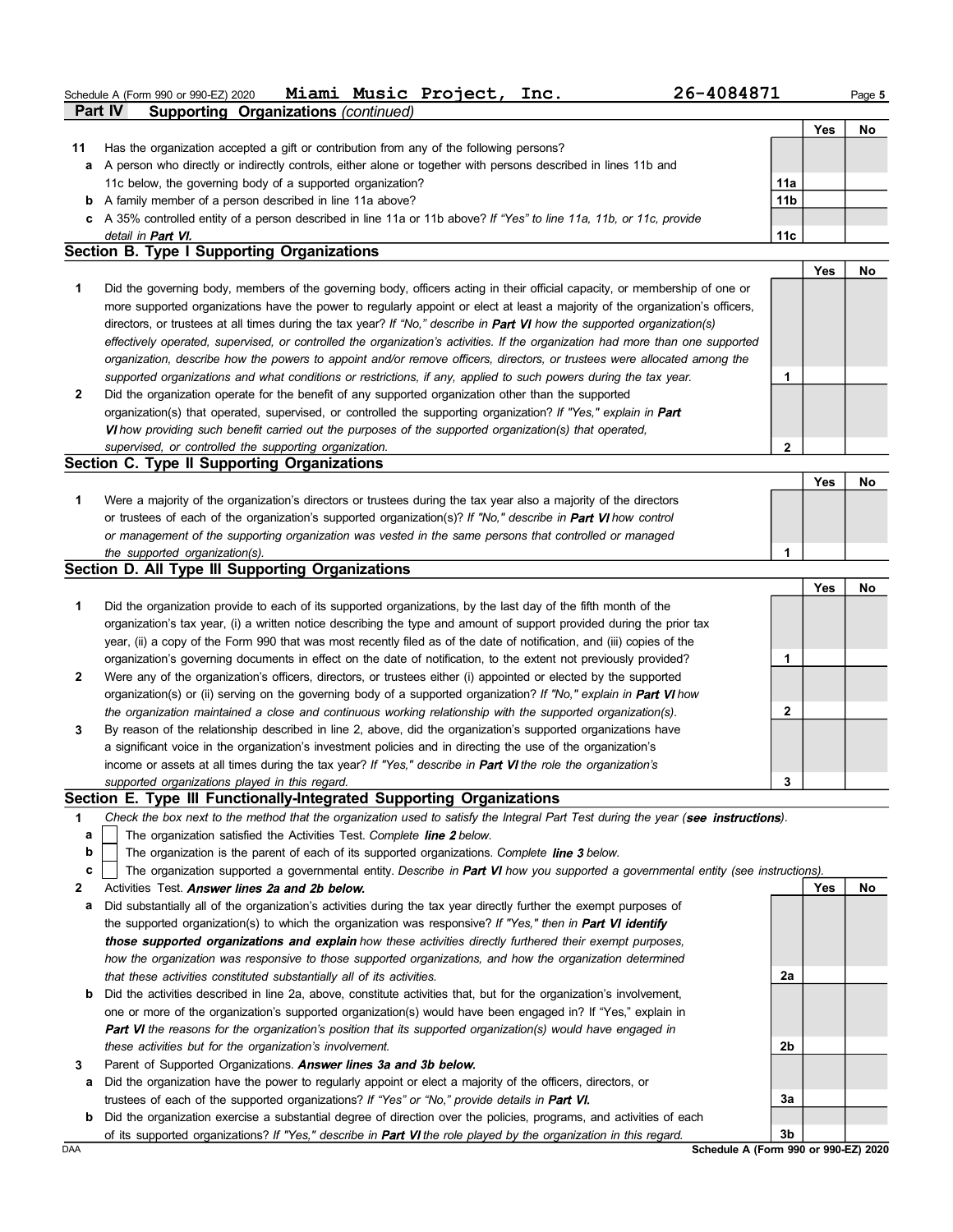| Miami Music Project, Inc.<br>Schedule A (Form 990 or 990-EZ) 2020                                                                                                                                                                                                            |                      | 26-4084871     | Page 6                         |
|------------------------------------------------------------------------------------------------------------------------------------------------------------------------------------------------------------------------------------------------------------------------------|----------------------|----------------|--------------------------------|
| Part V<br>Type III Non-Functionally Integrated 509(a)(3) Supporting Organizations                                                                                                                                                                                            |                      |                |                                |
| Check here if the organization satisfied the Integral Part Test as a qualifying trust on Nov. 20, 1970 (explain in Part VI). See<br>$\mathbf 1$<br>instructions. All other Type III non-functionally integrated supporting organizations must complete Sections A through E. |                      |                |                                |
|                                                                                                                                                                                                                                                                              |                      |                | (B) Current Year               |
| Section A - Adjusted Net Income                                                                                                                                                                                                                                              |                      | (A) Prior Year | (optional)                     |
| 1 Net short-term capital gain                                                                                                                                                                                                                                                | $\overline{1}$       |                |                                |
| 2 Recoveries of prior-year distributions                                                                                                                                                                                                                                     | $\overline{2}$       |                |                                |
| 3 Other gross income (see instructions)                                                                                                                                                                                                                                      | $\mathbf{3}$         |                |                                |
| 4 Add lines 1 through 3.<br>5 Depreciation and depletion                                                                                                                                                                                                                     | 4<br>$5\overline{5}$ |                |                                |
| 6 Portion of operating expenses paid or incurred for production or collection of                                                                                                                                                                                             |                      |                |                                |
| gross income or for management, conservation, or maintenance of property                                                                                                                                                                                                     |                      |                |                                |
| held for production of income (see instructions)                                                                                                                                                                                                                             | 6                    |                |                                |
| 7 Other expenses (see instructions)                                                                                                                                                                                                                                          | $\overline{7}$       |                |                                |
| 8 Adjusted Net Income (subtract lines 5, 6, and 7 from line 4)                                                                                                                                                                                                               | 8                    |                |                                |
| Section B - Minimum Asset Amount                                                                                                                                                                                                                                             |                      | (A) Prior Year | (B) Current Year<br>(optional) |
| Aggregate fair market value of all non-exempt-use assets (see<br>1                                                                                                                                                                                                           |                      |                |                                |
| instructions for short tax year or assets held for part of year):                                                                                                                                                                                                            |                      |                |                                |
| a Average monthly value of securities                                                                                                                                                                                                                                        | 1a                   |                |                                |
| <b>b</b> Average monthly cash balances                                                                                                                                                                                                                                       | 1 <sub>b</sub>       |                |                                |
| c Fair market value of other non-exempt-use assets                                                                                                                                                                                                                           | 1c<br>1 <sub>d</sub> |                |                                |
| d Total (add lines 1a, 1b, and 1c)<br>e Discount claimed for blockage or other factors                                                                                                                                                                                       |                      |                |                                |
| (explain in detail in Part VI):                                                                                                                                                                                                                                              |                      |                |                                |
| 2 Acquisition indebtedness applicable to non-exempt-use assets                                                                                                                                                                                                               | $\mathbf{2}$         |                |                                |
| 3 Subtract line 2 from line 1d.                                                                                                                                                                                                                                              | $\mathbf{3}$         |                |                                |
| 4 Cash deemed held for exempt use. Enter 0.015 of line 3 (for greater amount,                                                                                                                                                                                                |                      |                |                                |
| see instructions).                                                                                                                                                                                                                                                           | 4                    |                |                                |
| 5 Net value of non-exempt-use assets (subtract line 4 from line 3)                                                                                                                                                                                                           | 5<br>$6\phantom{.}6$ |                |                                |
| <b>6</b> Multiply line 5 by 0.035.<br>7 Recoveries of prior-year distributions                                                                                                                                                                                               | $\overline{7}$       |                |                                |
| 8 Minimum Asset Amount (add line 7 to line 6)                                                                                                                                                                                                                                | 8                    |                |                                |
| Section C - Distributable Amount                                                                                                                                                                                                                                             |                      |                | <b>Current Year</b>            |
| 1 Adjusted net income for prior year (from Section A, line 8, column A)                                                                                                                                                                                                      | $\mathbf{1}$         |                |                                |
| 2 Enter 0.85 of line 1.                                                                                                                                                                                                                                                      | $\overline{2}$       |                |                                |
| 3 Minimum asset amount for prior year (from Section B, line 8, column A)                                                                                                                                                                                                     | $\mathbf{3}$         |                |                                |
| 4 Enter greater of line 2 or line 3.                                                                                                                                                                                                                                         | 4                    |                |                                |
| 5 Income tax imposed in prior year                                                                                                                                                                                                                                           | $5\overline{5}$      |                |                                |
| 6 Distributable Amount. Subtract line 5 from line 4, unless subject to                                                                                                                                                                                                       |                      |                |                                |
| emergency temporary reduction (see instructions).                                                                                                                                                                                                                            | 6                    |                |                                |
| 7   Check here if the current year is the organization's first as a non-functionally integrated Type III supporting organization<br>(see instructions).                                                                                                                      |                      |                |                                |
|                                                                                                                                                                                                                                                                              |                      |                |                                |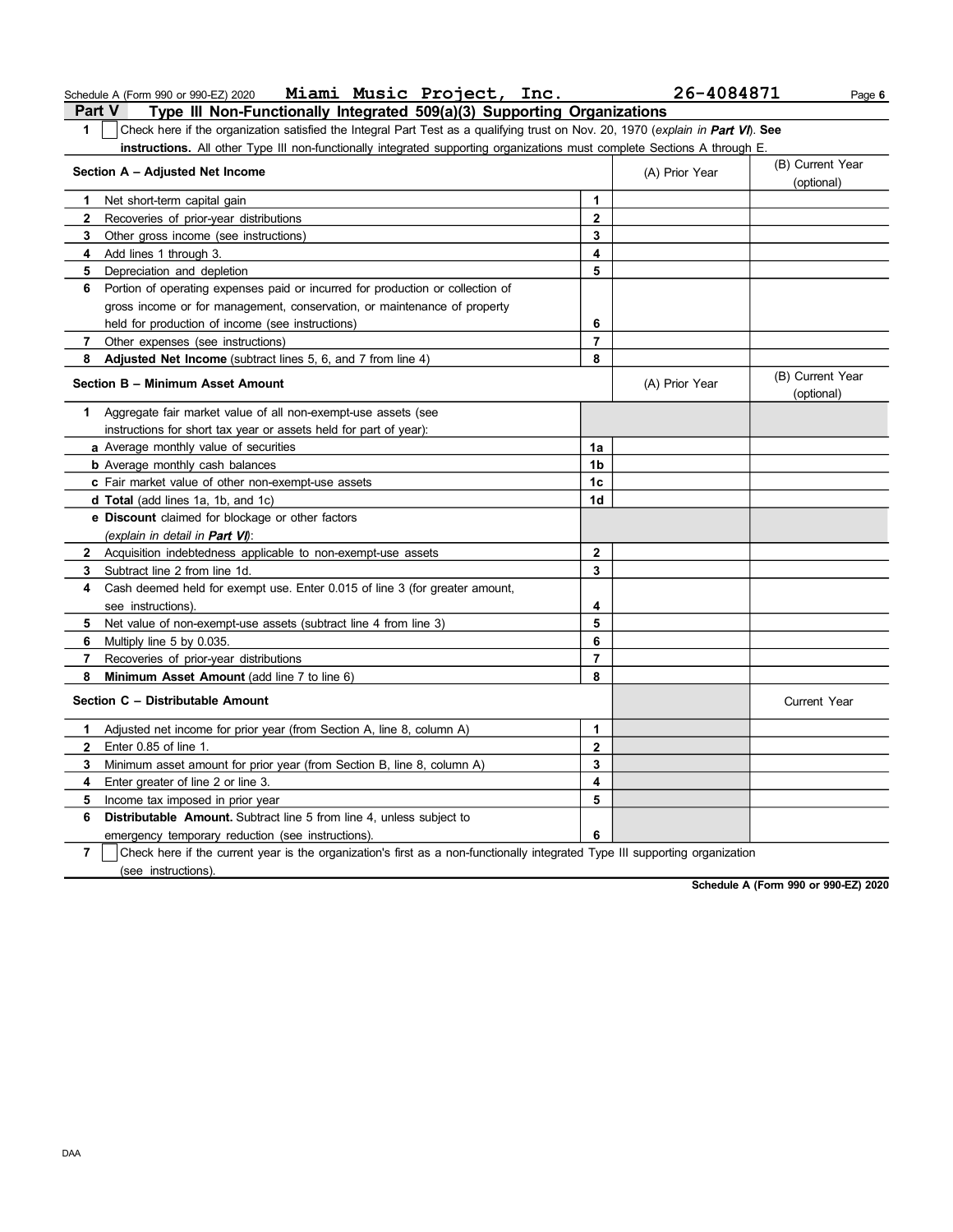# Part V Type III Non-Functionally Integrated 509(a)(3) Supporting Organizations (continued)

| <b>Part V</b> | Miami Music Project, Inc.<br>Schedule A (Form 990 or 990-EZ) 2020<br>Type III Non-Functionally Integrated 509(a)(3) Supporting Organizations (continued) |                                    |                                   |                               |
|---------------|----------------------------------------------------------------------------------------------------------------------------------------------------------|------------------------------------|-----------------------------------|-------------------------------|
|               |                                                                                                                                                          |                                    |                                   |                               |
|               |                                                                                                                                                          |                                    |                                   |                               |
|               |                                                                                                                                                          |                                    |                                   |                               |
|               |                                                                                                                                                          |                                    | 26-4084871                        | Page 7                        |
|               | Section D - Distributions                                                                                                                                |                                    |                                   | <b>Current Year</b>           |
| 1             | Amounts paid to supported organizations to accomplish exempt purposes                                                                                    |                                    |                                   |                               |
| $\mathbf{2}$  | Amounts paid to perform activity that directly furthers exempt purposes of supported                                                                     |                                    |                                   |                               |
| 3             | organizations, in excess of income from activity<br>Administrative expenses paid to accomplish exempt purposes of supported organizations                |                                    |                                   |                               |
| 4             | Amounts paid to acquire exempt-use assets                                                                                                                |                                    |                                   |                               |
| 5<br>6        | Qualified set-aside amounts (prior IRS approval required-provide details in Part VI)                                                                     |                                    |                                   |                               |
| $\mathbf{7}$  | Other distributions (describe in Part VI). See instructions.<br>Total annual distributions. Add lines 1 through 6.                                       |                                    |                                   |                               |
| 8             | Distributions to attentive supported organizations to which the organization is responsive                                                               |                                    |                                   |                               |
|               | (provide details in Part VI). See instructions.                                                                                                          |                                    |                                   |                               |
| 9<br>10       | Distributable amount for 2020 from Section C, line 6<br>Line 8 amount divided by line 9 amount                                                           |                                    |                                   |                               |
|               | <b>Section E - Distribution Allocations (see instructions)</b>                                                                                           | (i)<br><b>Excess Distributions</b> | (ii)<br><b>Underdistributions</b> | (iii)<br><b>Distributable</b> |
|               |                                                                                                                                                          |                                    | Pre-2020                          | Amount for 2020               |
|               | Distributable amount for 2020 from Section C, line 6                                                                                                     |                                    |                                   |                               |
| $\mathbf{2}$  | Underdistributions, if any, for years prior to 2020<br>(reasonable cause required-explain in Part VI). See<br>instructions.                              |                                    |                                   |                               |
|               | 3 Excess distributions carryover, if any, to 2020                                                                                                        |                                    |                                   |                               |
|               |                                                                                                                                                          |                                    |                                   |                               |
|               |                                                                                                                                                          |                                    |                                   |                               |
|               |                                                                                                                                                          |                                    |                                   |                               |
|               |                                                                                                                                                          |                                    |                                   |                               |
|               | f Total of lines 3a through 3e<br><b>q</b> Applied to underdistributions of prior years                                                                  |                                    |                                   |                               |
|               | h Applied to 2020 distributable amount                                                                                                                   |                                    |                                   |                               |
|               | <i>i</i> Carryover from 2015 not applied (see instructions)                                                                                              |                                    |                                   |                               |
|               | Remainder. Subtract lines 3g, 3h, and 3i from line 3f.                                                                                                   |                                    |                                   |                               |
| 4             | Distributions for 2020 from<br>Section D, line 7:<br>\$                                                                                                  |                                    |                                   |                               |
|               | a Applied to underdistributions of prior years                                                                                                           |                                    |                                   |                               |
|               | <b>b</b> Applied to 2020 distributable amount                                                                                                            |                                    |                                   |                               |
|               | c Remainder. Subtract lines 4a and 4b from line 4.                                                                                                       |                                    |                                   |                               |
|               | 5 Remaining underdistributions for years prior to 2020, if<br>any. Subtract lines 3g and 4a from line 2. For result                                      |                                    |                                   |                               |
|               | greater than zero, explain in Part VI. See instructions.                                                                                                 |                                    |                                   |                               |
| 6             | Remaining underdistributions for 2020 Subtract lines 3h                                                                                                  |                                    |                                   |                               |
|               | and 4b from line 1. For result greater than zero, explain in                                                                                             |                                    |                                   |                               |
|               | Part VI. See instructions.<br>Excess distributions carryover to 2021. Add lines 3j                                                                       |                                    |                                   |                               |
|               | and 4c.                                                                                                                                                  |                                    |                                   |                               |
| $7^{\circ}$   | 8 Breakdown of line 7:                                                                                                                                   |                                    |                                   |                               |
|               | <b>b</b> Excess from 2017                                                                                                                                |                                    |                                   |                               |
|               |                                                                                                                                                          |                                    |                                   |                               |
|               |                                                                                                                                                          |                                    |                                   |                               |
|               | <b>c</b> Excess from 2018<br>d Excess from 2019.                                                                                                         |                                    |                                   |                               |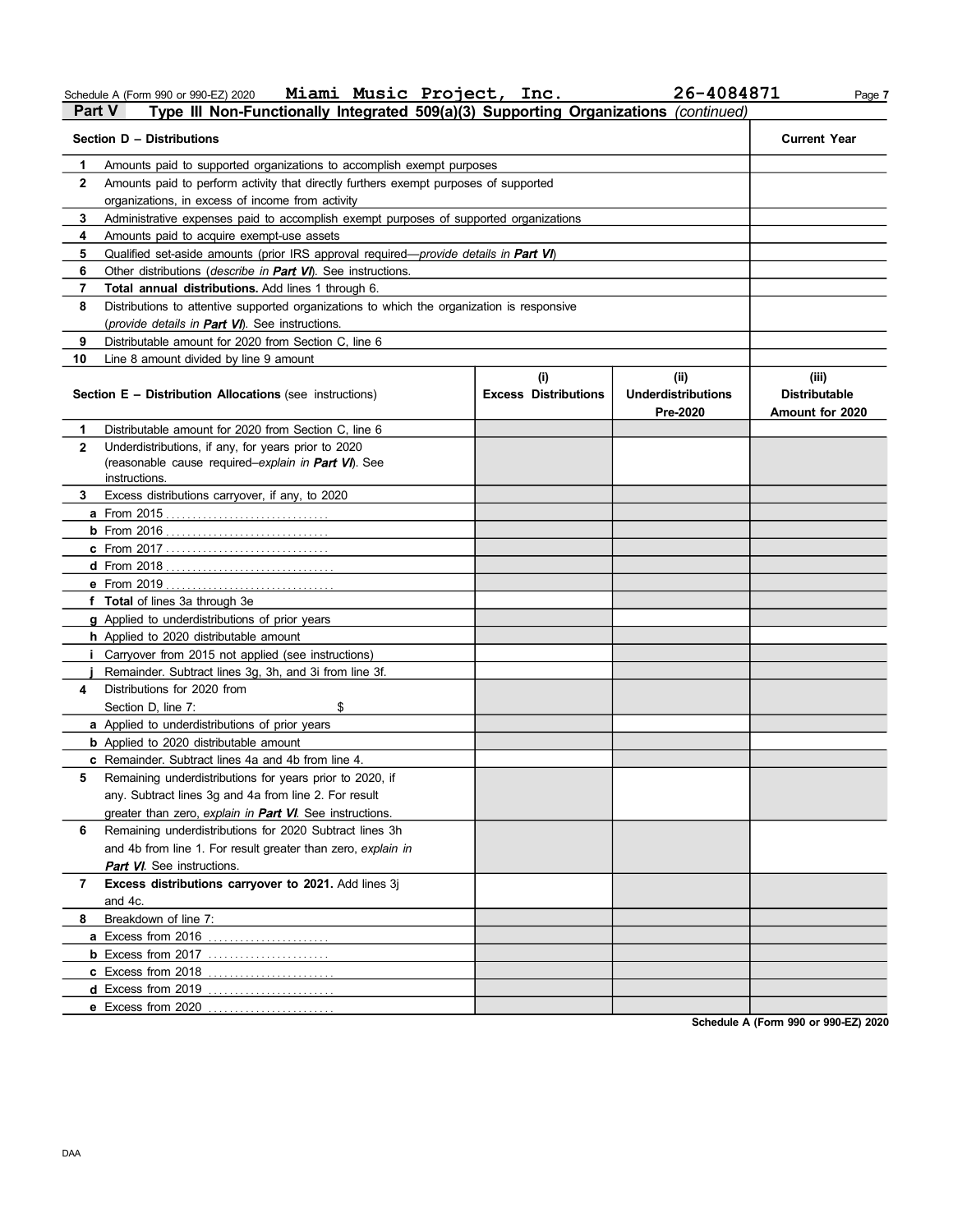|         | Schedule A (Form 990 or 990-EZ) 2020                                                                                                                                                                                                                                                                                                                              |  | Miami Music Project, Inc. |  | 26-4084871 | Page 8 |
|---------|-------------------------------------------------------------------------------------------------------------------------------------------------------------------------------------------------------------------------------------------------------------------------------------------------------------------------------------------------------------------|--|---------------------------|--|------------|--------|
| Part VI | Supplemental Information. Provide the explanations required by Part II, line 10; Part II, line 17a or 17b; Part<br>III, line 12; Part IV, Section A, lines 1, 2, 3b, 3c, 4b, 4c, 5a, 6, 9a, 9b, 9c, 11a, 11b, and 11c; Part IV, Section<br>B, lines 1 and 2; Part IV, Section C, line 1; Part IV, Section D, lines 2 and 3; Part IV, Section E, lines 1c, 2a, 2b, |  |                           |  |            |        |
|         | 3a, and 3b; Part V, line 1; Part V, Section B, line 1e; Part V, Section D, lines 5, 6, and 8; and Part V, Section E,<br>lines 2, 5, and 6. Also complete this part for any additional information. (See instructions.)                                                                                                                                            |  |                           |  |            |        |
|         |                                                                                                                                                                                                                                                                                                                                                                   |  |                           |  |            |        |
|         |                                                                                                                                                                                                                                                                                                                                                                   |  |                           |  |            |        |
|         |                                                                                                                                                                                                                                                                                                                                                                   |  |                           |  |            |        |
|         |                                                                                                                                                                                                                                                                                                                                                                   |  |                           |  |            |        |
|         |                                                                                                                                                                                                                                                                                                                                                                   |  |                           |  |            |        |
|         |                                                                                                                                                                                                                                                                                                                                                                   |  |                           |  |            |        |
|         |                                                                                                                                                                                                                                                                                                                                                                   |  |                           |  |            |        |
|         |                                                                                                                                                                                                                                                                                                                                                                   |  |                           |  |            |        |
|         |                                                                                                                                                                                                                                                                                                                                                                   |  |                           |  |            |        |
|         |                                                                                                                                                                                                                                                                                                                                                                   |  |                           |  |            |        |
|         |                                                                                                                                                                                                                                                                                                                                                                   |  |                           |  |            |        |
|         |                                                                                                                                                                                                                                                                                                                                                                   |  |                           |  |            |        |
|         |                                                                                                                                                                                                                                                                                                                                                                   |  |                           |  |            |        |
|         |                                                                                                                                                                                                                                                                                                                                                                   |  |                           |  |            |        |
|         |                                                                                                                                                                                                                                                                                                                                                                   |  |                           |  |            |        |
|         |                                                                                                                                                                                                                                                                                                                                                                   |  |                           |  |            |        |
|         |                                                                                                                                                                                                                                                                                                                                                                   |  |                           |  |            |        |
|         |                                                                                                                                                                                                                                                                                                                                                                   |  |                           |  |            |        |
|         |                                                                                                                                                                                                                                                                                                                                                                   |  |                           |  |            |        |
|         |                                                                                                                                                                                                                                                                                                                                                                   |  |                           |  |            |        |
|         |                                                                                                                                                                                                                                                                                                                                                                   |  |                           |  |            |        |
|         |                                                                                                                                                                                                                                                                                                                                                                   |  |                           |  |            |        |
|         |                                                                                                                                                                                                                                                                                                                                                                   |  |                           |  |            |        |
|         |                                                                                                                                                                                                                                                                                                                                                                   |  |                           |  |            |        |
|         |                                                                                                                                                                                                                                                                                                                                                                   |  |                           |  |            |        |
|         |                                                                                                                                                                                                                                                                                                                                                                   |  |                           |  |            |        |
|         |                                                                                                                                                                                                                                                                                                                                                                   |  |                           |  |            |        |
|         |                                                                                                                                                                                                                                                                                                                                                                   |  |                           |  |            |        |
|         |                                                                                                                                                                                                                                                                                                                                                                   |  |                           |  |            |        |
|         |                                                                                                                                                                                                                                                                                                                                                                   |  |                           |  |            |        |
|         |                                                                                                                                                                                                                                                                                                                                                                   |  |                           |  |            |        |
|         |                                                                                                                                                                                                                                                                                                                                                                   |  |                           |  |            |        |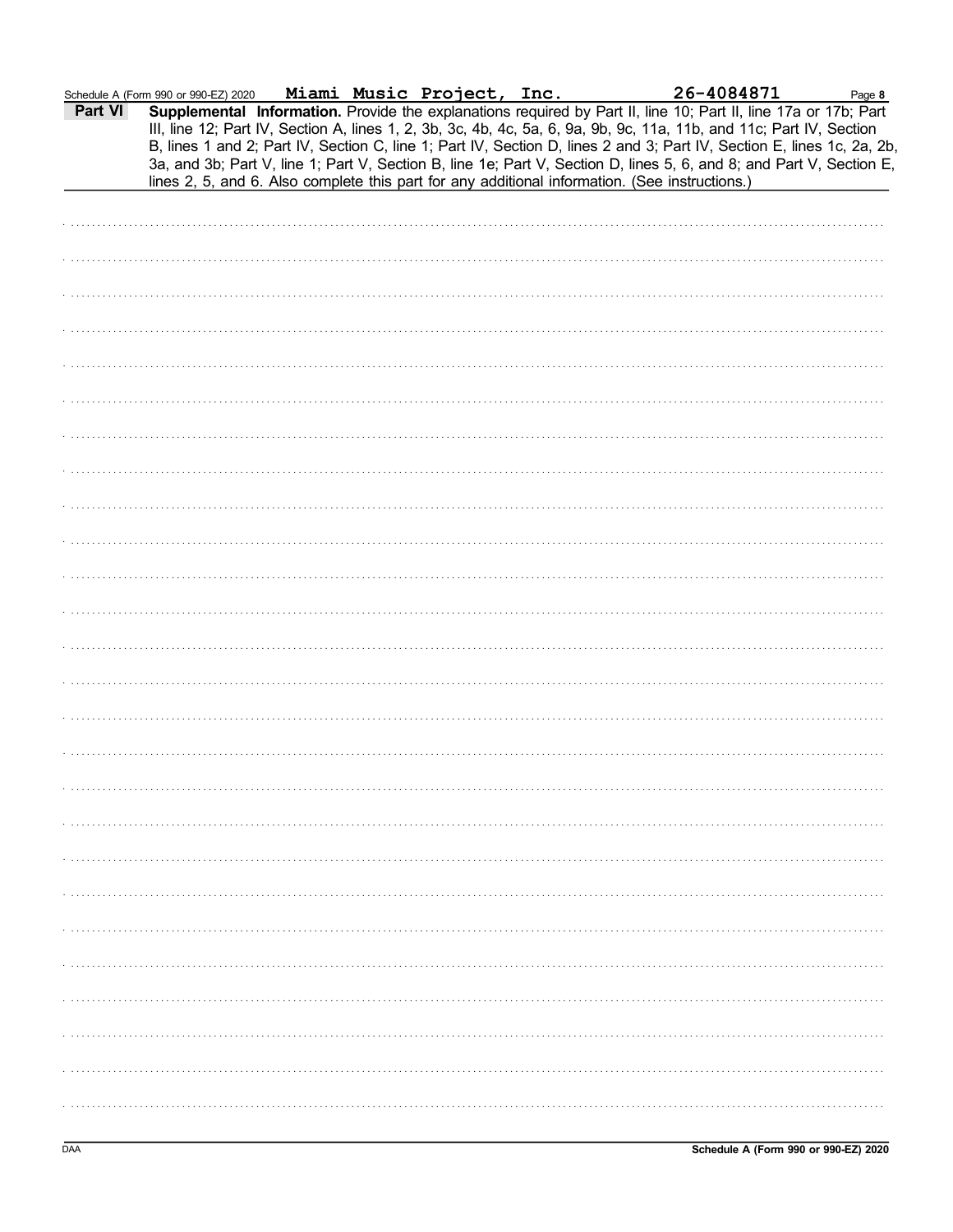# SCHEDULE D | Supplemental Financial Statements | OMB No. 1545-0047

| Supplemental Financial Statements                                             | OMB No. 1545-0047 |
|-------------------------------------------------------------------------------|-------------------|
| ► Complete if the organization answered "Yes" on Form 990,                    | 2020              |
| Part IV, line 6, 7, 8, 9, 10, 11a, 11b, 11c, 11d, 11e, 11f, 12a, or 12b.      |                   |
| Attach to Form 990.                                                           | Open to Public    |
| Go to <i>www.irs.gov/Form990</i> for instructions and the latest information. | <b>Inspection</b> |

| Name of the organization |  |  |
|--------------------------|--|--|
|                          |  |  |

| <b>Supplemental Financial Statements</b><br><b>SCHEDULE D</b><br>OMB No. 1545-0047<br>Complete if the organization answered "Yes" on Form 990,<br>(Form 990)<br>Part IV, line 6, 7, 8, 9, 10, 11a, 11b, 11c, 11d, 11e, 11f, 12a, or 12b.<br>Open to Public<br>Attach to Form 990.<br>Department of the Treasury<br>Internal Revenue Service<br>Go to <i>www.irs.gov/Form990</i> for instructions and the latest information.<br><b>Inspection</b><br>Name of the organization<br>Employer identification number<br>26-4084871<br>Miami Music Project, Inc.<br>Organizations Maintaining Donor Advised Funds or Other Similar Funds or Accounts.<br>Complete if the organization answered "Yes" on Form 990, Part IV, line 6.<br>(a) Donor advised funds<br>(b) Funds and other accounts<br>Total number at end of year<br>Aggregate value of grants from (during year)<br>Aggregate value at end of year<br>Did the organization inform all donors and donor advisors in writing that the assets held in donor advised<br>∣ No<br>funds are the organization's property, subject to the organization's exclusive legal control?<br>∣ Yes I<br>6 Did the organization inform all grantees, donors, and donor advisors in writing that grant funds can be used<br>only for charitable purposes and not for the benefit of the donor or donor advisor, or for any other purpose<br>Yes<br><b>No</b><br>conferring impermissible private benefit?<br>Part II<br><b>Conservation Easements.</b><br>Complete if the organization answered "Yes" on Form 990, Part IV, line 7.<br>1 Purpose(s) of conservation easements held by the organization (check all that apply).<br>Preservation of land for public use (for example, recreation or education)<br>Preservation of a historically important land area<br>Preservation of a certified historic structure<br>Protection of natural habitat<br>Preservation of open space<br>2 Complete lines 2a through 2d if the organization held a qualified conservation contribution in the form of a conservation<br>easement on the last day of the tax year.<br>Held at the End of the Tax Year<br>2a<br>2 <sub>b</sub><br>2c<br>c Number of conservation easements on a certified historic structure included in (a) [11] Number of conservation easements on a certified historic structure included in (a)<br>d Number of conservation easements included in (c) acquired after 7/25/06, and not on a<br>2d<br>historic structure listed in the National Register<br>3 Number of conservation easements modified, transferred, released, extinguished, or terminated by the organization during the<br>tax year $\blacktriangleright$<br>Number of states where property subject to conservation easement is located ▶<br>Does the organization have a written policy regarding the periodic monitoring, inspection, handling of<br>5<br>    Yes     No<br>6 Staff and volunteer hours devoted to monitoring, inspecting, handling of violations, and enforcing conservation easements during the year<br>7 Amount of expenses incurred in monitoring, inspecting, handling of violations, and enforcing conservation easements during the year<br>$\blacktriangleright$ \$<br>Does each conservation easement reported on line 2(d) above satisfy the requirements of section 170(h)(4)(B)(i)<br>$\vert$ Yes $\vert$ No<br>9 In Part XIII, describe how the organization reports conservation easements in its revenue and expense statement and<br>balance sheet, and include, if applicable, the text of the footnote to the organization's financial statements that describes the<br>organization's accounting for conservation easements.<br>Organizations Maintaining Collections of Art, Historical Treasures, or Other Similar Assets.<br>Part III<br>Complete if the organization answered "Yes" on Form 990, Part IV, line 8.<br>1a If the organization elected, as permitted under FASB ASC 958, not to report in its revenue statement and balance sheet works<br>of art, historical treasures, or other similar assets held for public exhibition, education, or research in furtherance of public<br>service, provide in Part XIII the text of the footnote to its financial statements that describes these items.<br><b>b</b> If the organization elected, as permitted under FASB ASC 958, to report in its revenue statement and balance sheet works of<br>art, historical treasures, or other similar assets held for public exhibition, education, or research in furtherance of public service,<br>provide the following amounts relating to these items:<br>2 If the organization received or held works of art, historical treasures, or other similar assets for financial gain, provide the<br>following amounts required to be reported under FASB ASC 958 relating to these items:<br>For Paperwork Reduction Act Notice, see the Instructions for Form 990.<br>Schedule D (Form 990) 2020 |        |  |  |  |
|------------------------------------------------------------------------------------------------------------------------------------------------------------------------------------------------------------------------------------------------------------------------------------------------------------------------------------------------------------------------------------------------------------------------------------------------------------------------------------------------------------------------------------------------------------------------------------------------------------------------------------------------------------------------------------------------------------------------------------------------------------------------------------------------------------------------------------------------------------------------------------------------------------------------------------------------------------------------------------------------------------------------------------------------------------------------------------------------------------------------------------------------------------------------------------------------------------------------------------------------------------------------------------------------------------------------------------------------------------------------------------------------------------------------------------------------------------------------------------------------------------------------------------------------------------------------------------------------------------------------------------------------------------------------------------------------------------------------------------------------------------------------------------------------------------------------------------------------------------------------------------------------------------------------------------------------------------------------------------------------------------------------------------------------------------------------------------------------------------------------------------------------------------------------------------------------------------------------------------------------------------------------------------------------------------------------------------------------------------------------------------------------------------------------------------------------------------------------------------------------------------------------------------------------------------------------------------------------------------------------------------------------------------------------------------------------------------------------------------------------------------------------------------------------------------------------------------------------------------------------------------------------------------------------------------------------------------------------------------------------------------------------------------------------------------------------------------------------------------------------------------------------------------------------------------------------------------------------------------------------------------------------------------------------------------------------------------------------------------------------------------------------------------------------------------------------------------------------------------------------------------------------------------------------------------------------------------------------------------------------------------------------------------------------------------------------------------------------------------------------------------------------------------------------------------------------------------------------------------------------------------------------------------------------------------------------------------------------------------------------------------------------------------------------------------------------------------------------------------------------------------------------------------------------------------------------------------------------------------------------------------------------------------------------------------------------------------------------------------------------------------------------------------------------------------------------------------------------------------------------------------------------------------------------------------------------------------------------------------------------------------------------------------------------------------------------------------------------------------------------------------------------------------------------------------------------------------------------------------------------------------------------------------------------------------------------------------------|--------|--|--|--|
|                                                                                                                                                                                                                                                                                                                                                                                                                                                                                                                                                                                                                                                                                                                                                                                                                                                                                                                                                                                                                                                                                                                                                                                                                                                                                                                                                                                                                                                                                                                                                                                                                                                                                                                                                                                                                                                                                                                                                                                                                                                                                                                                                                                                                                                                                                                                                                                                                                                                                                                                                                                                                                                                                                                                                                                                                                                                                                                                                                                                                                                                                                                                                                                                                                                                                                                                                                                                                                                                                                                                                                                                                                                                                                                                                                                                                                                                                                                                                                                                                                                                                                                                                                                                                                                                                                                                                                                                                                                                                                                                                                                                                                                                                                                                                                                                                                                                                                                                                                  |        |  |  |  |
|                                                                                                                                                                                                                                                                                                                                                                                                                                                                                                                                                                                                                                                                                                                                                                                                                                                                                                                                                                                                                                                                                                                                                                                                                                                                                                                                                                                                                                                                                                                                                                                                                                                                                                                                                                                                                                                                                                                                                                                                                                                                                                                                                                                                                                                                                                                                                                                                                                                                                                                                                                                                                                                                                                                                                                                                                                                                                                                                                                                                                                                                                                                                                                                                                                                                                                                                                                                                                                                                                                                                                                                                                                                                                                                                                                                                                                                                                                                                                                                                                                                                                                                                                                                                                                                                                                                                                                                                                                                                                                                                                                                                                                                                                                                                                                                                                                                                                                                                                                  |        |  |  |  |
|                                                                                                                                                                                                                                                                                                                                                                                                                                                                                                                                                                                                                                                                                                                                                                                                                                                                                                                                                                                                                                                                                                                                                                                                                                                                                                                                                                                                                                                                                                                                                                                                                                                                                                                                                                                                                                                                                                                                                                                                                                                                                                                                                                                                                                                                                                                                                                                                                                                                                                                                                                                                                                                                                                                                                                                                                                                                                                                                                                                                                                                                                                                                                                                                                                                                                                                                                                                                                                                                                                                                                                                                                                                                                                                                                                                                                                                                                                                                                                                                                                                                                                                                                                                                                                                                                                                                                                                                                                                                                                                                                                                                                                                                                                                                                                                                                                                                                                                                                                  |        |  |  |  |
|                                                                                                                                                                                                                                                                                                                                                                                                                                                                                                                                                                                                                                                                                                                                                                                                                                                                                                                                                                                                                                                                                                                                                                                                                                                                                                                                                                                                                                                                                                                                                                                                                                                                                                                                                                                                                                                                                                                                                                                                                                                                                                                                                                                                                                                                                                                                                                                                                                                                                                                                                                                                                                                                                                                                                                                                                                                                                                                                                                                                                                                                                                                                                                                                                                                                                                                                                                                                                                                                                                                                                                                                                                                                                                                                                                                                                                                                                                                                                                                                                                                                                                                                                                                                                                                                                                                                                                                                                                                                                                                                                                                                                                                                                                                                                                                                                                                                                                                                                                  |        |  |  |  |
|                                                                                                                                                                                                                                                                                                                                                                                                                                                                                                                                                                                                                                                                                                                                                                                                                                                                                                                                                                                                                                                                                                                                                                                                                                                                                                                                                                                                                                                                                                                                                                                                                                                                                                                                                                                                                                                                                                                                                                                                                                                                                                                                                                                                                                                                                                                                                                                                                                                                                                                                                                                                                                                                                                                                                                                                                                                                                                                                                                                                                                                                                                                                                                                                                                                                                                                                                                                                                                                                                                                                                                                                                                                                                                                                                                                                                                                                                                                                                                                                                                                                                                                                                                                                                                                                                                                                                                                                                                                                                                                                                                                                                                                                                                                                                                                                                                                                                                                                                                  |        |  |  |  |
|                                                                                                                                                                                                                                                                                                                                                                                                                                                                                                                                                                                                                                                                                                                                                                                                                                                                                                                                                                                                                                                                                                                                                                                                                                                                                                                                                                                                                                                                                                                                                                                                                                                                                                                                                                                                                                                                                                                                                                                                                                                                                                                                                                                                                                                                                                                                                                                                                                                                                                                                                                                                                                                                                                                                                                                                                                                                                                                                                                                                                                                                                                                                                                                                                                                                                                                                                                                                                                                                                                                                                                                                                                                                                                                                                                                                                                                                                                                                                                                                                                                                                                                                                                                                                                                                                                                                                                                                                                                                                                                                                                                                                                                                                                                                                                                                                                                                                                                                                                  |        |  |  |  |
|                                                                                                                                                                                                                                                                                                                                                                                                                                                                                                                                                                                                                                                                                                                                                                                                                                                                                                                                                                                                                                                                                                                                                                                                                                                                                                                                                                                                                                                                                                                                                                                                                                                                                                                                                                                                                                                                                                                                                                                                                                                                                                                                                                                                                                                                                                                                                                                                                                                                                                                                                                                                                                                                                                                                                                                                                                                                                                                                                                                                                                                                                                                                                                                                                                                                                                                                                                                                                                                                                                                                                                                                                                                                                                                                                                                                                                                                                                                                                                                                                                                                                                                                                                                                                                                                                                                                                                                                                                                                                                                                                                                                                                                                                                                                                                                                                                                                                                                                                                  |        |  |  |  |
|                                                                                                                                                                                                                                                                                                                                                                                                                                                                                                                                                                                                                                                                                                                                                                                                                                                                                                                                                                                                                                                                                                                                                                                                                                                                                                                                                                                                                                                                                                                                                                                                                                                                                                                                                                                                                                                                                                                                                                                                                                                                                                                                                                                                                                                                                                                                                                                                                                                                                                                                                                                                                                                                                                                                                                                                                                                                                                                                                                                                                                                                                                                                                                                                                                                                                                                                                                                                                                                                                                                                                                                                                                                                                                                                                                                                                                                                                                                                                                                                                                                                                                                                                                                                                                                                                                                                                                                                                                                                                                                                                                                                                                                                                                                                                                                                                                                                                                                                                                  |        |  |  |  |
|                                                                                                                                                                                                                                                                                                                                                                                                                                                                                                                                                                                                                                                                                                                                                                                                                                                                                                                                                                                                                                                                                                                                                                                                                                                                                                                                                                                                                                                                                                                                                                                                                                                                                                                                                                                                                                                                                                                                                                                                                                                                                                                                                                                                                                                                                                                                                                                                                                                                                                                                                                                                                                                                                                                                                                                                                                                                                                                                                                                                                                                                                                                                                                                                                                                                                                                                                                                                                                                                                                                                                                                                                                                                                                                                                                                                                                                                                                                                                                                                                                                                                                                                                                                                                                                                                                                                                                                                                                                                                                                                                                                                                                                                                                                                                                                                                                                                                                                                                                  |        |  |  |  |
|                                                                                                                                                                                                                                                                                                                                                                                                                                                                                                                                                                                                                                                                                                                                                                                                                                                                                                                                                                                                                                                                                                                                                                                                                                                                                                                                                                                                                                                                                                                                                                                                                                                                                                                                                                                                                                                                                                                                                                                                                                                                                                                                                                                                                                                                                                                                                                                                                                                                                                                                                                                                                                                                                                                                                                                                                                                                                                                                                                                                                                                                                                                                                                                                                                                                                                                                                                                                                                                                                                                                                                                                                                                                                                                                                                                                                                                                                                                                                                                                                                                                                                                                                                                                                                                                                                                                                                                                                                                                                                                                                                                                                                                                                                                                                                                                                                                                                                                                                                  |        |  |  |  |
|                                                                                                                                                                                                                                                                                                                                                                                                                                                                                                                                                                                                                                                                                                                                                                                                                                                                                                                                                                                                                                                                                                                                                                                                                                                                                                                                                                                                                                                                                                                                                                                                                                                                                                                                                                                                                                                                                                                                                                                                                                                                                                                                                                                                                                                                                                                                                                                                                                                                                                                                                                                                                                                                                                                                                                                                                                                                                                                                                                                                                                                                                                                                                                                                                                                                                                                                                                                                                                                                                                                                                                                                                                                                                                                                                                                                                                                                                                                                                                                                                                                                                                                                                                                                                                                                                                                                                                                                                                                                                                                                                                                                                                                                                                                                                                                                                                                                                                                                                                  | Part I |  |  |  |
|                                                                                                                                                                                                                                                                                                                                                                                                                                                                                                                                                                                                                                                                                                                                                                                                                                                                                                                                                                                                                                                                                                                                                                                                                                                                                                                                                                                                                                                                                                                                                                                                                                                                                                                                                                                                                                                                                                                                                                                                                                                                                                                                                                                                                                                                                                                                                                                                                                                                                                                                                                                                                                                                                                                                                                                                                                                                                                                                                                                                                                                                                                                                                                                                                                                                                                                                                                                                                                                                                                                                                                                                                                                                                                                                                                                                                                                                                                                                                                                                                                                                                                                                                                                                                                                                                                                                                                                                                                                                                                                                                                                                                                                                                                                                                                                                                                                                                                                                                                  |        |  |  |  |
|                                                                                                                                                                                                                                                                                                                                                                                                                                                                                                                                                                                                                                                                                                                                                                                                                                                                                                                                                                                                                                                                                                                                                                                                                                                                                                                                                                                                                                                                                                                                                                                                                                                                                                                                                                                                                                                                                                                                                                                                                                                                                                                                                                                                                                                                                                                                                                                                                                                                                                                                                                                                                                                                                                                                                                                                                                                                                                                                                                                                                                                                                                                                                                                                                                                                                                                                                                                                                                                                                                                                                                                                                                                                                                                                                                                                                                                                                                                                                                                                                                                                                                                                                                                                                                                                                                                                                                                                                                                                                                                                                                                                                                                                                                                                                                                                                                                                                                                                                                  |        |  |  |  |
|                                                                                                                                                                                                                                                                                                                                                                                                                                                                                                                                                                                                                                                                                                                                                                                                                                                                                                                                                                                                                                                                                                                                                                                                                                                                                                                                                                                                                                                                                                                                                                                                                                                                                                                                                                                                                                                                                                                                                                                                                                                                                                                                                                                                                                                                                                                                                                                                                                                                                                                                                                                                                                                                                                                                                                                                                                                                                                                                                                                                                                                                                                                                                                                                                                                                                                                                                                                                                                                                                                                                                                                                                                                                                                                                                                                                                                                                                                                                                                                                                                                                                                                                                                                                                                                                                                                                                                                                                                                                                                                                                                                                                                                                                                                                                                                                                                                                                                                                                                  |        |  |  |  |
|                                                                                                                                                                                                                                                                                                                                                                                                                                                                                                                                                                                                                                                                                                                                                                                                                                                                                                                                                                                                                                                                                                                                                                                                                                                                                                                                                                                                                                                                                                                                                                                                                                                                                                                                                                                                                                                                                                                                                                                                                                                                                                                                                                                                                                                                                                                                                                                                                                                                                                                                                                                                                                                                                                                                                                                                                                                                                                                                                                                                                                                                                                                                                                                                                                                                                                                                                                                                                                                                                                                                                                                                                                                                                                                                                                                                                                                                                                                                                                                                                                                                                                                                                                                                                                                                                                                                                                                                                                                                                                                                                                                                                                                                                                                                                                                                                                                                                                                                                                  | 5.     |  |  |  |
|                                                                                                                                                                                                                                                                                                                                                                                                                                                                                                                                                                                                                                                                                                                                                                                                                                                                                                                                                                                                                                                                                                                                                                                                                                                                                                                                                                                                                                                                                                                                                                                                                                                                                                                                                                                                                                                                                                                                                                                                                                                                                                                                                                                                                                                                                                                                                                                                                                                                                                                                                                                                                                                                                                                                                                                                                                                                                                                                                                                                                                                                                                                                                                                                                                                                                                                                                                                                                                                                                                                                                                                                                                                                                                                                                                                                                                                                                                                                                                                                                                                                                                                                                                                                                                                                                                                                                                                                                                                                                                                                                                                                                                                                                                                                                                                                                                                                                                                                                                  |        |  |  |  |
|                                                                                                                                                                                                                                                                                                                                                                                                                                                                                                                                                                                                                                                                                                                                                                                                                                                                                                                                                                                                                                                                                                                                                                                                                                                                                                                                                                                                                                                                                                                                                                                                                                                                                                                                                                                                                                                                                                                                                                                                                                                                                                                                                                                                                                                                                                                                                                                                                                                                                                                                                                                                                                                                                                                                                                                                                                                                                                                                                                                                                                                                                                                                                                                                                                                                                                                                                                                                                                                                                                                                                                                                                                                                                                                                                                                                                                                                                                                                                                                                                                                                                                                                                                                                                                                                                                                                                                                                                                                                                                                                                                                                                                                                                                                                                                                                                                                                                                                                                                  |        |  |  |  |
|                                                                                                                                                                                                                                                                                                                                                                                                                                                                                                                                                                                                                                                                                                                                                                                                                                                                                                                                                                                                                                                                                                                                                                                                                                                                                                                                                                                                                                                                                                                                                                                                                                                                                                                                                                                                                                                                                                                                                                                                                                                                                                                                                                                                                                                                                                                                                                                                                                                                                                                                                                                                                                                                                                                                                                                                                                                                                                                                                                                                                                                                                                                                                                                                                                                                                                                                                                                                                                                                                                                                                                                                                                                                                                                                                                                                                                                                                                                                                                                                                                                                                                                                                                                                                                                                                                                                                                                                                                                                                                                                                                                                                                                                                                                                                                                                                                                                                                                                                                  |        |  |  |  |
|                                                                                                                                                                                                                                                                                                                                                                                                                                                                                                                                                                                                                                                                                                                                                                                                                                                                                                                                                                                                                                                                                                                                                                                                                                                                                                                                                                                                                                                                                                                                                                                                                                                                                                                                                                                                                                                                                                                                                                                                                                                                                                                                                                                                                                                                                                                                                                                                                                                                                                                                                                                                                                                                                                                                                                                                                                                                                                                                                                                                                                                                                                                                                                                                                                                                                                                                                                                                                                                                                                                                                                                                                                                                                                                                                                                                                                                                                                                                                                                                                                                                                                                                                                                                                                                                                                                                                                                                                                                                                                                                                                                                                                                                                                                                                                                                                                                                                                                                                                  |        |  |  |  |
|                                                                                                                                                                                                                                                                                                                                                                                                                                                                                                                                                                                                                                                                                                                                                                                                                                                                                                                                                                                                                                                                                                                                                                                                                                                                                                                                                                                                                                                                                                                                                                                                                                                                                                                                                                                                                                                                                                                                                                                                                                                                                                                                                                                                                                                                                                                                                                                                                                                                                                                                                                                                                                                                                                                                                                                                                                                                                                                                                                                                                                                                                                                                                                                                                                                                                                                                                                                                                                                                                                                                                                                                                                                                                                                                                                                                                                                                                                                                                                                                                                                                                                                                                                                                                                                                                                                                                                                                                                                                                                                                                                                                                                                                                                                                                                                                                                                                                                                                                                  |        |  |  |  |
|                                                                                                                                                                                                                                                                                                                                                                                                                                                                                                                                                                                                                                                                                                                                                                                                                                                                                                                                                                                                                                                                                                                                                                                                                                                                                                                                                                                                                                                                                                                                                                                                                                                                                                                                                                                                                                                                                                                                                                                                                                                                                                                                                                                                                                                                                                                                                                                                                                                                                                                                                                                                                                                                                                                                                                                                                                                                                                                                                                                                                                                                                                                                                                                                                                                                                                                                                                                                                                                                                                                                                                                                                                                                                                                                                                                                                                                                                                                                                                                                                                                                                                                                                                                                                                                                                                                                                                                                                                                                                                                                                                                                                                                                                                                                                                                                                                                                                                                                                                  |        |  |  |  |
|                                                                                                                                                                                                                                                                                                                                                                                                                                                                                                                                                                                                                                                                                                                                                                                                                                                                                                                                                                                                                                                                                                                                                                                                                                                                                                                                                                                                                                                                                                                                                                                                                                                                                                                                                                                                                                                                                                                                                                                                                                                                                                                                                                                                                                                                                                                                                                                                                                                                                                                                                                                                                                                                                                                                                                                                                                                                                                                                                                                                                                                                                                                                                                                                                                                                                                                                                                                                                                                                                                                                                                                                                                                                                                                                                                                                                                                                                                                                                                                                                                                                                                                                                                                                                                                                                                                                                                                                                                                                                                                                                                                                                                                                                                                                                                                                                                                                                                                                                                  |        |  |  |  |
|                                                                                                                                                                                                                                                                                                                                                                                                                                                                                                                                                                                                                                                                                                                                                                                                                                                                                                                                                                                                                                                                                                                                                                                                                                                                                                                                                                                                                                                                                                                                                                                                                                                                                                                                                                                                                                                                                                                                                                                                                                                                                                                                                                                                                                                                                                                                                                                                                                                                                                                                                                                                                                                                                                                                                                                                                                                                                                                                                                                                                                                                                                                                                                                                                                                                                                                                                                                                                                                                                                                                                                                                                                                                                                                                                                                                                                                                                                                                                                                                                                                                                                                                                                                                                                                                                                                                                                                                                                                                                                                                                                                                                                                                                                                                                                                                                                                                                                                                                                  |        |  |  |  |
|                                                                                                                                                                                                                                                                                                                                                                                                                                                                                                                                                                                                                                                                                                                                                                                                                                                                                                                                                                                                                                                                                                                                                                                                                                                                                                                                                                                                                                                                                                                                                                                                                                                                                                                                                                                                                                                                                                                                                                                                                                                                                                                                                                                                                                                                                                                                                                                                                                                                                                                                                                                                                                                                                                                                                                                                                                                                                                                                                                                                                                                                                                                                                                                                                                                                                                                                                                                                                                                                                                                                                                                                                                                                                                                                                                                                                                                                                                                                                                                                                                                                                                                                                                                                                                                                                                                                                                                                                                                                                                                                                                                                                                                                                                                                                                                                                                                                                                                                                                  |        |  |  |  |
|                                                                                                                                                                                                                                                                                                                                                                                                                                                                                                                                                                                                                                                                                                                                                                                                                                                                                                                                                                                                                                                                                                                                                                                                                                                                                                                                                                                                                                                                                                                                                                                                                                                                                                                                                                                                                                                                                                                                                                                                                                                                                                                                                                                                                                                                                                                                                                                                                                                                                                                                                                                                                                                                                                                                                                                                                                                                                                                                                                                                                                                                                                                                                                                                                                                                                                                                                                                                                                                                                                                                                                                                                                                                                                                                                                                                                                                                                                                                                                                                                                                                                                                                                                                                                                                                                                                                                                                                                                                                                                                                                                                                                                                                                                                                                                                                                                                                                                                                                                  |        |  |  |  |
|                                                                                                                                                                                                                                                                                                                                                                                                                                                                                                                                                                                                                                                                                                                                                                                                                                                                                                                                                                                                                                                                                                                                                                                                                                                                                                                                                                                                                                                                                                                                                                                                                                                                                                                                                                                                                                                                                                                                                                                                                                                                                                                                                                                                                                                                                                                                                                                                                                                                                                                                                                                                                                                                                                                                                                                                                                                                                                                                                                                                                                                                                                                                                                                                                                                                                                                                                                                                                                                                                                                                                                                                                                                                                                                                                                                                                                                                                                                                                                                                                                                                                                                                                                                                                                                                                                                                                                                                                                                                                                                                                                                                                                                                                                                                                                                                                                                                                                                                                                  |        |  |  |  |
|                                                                                                                                                                                                                                                                                                                                                                                                                                                                                                                                                                                                                                                                                                                                                                                                                                                                                                                                                                                                                                                                                                                                                                                                                                                                                                                                                                                                                                                                                                                                                                                                                                                                                                                                                                                                                                                                                                                                                                                                                                                                                                                                                                                                                                                                                                                                                                                                                                                                                                                                                                                                                                                                                                                                                                                                                                                                                                                                                                                                                                                                                                                                                                                                                                                                                                                                                                                                                                                                                                                                                                                                                                                                                                                                                                                                                                                                                                                                                                                                                                                                                                                                                                                                                                                                                                                                                                                                                                                                                                                                                                                                                                                                                                                                                                                                                                                                                                                                                                  |        |  |  |  |
|                                                                                                                                                                                                                                                                                                                                                                                                                                                                                                                                                                                                                                                                                                                                                                                                                                                                                                                                                                                                                                                                                                                                                                                                                                                                                                                                                                                                                                                                                                                                                                                                                                                                                                                                                                                                                                                                                                                                                                                                                                                                                                                                                                                                                                                                                                                                                                                                                                                                                                                                                                                                                                                                                                                                                                                                                                                                                                                                                                                                                                                                                                                                                                                                                                                                                                                                                                                                                                                                                                                                                                                                                                                                                                                                                                                                                                                                                                                                                                                                                                                                                                                                                                                                                                                                                                                                                                                                                                                                                                                                                                                                                                                                                                                                                                                                                                                                                                                                                                  |        |  |  |  |
|                                                                                                                                                                                                                                                                                                                                                                                                                                                                                                                                                                                                                                                                                                                                                                                                                                                                                                                                                                                                                                                                                                                                                                                                                                                                                                                                                                                                                                                                                                                                                                                                                                                                                                                                                                                                                                                                                                                                                                                                                                                                                                                                                                                                                                                                                                                                                                                                                                                                                                                                                                                                                                                                                                                                                                                                                                                                                                                                                                                                                                                                                                                                                                                                                                                                                                                                                                                                                                                                                                                                                                                                                                                                                                                                                                                                                                                                                                                                                                                                                                                                                                                                                                                                                                                                                                                                                                                                                                                                                                                                                                                                                                                                                                                                                                                                                                                                                                                                                                  |        |  |  |  |
|                                                                                                                                                                                                                                                                                                                                                                                                                                                                                                                                                                                                                                                                                                                                                                                                                                                                                                                                                                                                                                                                                                                                                                                                                                                                                                                                                                                                                                                                                                                                                                                                                                                                                                                                                                                                                                                                                                                                                                                                                                                                                                                                                                                                                                                                                                                                                                                                                                                                                                                                                                                                                                                                                                                                                                                                                                                                                                                                                                                                                                                                                                                                                                                                                                                                                                                                                                                                                                                                                                                                                                                                                                                                                                                                                                                                                                                                                                                                                                                                                                                                                                                                                                                                                                                                                                                                                                                                                                                                                                                                                                                                                                                                                                                                                                                                                                                                                                                                                                  |        |  |  |  |
|                                                                                                                                                                                                                                                                                                                                                                                                                                                                                                                                                                                                                                                                                                                                                                                                                                                                                                                                                                                                                                                                                                                                                                                                                                                                                                                                                                                                                                                                                                                                                                                                                                                                                                                                                                                                                                                                                                                                                                                                                                                                                                                                                                                                                                                                                                                                                                                                                                                                                                                                                                                                                                                                                                                                                                                                                                                                                                                                                                                                                                                                                                                                                                                                                                                                                                                                                                                                                                                                                                                                                                                                                                                                                                                                                                                                                                                                                                                                                                                                                                                                                                                                                                                                                                                                                                                                                                                                                                                                                                                                                                                                                                                                                                                                                                                                                                                                                                                                                                  |        |  |  |  |
|                                                                                                                                                                                                                                                                                                                                                                                                                                                                                                                                                                                                                                                                                                                                                                                                                                                                                                                                                                                                                                                                                                                                                                                                                                                                                                                                                                                                                                                                                                                                                                                                                                                                                                                                                                                                                                                                                                                                                                                                                                                                                                                                                                                                                                                                                                                                                                                                                                                                                                                                                                                                                                                                                                                                                                                                                                                                                                                                                                                                                                                                                                                                                                                                                                                                                                                                                                                                                                                                                                                                                                                                                                                                                                                                                                                                                                                                                                                                                                                                                                                                                                                                                                                                                                                                                                                                                                                                                                                                                                                                                                                                                                                                                                                                                                                                                                                                                                                                                                  |        |  |  |  |
|                                                                                                                                                                                                                                                                                                                                                                                                                                                                                                                                                                                                                                                                                                                                                                                                                                                                                                                                                                                                                                                                                                                                                                                                                                                                                                                                                                                                                                                                                                                                                                                                                                                                                                                                                                                                                                                                                                                                                                                                                                                                                                                                                                                                                                                                                                                                                                                                                                                                                                                                                                                                                                                                                                                                                                                                                                                                                                                                                                                                                                                                                                                                                                                                                                                                                                                                                                                                                                                                                                                                                                                                                                                                                                                                                                                                                                                                                                                                                                                                                                                                                                                                                                                                                                                                                                                                                                                                                                                                                                                                                                                                                                                                                                                                                                                                                                                                                                                                                                  |        |  |  |  |
|                                                                                                                                                                                                                                                                                                                                                                                                                                                                                                                                                                                                                                                                                                                                                                                                                                                                                                                                                                                                                                                                                                                                                                                                                                                                                                                                                                                                                                                                                                                                                                                                                                                                                                                                                                                                                                                                                                                                                                                                                                                                                                                                                                                                                                                                                                                                                                                                                                                                                                                                                                                                                                                                                                                                                                                                                                                                                                                                                                                                                                                                                                                                                                                                                                                                                                                                                                                                                                                                                                                                                                                                                                                                                                                                                                                                                                                                                                                                                                                                                                                                                                                                                                                                                                                                                                                                                                                                                                                                                                                                                                                                                                                                                                                                                                                                                                                                                                                                                                  |        |  |  |  |
|                                                                                                                                                                                                                                                                                                                                                                                                                                                                                                                                                                                                                                                                                                                                                                                                                                                                                                                                                                                                                                                                                                                                                                                                                                                                                                                                                                                                                                                                                                                                                                                                                                                                                                                                                                                                                                                                                                                                                                                                                                                                                                                                                                                                                                                                                                                                                                                                                                                                                                                                                                                                                                                                                                                                                                                                                                                                                                                                                                                                                                                                                                                                                                                                                                                                                                                                                                                                                                                                                                                                                                                                                                                                                                                                                                                                                                                                                                                                                                                                                                                                                                                                                                                                                                                                                                                                                                                                                                                                                                                                                                                                                                                                                                                                                                                                                                                                                                                                                                  |        |  |  |  |
|                                                                                                                                                                                                                                                                                                                                                                                                                                                                                                                                                                                                                                                                                                                                                                                                                                                                                                                                                                                                                                                                                                                                                                                                                                                                                                                                                                                                                                                                                                                                                                                                                                                                                                                                                                                                                                                                                                                                                                                                                                                                                                                                                                                                                                                                                                                                                                                                                                                                                                                                                                                                                                                                                                                                                                                                                                                                                                                                                                                                                                                                                                                                                                                                                                                                                                                                                                                                                                                                                                                                                                                                                                                                                                                                                                                                                                                                                                                                                                                                                                                                                                                                                                                                                                                                                                                                                                                                                                                                                                                                                                                                                                                                                                                                                                                                                                                                                                                                                                  |        |  |  |  |
|                                                                                                                                                                                                                                                                                                                                                                                                                                                                                                                                                                                                                                                                                                                                                                                                                                                                                                                                                                                                                                                                                                                                                                                                                                                                                                                                                                                                                                                                                                                                                                                                                                                                                                                                                                                                                                                                                                                                                                                                                                                                                                                                                                                                                                                                                                                                                                                                                                                                                                                                                                                                                                                                                                                                                                                                                                                                                                                                                                                                                                                                                                                                                                                                                                                                                                                                                                                                                                                                                                                                                                                                                                                                                                                                                                                                                                                                                                                                                                                                                                                                                                                                                                                                                                                                                                                                                                                                                                                                                                                                                                                                                                                                                                                                                                                                                                                                                                                                                                  |        |  |  |  |
|                                                                                                                                                                                                                                                                                                                                                                                                                                                                                                                                                                                                                                                                                                                                                                                                                                                                                                                                                                                                                                                                                                                                                                                                                                                                                                                                                                                                                                                                                                                                                                                                                                                                                                                                                                                                                                                                                                                                                                                                                                                                                                                                                                                                                                                                                                                                                                                                                                                                                                                                                                                                                                                                                                                                                                                                                                                                                                                                                                                                                                                                                                                                                                                                                                                                                                                                                                                                                                                                                                                                                                                                                                                                                                                                                                                                                                                                                                                                                                                                                                                                                                                                                                                                                                                                                                                                                                                                                                                                                                                                                                                                                                                                                                                                                                                                                                                                                                                                                                  |        |  |  |  |
|                                                                                                                                                                                                                                                                                                                                                                                                                                                                                                                                                                                                                                                                                                                                                                                                                                                                                                                                                                                                                                                                                                                                                                                                                                                                                                                                                                                                                                                                                                                                                                                                                                                                                                                                                                                                                                                                                                                                                                                                                                                                                                                                                                                                                                                                                                                                                                                                                                                                                                                                                                                                                                                                                                                                                                                                                                                                                                                                                                                                                                                                                                                                                                                                                                                                                                                                                                                                                                                                                                                                                                                                                                                                                                                                                                                                                                                                                                                                                                                                                                                                                                                                                                                                                                                                                                                                                                                                                                                                                                                                                                                                                                                                                                                                                                                                                                                                                                                                                                  |        |  |  |  |
|                                                                                                                                                                                                                                                                                                                                                                                                                                                                                                                                                                                                                                                                                                                                                                                                                                                                                                                                                                                                                                                                                                                                                                                                                                                                                                                                                                                                                                                                                                                                                                                                                                                                                                                                                                                                                                                                                                                                                                                                                                                                                                                                                                                                                                                                                                                                                                                                                                                                                                                                                                                                                                                                                                                                                                                                                                                                                                                                                                                                                                                                                                                                                                                                                                                                                                                                                                                                                                                                                                                                                                                                                                                                                                                                                                                                                                                                                                                                                                                                                                                                                                                                                                                                                                                                                                                                                                                                                                                                                                                                                                                                                                                                                                                                                                                                                                                                                                                                                                  |        |  |  |  |
|                                                                                                                                                                                                                                                                                                                                                                                                                                                                                                                                                                                                                                                                                                                                                                                                                                                                                                                                                                                                                                                                                                                                                                                                                                                                                                                                                                                                                                                                                                                                                                                                                                                                                                                                                                                                                                                                                                                                                                                                                                                                                                                                                                                                                                                                                                                                                                                                                                                                                                                                                                                                                                                                                                                                                                                                                                                                                                                                                                                                                                                                                                                                                                                                                                                                                                                                                                                                                                                                                                                                                                                                                                                                                                                                                                                                                                                                                                                                                                                                                                                                                                                                                                                                                                                                                                                                                                                                                                                                                                                                                                                                                                                                                                                                                                                                                                                                                                                                                                  |        |  |  |  |
|                                                                                                                                                                                                                                                                                                                                                                                                                                                                                                                                                                                                                                                                                                                                                                                                                                                                                                                                                                                                                                                                                                                                                                                                                                                                                                                                                                                                                                                                                                                                                                                                                                                                                                                                                                                                                                                                                                                                                                                                                                                                                                                                                                                                                                                                                                                                                                                                                                                                                                                                                                                                                                                                                                                                                                                                                                                                                                                                                                                                                                                                                                                                                                                                                                                                                                                                                                                                                                                                                                                                                                                                                                                                                                                                                                                                                                                                                                                                                                                                                                                                                                                                                                                                                                                                                                                                                                                                                                                                                                                                                                                                                                                                                                                                                                                                                                                                                                                                                                  |        |  |  |  |
|                                                                                                                                                                                                                                                                                                                                                                                                                                                                                                                                                                                                                                                                                                                                                                                                                                                                                                                                                                                                                                                                                                                                                                                                                                                                                                                                                                                                                                                                                                                                                                                                                                                                                                                                                                                                                                                                                                                                                                                                                                                                                                                                                                                                                                                                                                                                                                                                                                                                                                                                                                                                                                                                                                                                                                                                                                                                                                                                                                                                                                                                                                                                                                                                                                                                                                                                                                                                                                                                                                                                                                                                                                                                                                                                                                                                                                                                                                                                                                                                                                                                                                                                                                                                                                                                                                                                                                                                                                                                                                                                                                                                                                                                                                                                                                                                                                                                                                                                                                  |        |  |  |  |
|                                                                                                                                                                                                                                                                                                                                                                                                                                                                                                                                                                                                                                                                                                                                                                                                                                                                                                                                                                                                                                                                                                                                                                                                                                                                                                                                                                                                                                                                                                                                                                                                                                                                                                                                                                                                                                                                                                                                                                                                                                                                                                                                                                                                                                                                                                                                                                                                                                                                                                                                                                                                                                                                                                                                                                                                                                                                                                                                                                                                                                                                                                                                                                                                                                                                                                                                                                                                                                                                                                                                                                                                                                                                                                                                                                                                                                                                                                                                                                                                                                                                                                                                                                                                                                                                                                                                                                                                                                                                                                                                                                                                                                                                                                                                                                                                                                                                                                                                                                  | DAA    |  |  |  |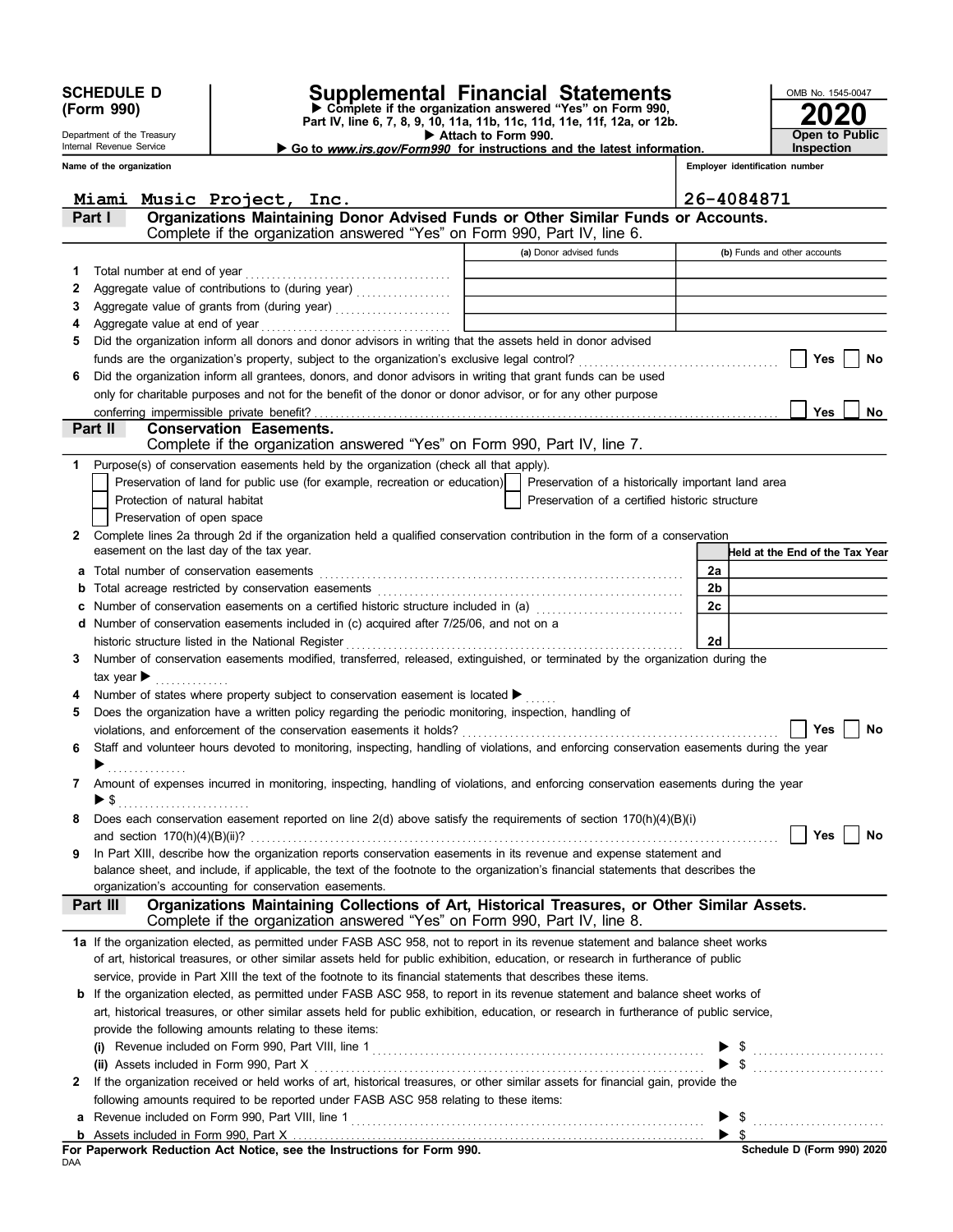| Schedule D (Form 990) 2020 Miami Music Project, Inc.<br>Part III<br>Organizations Maintaining Collections of Art, Historical Treasures, or Other Similar Assets (continued)                                                                 |                                         |                                      | 26-4084871                      | Page 2                        |
|---------------------------------------------------------------------------------------------------------------------------------------------------------------------------------------------------------------------------------------------|-----------------------------------------|--------------------------------------|---------------------------------|-------------------------------|
| 3 Using the organization's acquisition, accession, and other records, check any of the following that make significant use of its<br>collection items (check all that apply):                                                               |                                         |                                      |                                 |                               |
| Public exhibition<br>а<br>Scholarly research<br>b                                                                                                                                                                                           |                                         | Loan or exchange program             |                                 |                               |
| Preservation for future generations<br>C                                                                                                                                                                                                    |                                         |                                      |                                 |                               |
| 4 Provide a description of the organization's collections and explain how they further the organization's exempt purpose in Part<br>XIII.                                                                                                   |                                         |                                      |                                 |                               |
| 5 During the year, did the organization solicit or receive donations of art, historical treasures, or other similar                                                                                                                         |                                         |                                      |                                 | Yes $\vert$ No                |
| assets to be sold to raise funds rather than to be maintained as part of the organization's collection?<br>Part IV<br><b>Escrow and Custodial Arrangements.</b>                                                                             |                                         |                                      |                                 |                               |
| Complete if the organization answered "Yes" on Form 990, Part IV, line 9, or reported an amount on Form<br>990, Part X, line 21.                                                                                                            |                                         |                                      |                                 |                               |
| 1a Is the organization an agent, trustee, custodian or other intermediary for contributions or other assets not<br>included on Form 990, Part X?                                                                                            |                                         |                                      |                                 | Yes     No                    |
| b If "Yes," explain the arrangement in Part XIII and complete the following table:                                                                                                                                                          |                                         |                                      |                                 |                               |
| <b>c</b> Beginning balance                                                                                                                                                                                                                  |                                         |                                      | 1c                              | Amount                        |
|                                                                                                                                                                                                                                             |                                         |                                      | 1 <sub>d</sub><br>1e            |                               |
|                                                                                                                                                                                                                                             |                                         |                                      | 1f                              |                               |
| 2a Did the organization include an amount on Form 990, Part X, line 21, for escrow or custodial account liability?<br><b>b</b> If "Yes," explain the arrangement in Part XIII. Check here if the explanation has been provided on Part XIII |                                         |                                      |                                 | <b>Yes</b><br>No              |
|                                                                                                                                                                                                                                             |                                         |                                      |                                 |                               |
| <b>Part V</b><br><b>Endowment Funds.</b>                                                                                                                                                                                                    |                                         |                                      |                                 |                               |
| Complete if the organization answered "Yes" on Form 990, Part IV, line 10.                                                                                                                                                                  | (a) Current year                        | (b) Prior year<br>(c) Two years back | (d) Three years back            | (e) Four years back           |
| 1a Beginning of year balance                                                                                                                                                                                                                | 1,482,085                               | 764,525                              |                                 |                               |
| <b>b</b> Contributions<br>c Net investment earnings, gains, and                                                                                                                                                                             |                                         | 832,255                              |                                 |                               |
| losses                                                                                                                                                                                                                                      | 306,286                                 | $-114,695$                           |                                 |                               |
| d Grants or scholarships<br>e Other expenditures for facilities and                                                                                                                                                                         |                                         |                                      |                                 |                               |
| f Administrative expenses                                                                                                                                                                                                                   |                                         |                                      |                                 |                               |
| g End of year balance                                                                                                                                                                                                                       | 1,788,371                               | 1,482,085                            |                                 |                               |
| 2 Provide the estimated percentage of the current year end balance (line 1g, column (a)) held as:<br>a Board designated or quasi-endowment $\blacktriangleright$ 100 .00 %                                                                  |                                         |                                      |                                 |                               |
| <b>b</b> Permanent endowment <b>&gt;</b> %<br><b>c</b> Term endowment $\blacktriangleright$<br>.                                                                                                                                            |                                         |                                      |                                 |                               |
| The percentages on lines 2a, 2b, and 2c should equal 100%.                                                                                                                                                                                  |                                         |                                      |                                 |                               |
| 3a Are there endowment funds not in the possession of the organization that are held and administered for the<br>organization by:                                                                                                           |                                         |                                      |                                 | Yes $ $<br>No                 |
|                                                                                                                                                                                                                                             |                                         |                                      |                                 | $\mathbf x$<br>3a(i)          |
| (ii) Related organizations                                                                                                                                                                                                                  |                                         |                                      |                                 | X<br>3a(ii)<br>3 <sub>b</sub> |
| 4 Describe in Part XIII the intended uses of the organization's endowment funds.<br>Land, Buildings, and Equipment.<br><b>Part VI</b>                                                                                                       |                                         |                                      |                                 |                               |
| Complete if the organization answered "Yes" on Form 990, Part IV, line 11a. See Form 990, Part X, line 10.                                                                                                                                  |                                         |                                      |                                 |                               |
| Description of property                                                                                                                                                                                                                     | (a) Cost or other basis<br>(investment) | (b) Cost or other basis<br>(other)   | (c) Accumulated<br>depreciation | (d) Book value                |
| 1a Land                                                                                                                                                                                                                                     |                                         |                                      |                                 |                               |
| c Leasehold improvements                                                                                                                                                                                                                    |                                         |                                      |                                 |                               |
|                                                                                                                                                                                                                                             |                                         |                                      |                                 |                               |
| e Other<br>Total. Add lines 1a through 1e. (Column (d) must equal Form 990, Part X, column (B), line 10c.)                                                                                                                                  |                                         | 67,950                               | 29,605                          | 38,345<br>38,345              |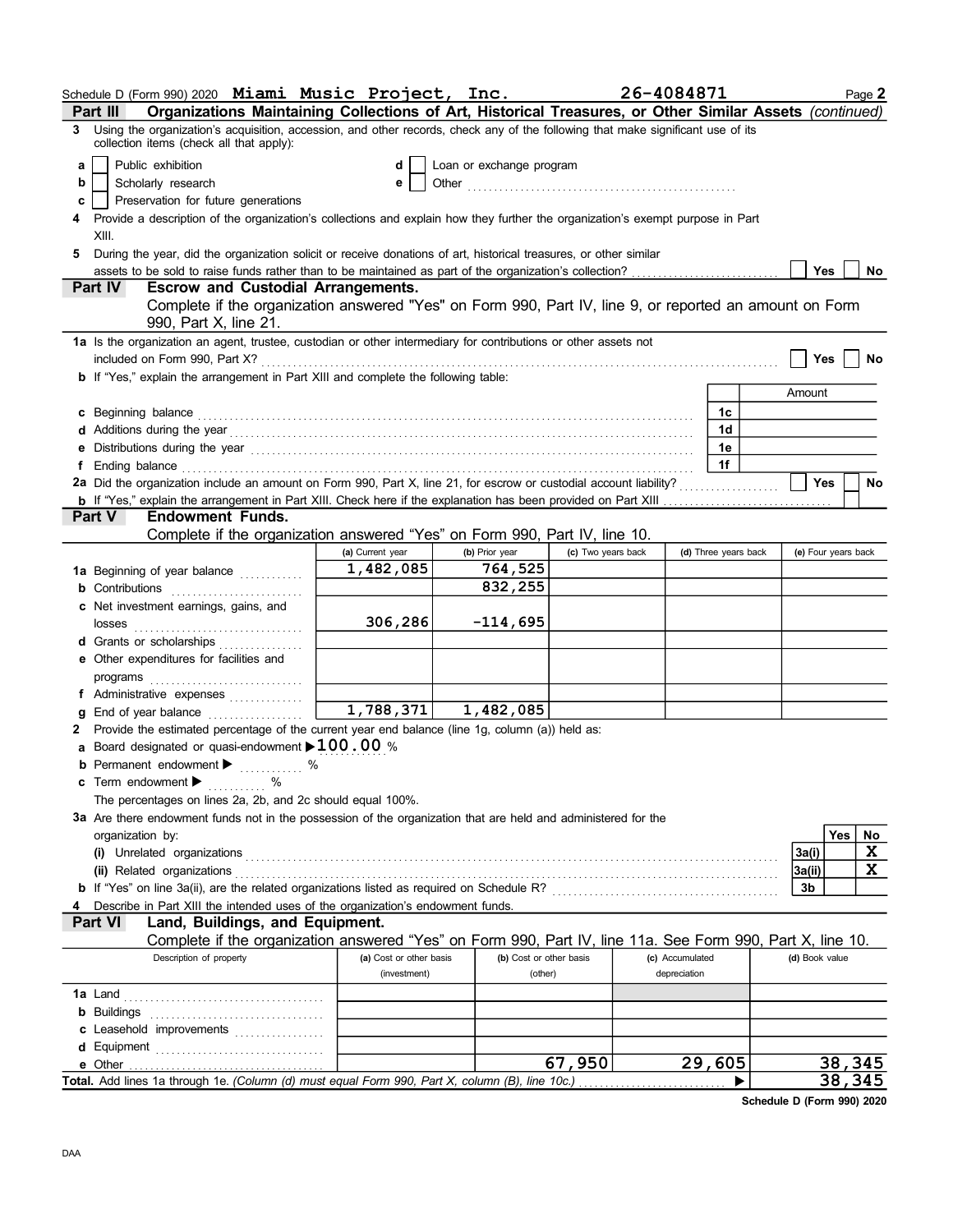|  |  | Schedule D (Form 990) 2020 Miami Music Project, Inc. |  |
|--|--|------------------------------------------------------|--|
|  |  |                                                      |  |

|                                                                                                                                                       |                | 26-4084871                       |        |
|-------------------------------------------------------------------------------------------------------------------------------------------------------|----------------|----------------------------------|--------|
| <b>Investments - Other Securities.</b><br><b>Part VII</b>                                                                                             |                |                                  |        |
| Complete if the organization answered "Yes" on Form 990, Part IV, line 11b. See Form 990, Part X, line 12.<br>(a) Description of security or category | (b) Book value | (c) Method of valuation:         |        |
| (including name of security)                                                                                                                          |                | Cost or end-of-year market value |        |
|                                                                                                                                                       |                |                                  |        |
|                                                                                                                                                       |                |                                  |        |
|                                                                                                                                                       |                |                                  |        |
| (A)                                                                                                                                                   |                |                                  |        |
| $\mathbf{B}$ .                                                                                                                                        |                |                                  |        |
| (C)                                                                                                                                                   |                |                                  |        |
| Schedule D (Form 990) 2020 Miami Music Project, Inc.<br>(1) Financial derivatives<br>$(3)$ Other<br>$\cdot$ (D)                                       |                |                                  |        |
| $\overline{E}$ .                                                                                                                                      |                |                                  |        |
| $\cdot$ $(F)$                                                                                                                                         |                |                                  |        |
| (G)<br>(H)                                                                                                                                            |                |                                  | Page 3 |

## Part VIII Investments - Program Related.

## Complete if the organization answered "Yes" on Form 990, Part IV, line 11c. See Form 990, Part X, line 13.

|     | (a) Description of investment                                               | (b) Book value | (c) Method of valuation:         |  |
|-----|-----------------------------------------------------------------------------|----------------|----------------------------------|--|
|     |                                                                             |                | Cost or end-of-year market value |  |
| (1) |                                                                             |                |                                  |  |
| (2) |                                                                             |                |                                  |  |
| (3) |                                                                             |                |                                  |  |
| (4) |                                                                             |                |                                  |  |
| (5) |                                                                             |                |                                  |  |
| (6) |                                                                             |                |                                  |  |
| (7) |                                                                             |                |                                  |  |
| (8) |                                                                             |                |                                  |  |
| (9) |                                                                             |                |                                  |  |
|     | Total. (Column (b) must equal Form 990, Part X, col. (B) line 13.) $\ldots$ |                |                                  |  |

### **Part IX Other Assets.**

| Part IX | Other Assets.                                                                                              |                |
|---------|------------------------------------------------------------------------------------------------------------|----------------|
|         | Complete if the organization answered "Yes" on Form 990, Part IV, line 11d. See Form 990, Part X, line 15. |                |
|         | (a) Description                                                                                            | (b) Book value |
| (1)     |                                                                                                            |                |
| (2)     |                                                                                                            |                |
| (3)     |                                                                                                            |                |
| (4)     |                                                                                                            |                |
| (5)     |                                                                                                            |                |
| (6)     |                                                                                                            |                |
| (7)     |                                                                                                            |                |
| (8)     |                                                                                                            |                |
| (9)     |                                                                                                            |                |
|         |                                                                                                            |                |

# Part X Other Liabilities.

Complete if the organization answered "Yes" on Form 990, Part IV, line 11e or 11f. See Form 990, Part X, line 25.

|     | (a) Description of liability | (b) Book value |  |
|-----|------------------------------|----------------|--|
|     | (1) Federal income taxes     |                |  |
|     | (2) Contract Liabilities     | 210,000        |  |
| (3) |                              |                |  |
| (4) |                              |                |  |
| (5) |                              |                |  |
| (6) |                              |                |  |
| (7) |                              |                |  |
| (8) |                              |                |  |
| (9) |                              |                |  |
|     |                              | 210,000        |  |

DAA Liability for uncertain tax positions. In Part XIII, provide the text of the footnote to the organization's financial statements that reports the 2. organization's liability for uncertain tax positions under FASB ASC 740. Check here if the text of the footnote has been provided in Part XIII

X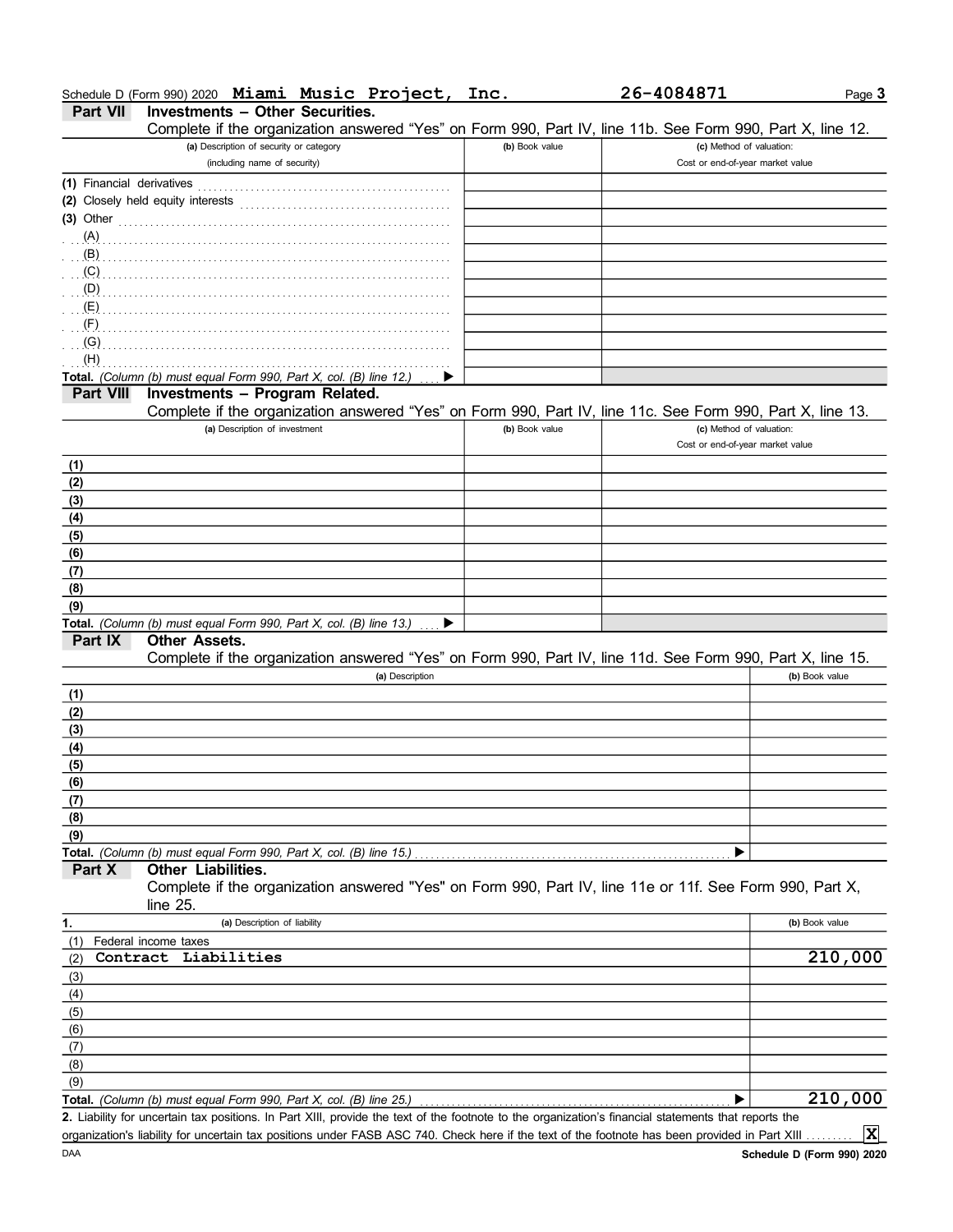| Part XI |                                                                                                                                                                                           |                |            |                    |                      |
|---------|-------------------------------------------------------------------------------------------------------------------------------------------------------------------------------------------|----------------|------------|--------------------|----------------------|
|         |                                                                                                                                                                                           |                |            |                    |                      |
|         |                                                                                                                                                                                           |                |            |                    |                      |
|         |                                                                                                                                                                                           |                |            |                    |                      |
|         | Schedule D (Form 990) 2020 Miami Music Project, Inc.                                                                                                                                      |                | 26-4084871 |                    | Page 4               |
|         | Reconciliation of Revenue per Audited Financial Statements With Revenue per Return.<br>Complete if the organization answered "Yes" on Form 990, Part IV, line 12a.                        |                |            |                    |                      |
|         |                                                                                                                                                                                           |                |            |                    | 2,488,973            |
| 2       | Amounts included on line 1 but not on Form 990, Part VIII, line 12:                                                                                                                       | 2a             | 295,909    |                    |                      |
|         |                                                                                                                                                                                           | 2 <sub>b</sub> | 45,411     |                    |                      |
|         |                                                                                                                                                                                           | 2c             |            |                    |                      |
|         |                                                                                                                                                                                           | 2d             |            |                    |                      |
|         |                                                                                                                                                                                           |                |            | 2e<br>$\mathbf{3}$ | 341,320<br>2,147,653 |
|         | Amounts included on Form 990, Part VIII, line 12, but not on line 1:                                                                                                                      |                |            |                    |                      |
|         |                                                                                                                                                                                           |                |            |                    |                      |
|         |                                                                                                                                                                                           | 4 <sub>b</sub> |            |                    |                      |
|         | c Add lines 4a and 4b                                                                                                                                                                     |                |            | 4c                 |                      |
|         | Part XII Reconciliation of Expenses per Audited Financial Statements With Expenses per Return.                                                                                            |                |            | 5                  | 2,147,653            |
|         | Complete if the organization answered "Yes" on Form 990, Part IV, line 12a.                                                                                                               |                |            |                    |                      |
|         |                                                                                                                                                                                           |                |            | $\mathbf 1$        | 1,711,365            |
|         | 2 Amounts included on line 1 but not on Form 990, Part IX, line 25:                                                                                                                       | 2a             | 45,411     |                    |                      |
|         |                                                                                                                                                                                           | 2 <sub>b</sub> |            |                    |                      |
|         | <b>c</b> Other losses                                                                                                                                                                     | 2c             |            |                    |                      |
|         |                                                                                                                                                                                           | 2d             |            |                    |                      |
|         |                                                                                                                                                                                           |                |            | 2е                 | 45,411               |
|         | 3 Subtract line 2e from line 1                                                                                                                                                            |                |            | $\mathbf{3}$       | 1,665,954            |
|         | 4 Amounts included on Form 990, Part IX, line 25, but not on line 1:                                                                                                                      | 4a             |            |                    |                      |
|         |                                                                                                                                                                                           | 4 <sub>b</sub> |            |                    |                      |
|         | c Add lines 4a and 4b                                                                                                                                                                     |                |            | 4c                 |                      |
|         |                                                                                                                                                                                           |                |            | $\overline{5}$     | 1,665,954            |
|         | Part XIII Supplemental Information.<br>Provide the descriptions required for Part II, lines 3, 5, and 9; Part III, lines 1a and 4; Part IV, lines 1b and 2b; Part V, line 4; Part X, line |                |            |                    |                      |
|         | 2; Part XI, lines 2d and 4b; and Part XII, lines 2d and 4b. Also complete this part to provide any additional information.<br>Part X - FIN 48 Footnote                                    |                |            |                    |                      |
|         | THE ORGANIZATION HAS ADOPTED THE PROVISION OF ASC NO. 740. "ACCOUNTING FOR                                                                                                                |                |            |                    |                      |
|         |                                                                                                                                                                                           |                |            |                    |                      |
|         | UNCERTAINTY IN INCOME TAXES" ("ASC NO. 740"). ASC 740 REQUIRED THAT THE                                                                                                                   |                |            |                    |                      |
|         | IMPACT OF TAX POSITIONS TO BE RECOGNIZED IN THE FINANCIAL STATEMENT IF THEY                                                                                                               |                |            |                    |                      |
|         | ARE MORE LIKELY THAN NOT OF BEING SUSTAINED UPON EXAMINATION. ACCORDINGLY,                                                                                                                |                |            |                    |                      |
|         | NO PROVISION FOR INCOME TAXES IS MADE IN THE FINANCIAL STATEMENTS. AT                                                                                                                     |                |            |                    |                      |
|         | 6/30/2021, THERE WERE NO UNCERTAIN TAX POSITIONS. THE ORGANIZATION FILES                                                                                                                  |                |            |                    |                      |
|         |                                                                                                                                                                                           |                |            |                    |                      |
|         |                                                                                                                                                                                           |                |            |                    |                      |
|         | TAX RETURNS WITH US FEDERAL AND OTHER TAX AUTHORITIES FOR WHICH STATUTE<br>LIMITATIONS MAY GO BACK TO THE YEAR END 2018.                                                                  |                |            |                    |                      |

. . . . . . . . . . . . . . . . . . . . . . . . . . . . . . . . . . . . . . . . . . . . . . . . . . . . . . . . . . . . . . . . . . . . . . . . . . . . . . . . . . . . . . . . . . . . . . . . . . . . . . . . . . . . . . . . . . . . . . . . . . . . . . . . . . . . . . . . . . . . . . . . . . . . . . . . . . .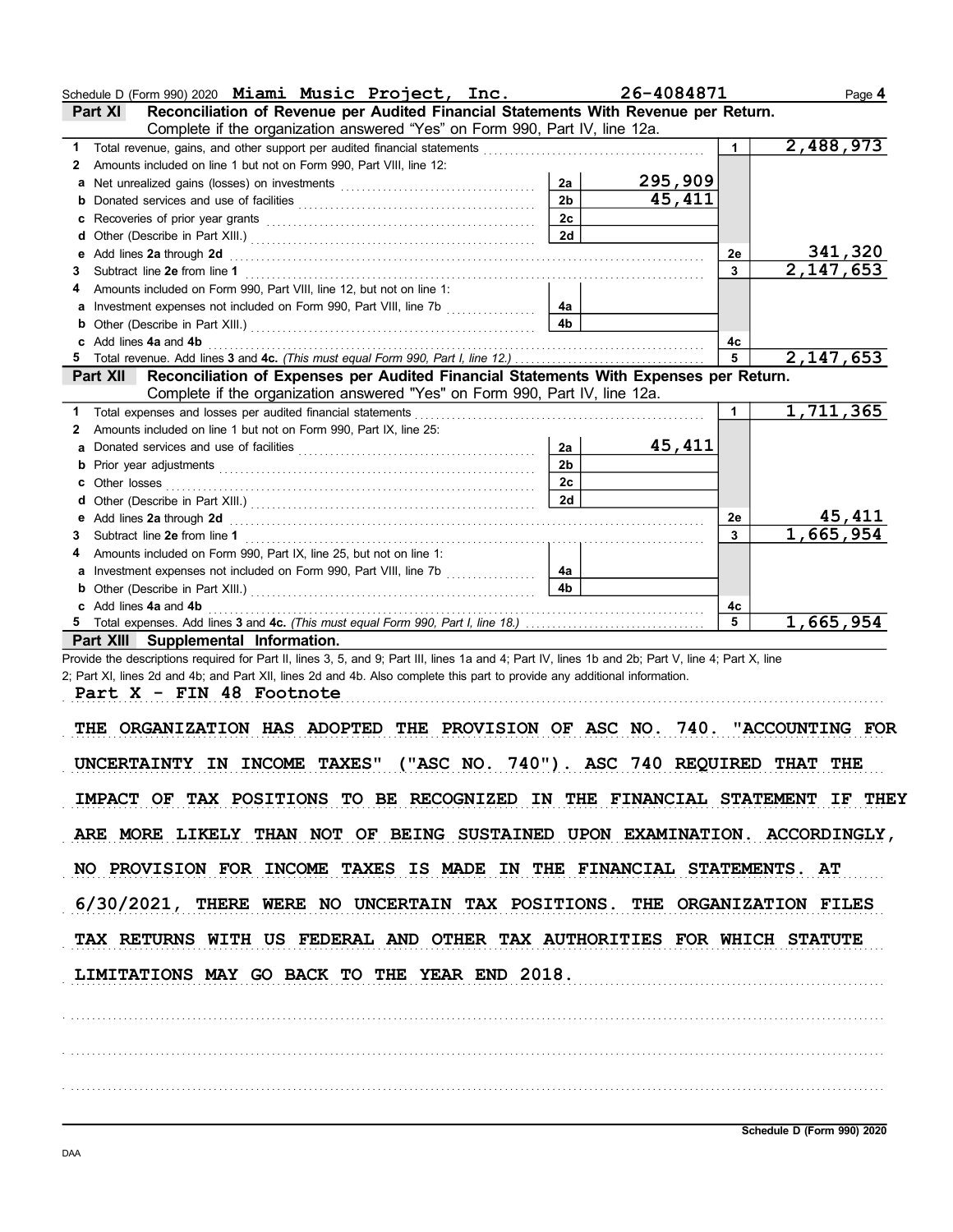| Schedule D (Form 990) 2020 Miami Music Project, Inc.<br>Part XIII Supplemental Information (continued) |  | 26-4084871 | Page 5 |
|--------------------------------------------------------------------------------------------------------|--|------------|--------|
|                                                                                                        |  |            |        |
|                                                                                                        |  |            |        |
|                                                                                                        |  |            |        |
|                                                                                                        |  |            |        |
|                                                                                                        |  |            |        |
|                                                                                                        |  |            |        |
|                                                                                                        |  |            |        |
|                                                                                                        |  |            |        |
|                                                                                                        |  |            |        |
|                                                                                                        |  |            |        |
|                                                                                                        |  |            |        |
|                                                                                                        |  |            |        |
|                                                                                                        |  |            |        |
|                                                                                                        |  |            |        |
|                                                                                                        |  |            |        |
|                                                                                                        |  |            |        |
|                                                                                                        |  |            |        |
|                                                                                                        |  |            |        |
|                                                                                                        |  |            |        |
|                                                                                                        |  |            |        |
|                                                                                                        |  |            |        |
|                                                                                                        |  |            |        |
|                                                                                                        |  |            |        |
|                                                                                                        |  |            |        |
|                                                                                                        |  |            |        |
|                                                                                                        |  |            |        |
|                                                                                                        |  |            |        |
|                                                                                                        |  |            |        |
|                                                                                                        |  |            |        |
|                                                                                                        |  |            |        |
|                                                                                                        |  |            |        |
|                                                                                                        |  |            |        |
|                                                                                                        |  |            |        |
|                                                                                                        |  |            |        |
|                                                                                                        |  |            |        |
|                                                                                                        |  |            | .      |
|                                                                                                        |  |            |        |
|                                                                                                        |  |            |        |
|                                                                                                        |  |            |        |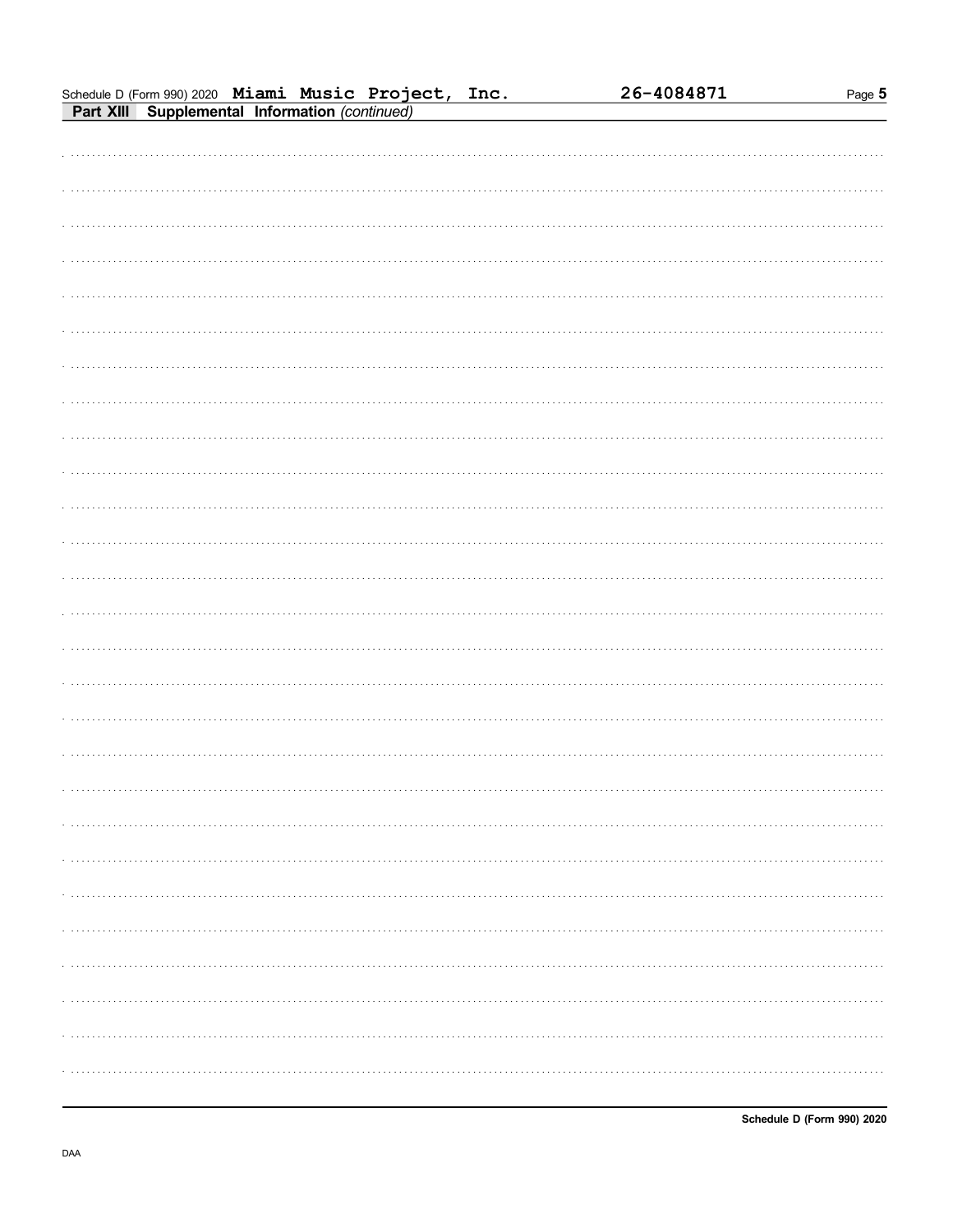| <b>SCHEDULE J</b>                                                                        |                                                                                                                                                                                                                                                                                                                                                                                                      | <b>Compensation Information</b>                                                                                                                                                                                                                                                                                                                                                                                                                     |                                | OMB No. 1545-0047            |                  |
|------------------------------------------------------------------------------------------|------------------------------------------------------------------------------------------------------------------------------------------------------------------------------------------------------------------------------------------------------------------------------------------------------------------------------------------------------------------------------------------------------|-----------------------------------------------------------------------------------------------------------------------------------------------------------------------------------------------------------------------------------------------------------------------------------------------------------------------------------------------------------------------------------------------------------------------------------------------------|--------------------------------|------------------------------|------------------|
| (Form 990)                                                                               |                                                                                                                                                                                                                                                                                                                                                                                                      | For certain Officers, Directors, Trustees, Key Employees, and Highest<br><b>Compensated Employees</b>                                                                                                                                                                                                                                                                                                                                               |                                | 2020                         |                  |
| Department of the Treasury<br>Internal Revenue Service                                   |                                                                                                                                                                                                                                                                                                                                                                                                      | Complete if the organization answered "Yes" on Form 990, Part IV, line 23.<br>Attach to Form 990.<br>Go to www.irs.gov/Form990 for instructions and the latest information.                                                                                                                                                                                                                                                                         |                                | Open to Public<br>Inspection |                  |
| Name of the organization                                                                 |                                                                                                                                                                                                                                                                                                                                                                                                      |                                                                                                                                                                                                                                                                                                                                                                                                                                                     | Employer identification number |                              |                  |
| Part I                                                                                   | Miami Music Project, Inc.<br><b>Questions Regarding Compensation</b>                                                                                                                                                                                                                                                                                                                                 |                                                                                                                                                                                                                                                                                                                                                                                                                                                     | 26-4084871                     |                              |                  |
|                                                                                          |                                                                                                                                                                                                                                                                                                                                                                                                      |                                                                                                                                                                                                                                                                                                                                                                                                                                                     |                                | Yes                          | No               |
| First-class or charter travel<br>Travel for companions<br>Discretionary spending account | Tax indemnification and gross-up payments<br><b>b</b> If any of the boxes on line 1a are checked, did the organization follow a written policy regarding payment                                                                                                                                                                                                                                     | 1a Check the appropriate box(es) if the organization provided any of the following to or for a person listed on Form<br>990, Part VII, Section A, line 1a. Complete Part III to provide any relevant information regarding these items.<br>Housing allowance or residence for personal use<br>Payments for business use of personal residence<br>Health or social club dues or initiation fees<br>Personal services (such as maid, chauffeur, chef) |                                |                              |                  |
| explain                                                                                  | or reimbursement or provision of all of the expenses described above? If "No," complete Part III to                                                                                                                                                                                                                                                                                                  |                                                                                                                                                                                                                                                                                                                                                                                                                                                     |                                | 1b                           |                  |
| 1a?<br>Compensation committee                                                            | 2 Did the organization require substantiation prior to reimbursing or allowing expenses incurred by all<br>3 Indicate which, if any, of the following the organization used to establish the compensation of the<br>related organization to establish compensation of the CEO/Executive Director, but explain in Part III.<br>Independent compensation consultant<br>Form 990 of other organizations | directors, trustees, and officers, including the CEO/Executive Director, regarding the items checked on line<br>organization's CEO/Executive Director. Check all that apply. Do not check any boxes for methods used by a<br>Written employment contract<br>Compensation survey or study<br>$\boxed{\mathbf{X}}$ Approval by the board or compensation committee                                                                                    |                                | $\mathbf{2}$                 |                  |
| organization or a related organization:                                                  | 4 During the year, did any person listed on Form 990, Part VII, Section A, line 1a, with respect to the filing                                                                                                                                                                                                                                                                                       |                                                                                                                                                                                                                                                                                                                                                                                                                                                     |                                |                              |                  |
|                                                                                          | a Receive a severance payment or change-of-control payment?                                                                                                                                                                                                                                                                                                                                          |                                                                                                                                                                                                                                                                                                                                                                                                                                                     |                                | 4a                           | X                |
|                                                                                          |                                                                                                                                                                                                                                                                                                                                                                                                      |                                                                                                                                                                                                                                                                                                                                                                                                                                                     |                                | 4b                           | X                |
|                                                                                          | If "Yes" to any of lines 4a-c, list the persons and provide the applicable amounts for each item in Part III.                                                                                                                                                                                                                                                                                        |                                                                                                                                                                                                                                                                                                                                                                                                                                                     |                                | 4c                           | X                |
|                                                                                          | Only section $501(c)(3)$ , $501(c)(4)$ , and $501(c)(29)$ organizations must complete lines 5-9.<br>5 For persons listed on Form 990, Part VII, Section A, line 1a, did the organization pay or accrue any                                                                                                                                                                                           |                                                                                                                                                                                                                                                                                                                                                                                                                                                     |                                |                              |                  |
|                                                                                          | compensation contingent on the revenues of:                                                                                                                                                                                                                                                                                                                                                          |                                                                                                                                                                                                                                                                                                                                                                                                                                                     |                                |                              |                  |
| a The organization?                                                                      |                                                                                                                                                                                                                                                                                                                                                                                                      |                                                                                                                                                                                                                                                                                                                                                                                                                                                     |                                | 5а<br><b>5b</b>              | X<br>$\mathbf x$ |
|                                                                                          | If "Yes" on line 5a or 5b, describe in Part III.                                                                                                                                                                                                                                                                                                                                                     |                                                                                                                                                                                                                                                                                                                                                                                                                                                     |                                |                              |                  |
|                                                                                          | 6 For persons listed on Form 990, Part VII, Section A, line 1a, did the organization pay or accrue any<br>compensation contingent on the net earnings of:                                                                                                                                                                                                                                            |                                                                                                                                                                                                                                                                                                                                                                                                                                                     |                                |                              |                  |
|                                                                                          |                                                                                                                                                                                                                                                                                                                                                                                                      | a The organization? <b>With an activity of the contract of the contract of the contract of the contract of the contract of the contract of the contract of the contract of the contract of the contract of the contract of the c</b>                                                                                                                                                                                                                |                                | 6а                           | $\mathbf x$      |
|                                                                                          | If "Yes" on line 6a or 6b, describe in Part III.                                                                                                                                                                                                                                                                                                                                                     |                                                                                                                                                                                                                                                                                                                                                                                                                                                     |                                | 6b                           | X                |
|                                                                                          | 7 For persons listed on Form 990, Part VII, Section A, line 1a, did the organization provide any nonfixed                                                                                                                                                                                                                                                                                            |                                                                                                                                                                                                                                                                                                                                                                                                                                                     |                                | $\overline{7}$               | X                |
|                                                                                          | to the initial contract exception described in Regulations section 53.4958-4(a)(3)? If "Yes," describe                                                                                                                                                                                                                                                                                               | 8 Were any amounts reported on Form 990, Part VII, paid or accrued pursuant to a contract that was subject<br>$\ $ n Part III $\ $                                                                                                                                                                                                                                                                                                                  |                                | 8                            | x                |
| Regulations section 53.4958-6(c)?                                                        | 9 If "Yes" on line 8, did the organization also follow the rebuttable presumption procedure described in                                                                                                                                                                                                                                                                                             |                                                                                                                                                                                                                                                                                                                                                                                                                                                     |                                | 9                            |                  |
|                                                                                          | For Paperwork Reduction Act Notice, see the Instructions for Form 990.                                                                                                                                                                                                                                                                                                                               |                                                                                                                                                                                                                                                                                                                                                                                                                                                     |                                | Schedule J (Form 990) 2020   |                  |

DAA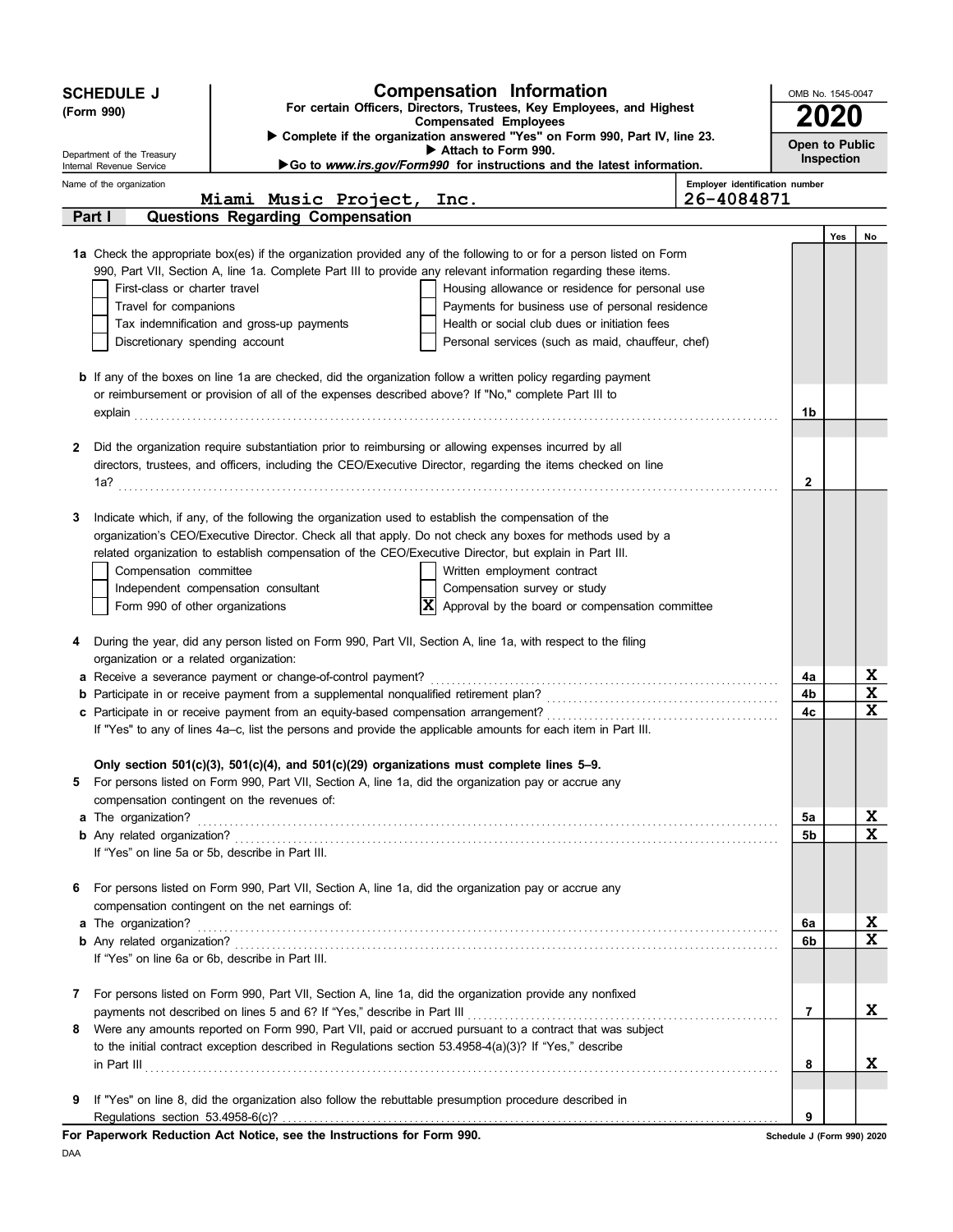| Miami Music Project,<br>Schedule J (Form 990) 2020                                                                                                                                                                                                                                  | Inc                                                                                         |                                                | 26-4084871                                                          |                                |                                                                                                                                                                                                                                                                                                                                                              |                                                                                                                                                                                                                                                                                                                                                                                                                                                                                                                                                                                                                                                     | Page 2                                                                                                                                                                                                                                                                                                                                                                                              |
|-------------------------------------------------------------------------------------------------------------------------------------------------------------------------------------------------------------------------------------------------------------------------------------|---------------------------------------------------------------------------------------------|------------------------------------------------|---------------------------------------------------------------------|--------------------------------|--------------------------------------------------------------------------------------------------------------------------------------------------------------------------------------------------------------------------------------------------------------------------------------------------------------------------------------------------------------|-----------------------------------------------------------------------------------------------------------------------------------------------------------------------------------------------------------------------------------------------------------------------------------------------------------------------------------------------------------------------------------------------------------------------------------------------------------------------------------------------------------------------------------------------------------------------------------------------------------------------------------------------------|-----------------------------------------------------------------------------------------------------------------------------------------------------------------------------------------------------------------------------------------------------------------------------------------------------------------------------------------------------------------------------------------------------|
| Officers, Directors, Trustees, Key Employees, and Highest Compensated Employees. Use du<br>Part II                                                                                                                                                                                  |                                                                                             |                                                |                                                                     |                                |                                                                                                                                                                                                                                                                                                                                                              | plicate copies if additional space is needed                                                                                                                                                                                                                                                                                                                                                                                                                                                                                                                                                                                                        |                                                                                                                                                                                                                                                                                                                                                                                                     |
| individual whose compensation must be reported on Schedule J, report compensation from the organization on row (i) and from related organizations, described in the<br>instructions, on row (ii). Do not list any individuals that aren't listed on Form 990, Part VII.<br>For each |                                                                                             |                                                |                                                                     |                                |                                                                                                                                                                                                                                                                                                                                                              |                                                                                                                                                                                                                                                                                                                                                                                                                                                                                                                                                                                                                                                     |                                                                                                                                                                                                                                                                                                                                                                                                     |
| Note: The sum of columns (B)(i)–(iii) for each listed individual must equal the total amount of Form 990, Part VII, Section A, line 1a, applicabl                                                                                                                                   |                                                                                             |                                                |                                                                     |                                |                                                                                                                                                                                                                                                                                                                                                              | e column (D) and (E) amounts for that individual.                                                                                                                                                                                                                                                                                                                                                                                                                                                                                                                                                                                                   |                                                                                                                                                                                                                                                                                                                                                                                                     |
|                                                                                                                                                                                                                                                                                     | ©                                                                                           | Breakdown of W-2 and/or 1099-MISC compensation |                                                                     | (C) Retirement and             | (D) Nontaxable                                                                                                                                                                                                                                                                                                                                               | (E) Total of columns                                                                                                                                                                                                                                                                                                                                                                                                                                                                                                                                                                                                                                | (F) Compensation                                                                                                                                                                                                                                                                                                                                                                                    |
| (A) Name and Title                                                                                                                                                                                                                                                                  | (i) Base<br>compensation                                                                    | Bonus & incentive<br>compensation<br>$\equiv$  | (iii) Other<br>reportable<br>compensation                           | other deferred<br>compensation | benefits                                                                                                                                                                                                                                                                                                                                                     | (B)(i)                                                                                                                                                                                                                                                                                                                                                                                                                                                                                                                                                                                                                                              | in column (B) reported<br>as deferred on prior<br>Form 990                                                                                                                                                                                                                                                                                                                                          |
| Klimala<br>$\mathbf a$<br>Anna                                                                                                                                                                                                                                                      | 165,051<br>Ξ                                                                                | ं०                                             | $\overline{\circ}$ $\overline{\circ}$                               | ਾਂ                             |                                                                                                                                                                                                                                                                                                                                                              | 165,051<br>$\overline{\bullet}$                                                                                                                                                                                                                                                                                                                                                                                                                                                                                                                                                                                                                     | ၀့္၀                                                                                                                                                                                                                                                                                                                                                                                                |
| 1 President                                                                                                                                                                                                                                                                         | $\circ$<br>ε                                                                                |                                                | .                                                                   |                                | $\vdots$                                                                                                                                                                                                                                                                                                                                                     | ਠ<br>$\overline{\bullet}$                                                                                                                                                                                                                                                                                                                                                                                                                                                                                                                                                                                                                           | $\frac{1}{2}$<br>$\vdots$                                                                                                                                                                                                                                                                                                                                                                           |
| ∾∣                                                                                                                                                                                                                                                                                  | $\overline{c}$<br>Ξ                                                                         |                                                |                                                                     |                                |                                                                                                                                                                                                                                                                                                                                                              |                                                                                                                                                                                                                                                                                                                                                                                                                                                                                                                                                                                                                                                     |                                                                                                                                                                                                                                                                                                                                                                                                     |
| $\boldsymbol{\omega}$                                                                                                                                                                                                                                                               | $\widehat{\Xi}$<br>$\overline{c}$                                                           |                                                |                                                                     |                                |                                                                                                                                                                                                                                                                                                                                                              | $\begin{array}{c} \vdots \\ \vdots \\ \vdots \\ \vdots \end{array}$                                                                                                                                                                                                                                                                                                                                                                                                                                                                                                                                                                                 | $\frac{1}{2}$                                                                                                                                                                                                                                                                                                                                                                                       |
| 4                                                                                                                                                                                                                                                                                   | $\frac{1}{2}$<br>$\widehat{\Xi}$<br>$\overline{c}$                                          |                                                | $\ddot{\cdot}$                                                      |                                | $\ddot{\cdot}$                                                                                                                                                                                                                                                                                                                                               | $\begin{bmatrix} 1 & 0 & 0 & 0 \\ 0 & 0 & 0 & 0 \\ 0 & 0 & 0 & 0 \\ 0 & 0 & 0 & 0 \\ 0 & 0 & 0 & 0 \\ 0 & 0 & 0 & 0 \\ 0 & 0 & 0 & 0 & 0 \\ 0 & 0 & 0 & 0 & 0 \\ 0 & 0 & 0 & 0 & 0 \\ 0 & 0 & 0 & 0 & 0 & 0 \\ 0 & 0 & 0 & 0 & 0 & 0 \\ 0 & 0 & 0 & 0 & 0 & 0 \\ 0 & 0 & 0 & 0 & 0 & 0 \\ 0 & 0 & 0 & 0 & 0 & 0 & 0 \\ 0 & $<br>$\frac{1}{2}$ $\frac{1}{2}$ $\frac{1}{2}$ $\frac{1}{2}$ $\frac{1}{2}$ $\frac{1}{2}$ $\frac{1}{2}$ $\frac{1}{2}$ $\frac{1}{2}$ $\frac{1}{2}$ $\frac{1}{2}$ $\frac{1}{2}$ $\frac{1}{2}$ $\frac{1}{2}$ $\frac{1}{2}$ $\frac{1}{2}$ $\frac{1}{2}$ $\frac{1}{2}$ $\frac{1}{2}$ $\frac{1}{2}$ $\frac{1}{2}$ $\frac{1}{2}$ | $\frac{1}{2}$<br>:<br>:<br>:<br>:                                                                                                                                                                                                                                                                                                                                                                   |
| (ما                                                                                                                                                                                                                                                                                 | G)<br>$\overline{e}$                                                                        | $\frac{1}{2}$                                  |                                                                     | $\vdots$                       | $\begin{bmatrix} 1 & 1 & 1 & 1 \\ 1 & 1 & 1 & 1 \\ 1 & 1 & 1 & 1 \\ 1 & 1 & 1 & 1 \\ 1 & 1 & 1 & 1 \\ 1 & 1 & 1 & 1 \\ 1 & 1 & 1 & 1 \\ 1 & 1 & 1 & 1 \\ 1 & 1 & 1 & 1 \\ 1 & 1 & 1 & 1 \\ 1 & 1 & 1 & 1 & 1 \\ 1 & 1 & 1 & 1 & 1 \\ 1 & 1 & 1 & 1 & 1 \\ 1 & 1 & 1 & 1 & 1 \\ 1 & 1 & 1 & 1 & 1 \\ 1 & 1 & 1 & 1 & 1 \\ 1 & $<br>$\ddot{\cdot}$<br>$\vdots$ | $\begin{array}{c} \bullet & \bullet & \bullet \\ \bullet & \bullet & \bullet \\ \bullet & \bullet & \bullet \end{array}$<br>$\frac{1}{2}$ , $\frac{1}{2}$ , $\frac{1}{2}$ , $\frac{1}{2}$ , $\frac{1}{2}$ , $\frac{1}{2}$ , $\frac{1}{2}$ , $\frac{1}{2}$ , $\frac{1}{2}$ , $\frac{1}{2}$                                                                                                                                                                                                                                                                                                                                                           | $\vdots$<br>$\vdots$                                                                                                                                                                                                                                                                                                                                                                                |
| ဖ                                                                                                                                                                                                                                                                                   | $\overline{e}$<br>Ξ                                                                         |                                                |                                                                     |                                |                                                                                                                                                                                                                                                                                                                                                              | $\ddot{\cdot}$                                                                                                                                                                                                                                                                                                                                                                                                                                                                                                                                                                                                                                      | t                                                                                                                                                                                                                                                                                                                                                                                                   |
| N                                                                                                                                                                                                                                                                                   | ε<br>Ξ                                                                                      | .                                              | $\begin{array}{c} \vdots \\ \vdots \\ \vdots \\ \vdots \end{array}$ | İ                              | $\frac{1}{2}$ , $\frac{1}{2}$ , $\frac{1}{2}$ , $\frac{1}{2}$ , $\frac{1}{2}$ , $\frac{1}{2}$<br>$\frac{1}{2}$ , $\frac{1}{2}$ , $\frac{1}{2}$ , $\frac{1}{2}$ , $\frac{1}{2}$ , $\frac{1}{2}$ , $\frac{1}{2}$ , $\frac{1}{2}$ , $\frac{1}{2}$ , $\frac{1}{2}$                                                                                               |                                                                                                                                                                                                                                                                                                                                                                                                                                                                                                                                                                                                                                                     | $\begin{array}{c} \vdots \\ \vdots \\ \vdots \end{array}$<br>$\ddot{ }$<br>$\frac{1}{2}$ $\frac{1}{2}$ $\frac{1}{2}$ $\frac{1}{2}$ $\frac{1}{2}$ $\frac{1}{2}$ $\frac{1}{2}$ $\frac{1}{2}$ $\frac{1}{2}$ $\frac{1}{2}$ $\frac{1}{2}$ $\frac{1}{2}$ $\frac{1}{2}$ $\frac{1}{2}$ $\frac{1}{2}$ $\frac{1}{2}$ $\frac{1}{2}$ $\frac{1}{2}$ $\frac{1}{2}$ $\frac{1}{2}$ $\frac{1}{2}$ $\frac{1}{2}$<br>j |
| $\infty$                                                                                                                                                                                                                                                                            | .<br>$\widehat{\Xi}$<br>$\overline{e}$                                                      |                                                | .                                                                   | $\vdots$                       |                                                                                                                                                                                                                                                                                                                                                              | .                                                                                                                                                                                                                                                                                                                                                                                                                                                                                                                                                                                                                                                   | $\ddot{\cdot}$                                                                                                                                                                                                                                                                                                                                                                                      |
| o,                                                                                                                                                                                                                                                                                  | .<br>$\overline{e}$<br>Ξ                                                                    | --------------------                           | .                                                                   | $\vdots$<br>.                  | .                                                                                                                                                                                                                                                                                                                                                            | .                                                                                                                                                                                                                                                                                                                                                                                                                                                                                                                                                                                                                                                   | .<br>ċ                                                                                                                                                                                                                                                                                                                                                                                              |
| $\overline{a}$                                                                                                                                                                                                                                                                      | $\widehat{\Xi}$<br>$\overline{c}$                                                           |                                                |                                                                     | $\vdots$                       | $\vdots$<br>×<br>$\vdots$<br>$\ddot{\phantom{0}}$<br>$\ddot{\phantom{0}}$                                                                                                                                                                                                                                                                                    | $\frac{1}{2}$<br>$\ddot{\phantom{0}}$                                                                                                                                                                                                                                                                                                                                                                                                                                                                                                                                                                                                               | $\vdots$<br>$\frac{1}{2}$<br>$\vdots$                                                                                                                                                                                                                                                                                                                                                               |
| 늰                                                                                                                                                                                                                                                                                   | $\begin{array}{c} \vdots \\ \vdots \\ \vdots \\ \vdots \end{array}$<br>$\widehat{\Xi}$<br>Ξ |                                                |                                                                     | $\vdots$                       | $\vdots$                                                                                                                                                                                                                                                                                                                                                     |                                                                                                                                                                                                                                                                                                                                                                                                                                                                                                                                                                                                                                                     | $\begin{array}{c} \vdots \\ \vdots \\ \vdots \\ \vdots \end{array}$<br>$\frac{1}{2}$                                                                                                                                                                                                                                                                                                                |
| $\ddot{5}$                                                                                                                                                                                                                                                                          | (ii)<br>$\overline{e}$                                                                      | İ                                              |                                                                     | $\vdots$                       |                                                                                                                                                                                                                                                                                                                                                              | İ                                                                                                                                                                                                                                                                                                                                                                                                                                                                                                                                                                                                                                                   | $\vdots$                                                                                                                                                                                                                                                                                                                                                                                            |
| $\frac{1}{2}$                                                                                                                                                                                                                                                                       | $\widehat{\Xi}$<br>$\overline{c}$                                                           |                                                |                                                                     |                                |                                                                                                                                                                                                                                                                                                                                                              |                                                                                                                                                                                                                                                                                                                                                                                                                                                                                                                                                                                                                                                     |                                                                                                                                                                                                                                                                                                                                                                                                     |
| 치                                                                                                                                                                                                                                                                                   | $\overline{c}$<br>Ξ                                                                         |                                                |                                                                     |                                |                                                                                                                                                                                                                                                                                                                                                              |                                                                                                                                                                                                                                                                                                                                                                                                                                                                                                                                                                                                                                                     |                                                                                                                                                                                                                                                                                                                                                                                                     |
| $\frac{1}{2}$                                                                                                                                                                                                                                                                       | Ξ<br>Ξ                                                                                      |                                                |                                                                     |                                | $\frac{1}{2}$                                                                                                                                                                                                                                                                                                                                                |                                                                                                                                                                                                                                                                                                                                                                                                                                                                                                                                                                                                                                                     |                                                                                                                                                                                                                                                                                                                                                                                                     |
| $\ddot{ }$                                                                                                                                                                                                                                                                          | .<br>$\widehat{\Xi}$<br>$\overline{e}$                                                      | .                                              | .                                                                   |                                | .                                                                                                                                                                                                                                                                                                                                                            | .                                                                                                                                                                                                                                                                                                                                                                                                                                                                                                                                                                                                                                                   | .                                                                                                                                                                                                                                                                                                                                                                                                   |
|                                                                                                                                                                                                                                                                                     |                                                                                             |                                                |                                                                     |                                |                                                                                                                                                                                                                                                                                                                                                              |                                                                                                                                                                                                                                                                                                                                                                                                                                                                                                                                                                                                                                                     |                                                                                                                                                                                                                                                                                                                                                                                                     |

**BAA** 

Schedule J (Form 990) 2020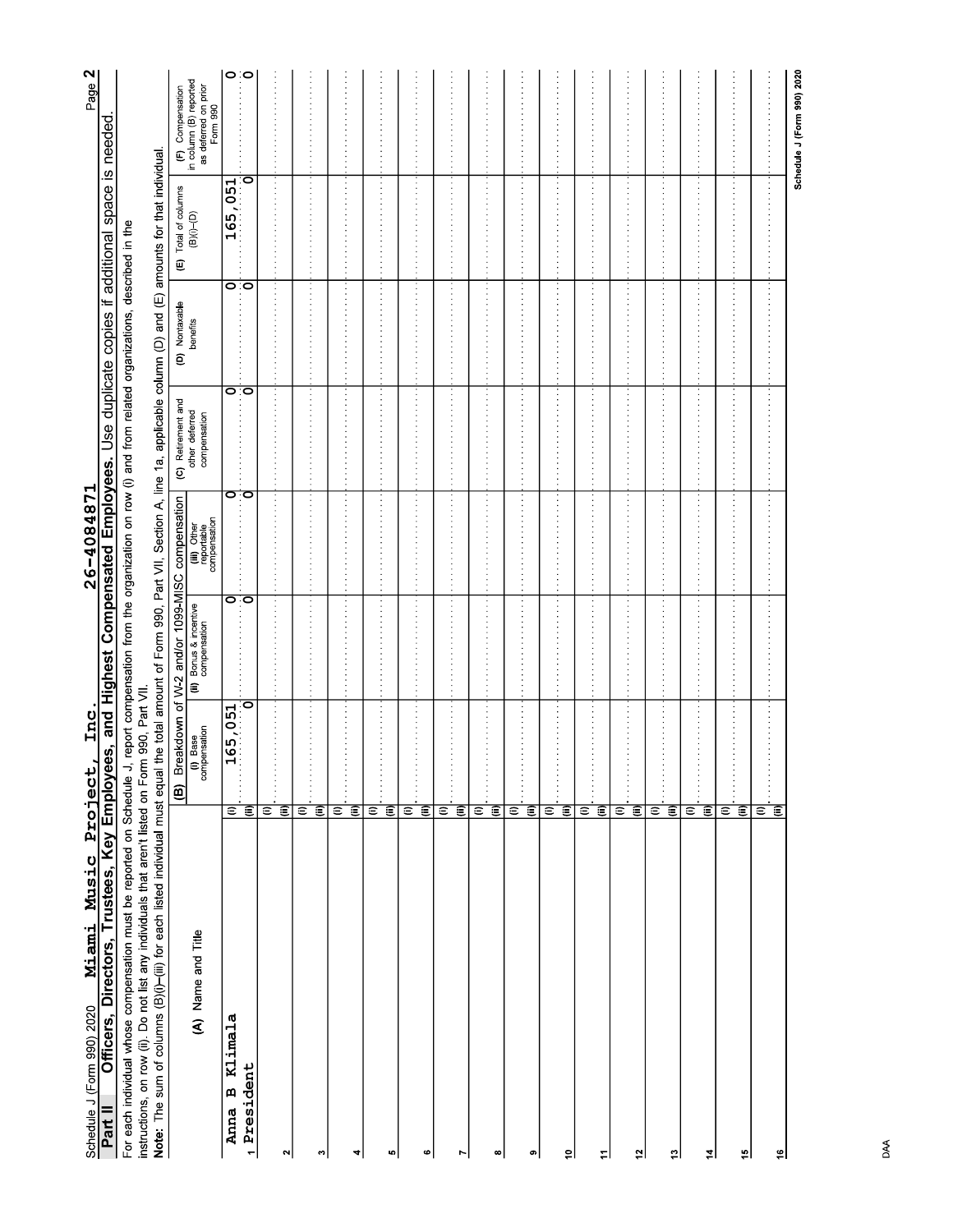| Page 3                                             | 3, 4a, 4b, 4c, 5a, 5b, 6a, 6b, 7, and 8, and for Part II. Also complete this part |  |  |  |  |  |  |  |  |  | Schedule J (Form 990) 2020 |
|----------------------------------------------------|-----------------------------------------------------------------------------------|--|--|--|--|--|--|--|--|--|----------------------------|
|                                                    |                                                                                   |  |  |  |  |  |  |  |  |  |                            |
|                                                    |                                                                                   |  |  |  |  |  |  |  |  |  |                            |
|                                                    |                                                                                   |  |  |  |  |  |  |  |  |  |                            |
|                                                    |                                                                                   |  |  |  |  |  |  |  |  |  |                            |
|                                                    |                                                                                   |  |  |  |  |  |  |  |  |  |                            |
|                                                    |                                                                                   |  |  |  |  |  |  |  |  |  |                            |
|                                                    |                                                                                   |  |  |  |  |  |  |  |  |  |                            |
|                                                    |                                                                                   |  |  |  |  |  |  |  |  |  |                            |
|                                                    |                                                                                   |  |  |  |  |  |  |  |  |  |                            |
|                                                    |                                                                                   |  |  |  |  |  |  |  |  |  |                            |
|                                                    |                                                                                   |  |  |  |  |  |  |  |  |  |                            |
|                                                    |                                                                                   |  |  |  |  |  |  |  |  |  |                            |
|                                                    |                                                                                   |  |  |  |  |  |  |  |  |  |                            |
|                                                    |                                                                                   |  |  |  |  |  |  |  |  |  |                            |
|                                                    |                                                                                   |  |  |  |  |  |  |  |  |  |                            |
|                                                    |                                                                                   |  |  |  |  |  |  |  |  |  |                            |
|                                                    |                                                                                   |  |  |  |  |  |  |  |  |  |                            |
|                                                    |                                                                                   |  |  |  |  |  |  |  |  |  |                            |
|                                                    |                                                                                   |  |  |  |  |  |  |  |  |  |                            |
|                                                    |                                                                                   |  |  |  |  |  |  |  |  |  |                            |
|                                                    |                                                                                   |  |  |  |  |  |  |  |  |  |                            |
|                                                    |                                                                                   |  |  |  |  |  |  |  |  |  |                            |
|                                                    |                                                                                   |  |  |  |  |  |  |  |  |  |                            |
|                                                    |                                                                                   |  |  |  |  |  |  |  |  |  |                            |
|                                                    |                                                                                   |  |  |  |  |  |  |  |  |  |                            |
|                                                    |                                                                                   |  |  |  |  |  |  |  |  |  |                            |
|                                                    |                                                                                   |  |  |  |  |  |  |  |  |  |                            |
|                                                    |                                                                                   |  |  |  |  |  |  |  |  |  |                            |
|                                                    |                                                                                   |  |  |  |  |  |  |  |  |  |                            |
|                                                    |                                                                                   |  |  |  |  |  |  |  |  |  |                            |
|                                                    |                                                                                   |  |  |  |  |  |  |  |  |  |                            |
| 26-4084871                                         |                                                                                   |  |  |  |  |  |  |  |  |  |                            |
|                                                    |                                                                                   |  |  |  |  |  |  |  |  |  |                            |
|                                                    |                                                                                   |  |  |  |  |  |  |  |  |  |                            |
|                                                    | ip.                                                                               |  |  |  |  |  |  |  |  |  |                            |
|                                                    |                                                                                   |  |  |  |  |  |  |  |  |  |                            |
|                                                    | for Part I, lines 1a,                                                             |  |  |  |  |  |  |  |  |  |                            |
|                                                    |                                                                                   |  |  |  |  |  |  |  |  |  |                            |
|                                                    |                                                                                   |  |  |  |  |  |  |  |  |  |                            |
|                                                    |                                                                                   |  |  |  |  |  |  |  |  |  |                            |
|                                                    |                                                                                   |  |  |  |  |  |  |  |  |  |                            |
|                                                    |                                                                                   |  |  |  |  |  |  |  |  |  |                            |
| Inc                                                |                                                                                   |  |  |  |  |  |  |  |  |  |                            |
|                                                    |                                                                                   |  |  |  |  |  |  |  |  |  |                            |
|                                                    |                                                                                   |  |  |  |  |  |  |  |  |  |                            |
|                                                    |                                                                                   |  |  |  |  |  |  |  |  |  |                            |
|                                                    |                                                                                   |  |  |  |  |  |  |  |  |  |                            |
| <b>Project</b>                                     |                                                                                   |  |  |  |  |  |  |  |  |  |                            |
|                                                    |                                                                                   |  |  |  |  |  |  |  |  |  |                            |
|                                                    |                                                                                   |  |  |  |  |  |  |  |  |  |                            |
|                                                    |                                                                                   |  |  |  |  |  |  |  |  |  |                            |
|                                                    |                                                                                   |  |  |  |  |  |  |  |  |  |                            |
|                                                    |                                                                                   |  |  |  |  |  |  |  |  |  |                            |
|                                                    |                                                                                   |  |  |  |  |  |  |  |  |  |                            |
|                                                    |                                                                                   |  |  |  |  |  |  |  |  |  |                            |
|                                                    |                                                                                   |  |  |  |  |  |  |  |  |  |                            |
|                                                    |                                                                                   |  |  |  |  |  |  |  |  |  |                            |
|                                                    |                                                                                   |  |  |  |  |  |  |  |  |  |                            |
|                                                    |                                                                                   |  |  |  |  |  |  |  |  |  |                            |
|                                                    |                                                                                   |  |  |  |  |  |  |  |  |  |                            |
|                                                    | Supplemental Information<br>additional information.                               |  |  |  |  |  |  |  |  |  |                            |
|                                                    |                                                                                   |  |  |  |  |  |  |  |  |  |                            |
|                                                    |                                                                                   |  |  |  |  |  |  |  |  |  |                            |
|                                                    |                                                                                   |  |  |  |  |  |  |  |  |  |                            |
|                                                    |                                                                                   |  |  |  |  |  |  |  |  |  |                            |
|                                                    |                                                                                   |  |  |  |  |  |  |  |  |  |                            |
|                                                    |                                                                                   |  |  |  |  |  |  |  |  |  |                            |
|                                                    |                                                                                   |  |  |  |  |  |  |  |  |  |                            |
| Schedule J (Form 990) 2020 Miami Music<br>Part III | Provide the information, explanation, or descriptions required<br>for any         |  |  |  |  |  |  |  |  |  |                            |
|                                                    |                                                                                   |  |  |  |  |  |  |  |  |  |                            |
|                                                    |                                                                                   |  |  |  |  |  |  |  |  |  |                            |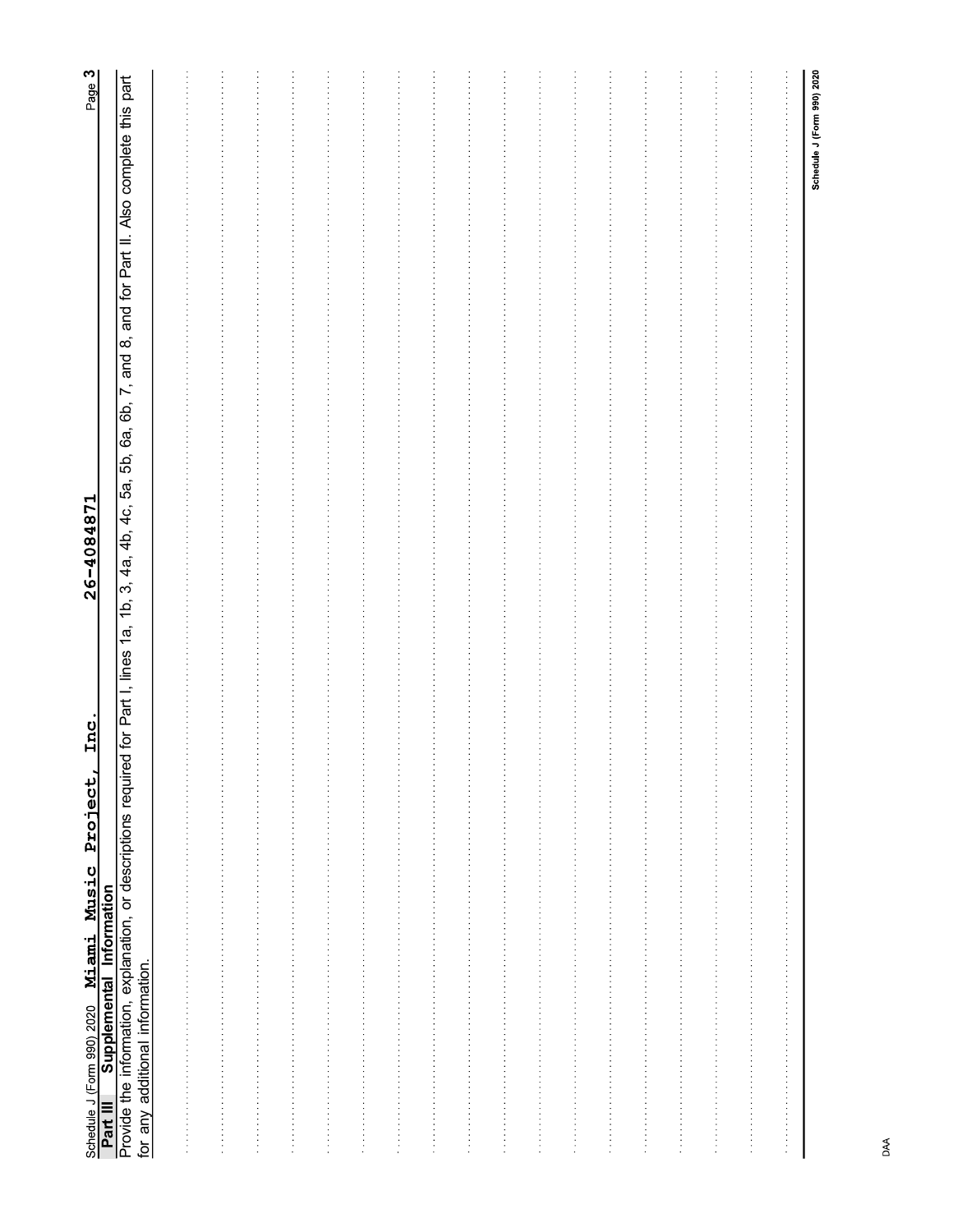Name of the organization **Employer identification number** Employer identification number

(Form 990 or 990-EZ) Complete to provide information for responses to specific questions on SCHEDULE O Supplemental Information to Form 990 or 990-EZ

Form 990 or 990-EZ or to provide any additional information. Department of the Treasury<br>
Internal Revenue Service **Department of the Intestrument of the Intest information.** Attach to Form 990 or 990-EZ.



Form 990 - Organization's Mission

Miami Music Project's mission is to use music as an instrument for social transformation, empowering children to acquire values and achieve their full potential, positively affecting their society through the study and performance of music. Children from Miami's most at-risk demographics need safe environments to form meaningful friendships while learning important skills to become contributing citizens. Students have limited access to affordable afterschool activities and quality arts education. Miami's vulnerable populations and immigrant communities must overcome significant odds such as parents working multiple jobs, or not being able to afford tuition or purchase necessary materials to participate and access these life-changing opportunities. The communities where Miami Music Project operates - Liberty City, Little Haiti, Little Havana, Miami Springs, and Miami Gardens - are particularly under-resourced. Supplemental Information to Form 990 or 990-EZ<br>
Complete to provide information to response to specific questions on<br>
Form 990 or 990-EZ or to provide any additional information.<br>
<br> **Miami Music Project, Inc.**<br>
Miami Music

Form 990, Part III, Line 4a - First Accomplishment

Miami Music Project's mission is to use music as an instrument for social transformation, empowering children to acquire values and achieve their full potential, positively affecting their society through the study and performance of music. Children from Miami's most at-risk demographics need safe environments to form meaningful friendships while learning important skills to become contributing citizens. Students have limited access to affordable afterschool activities and quality arts education. Miami's vulnerable populations and immigrant communities must overcome significant odds such as parents working multiple jobs, or not being able to afford

. . . . . . . . . . . . . . . . . . . . . . . . . . . . . . . . . . . . . . . . . . . . . . . . . . . . . . . . . . . . . . . . . . . . . . . . . . . . . . . . . . . . . . . . . . . . . . . . . . . . . . . . . . . . . . . . . . . . . . . . . . . . . . . . . . . . . . . . . . . . . . . . . . . . . . . . . . .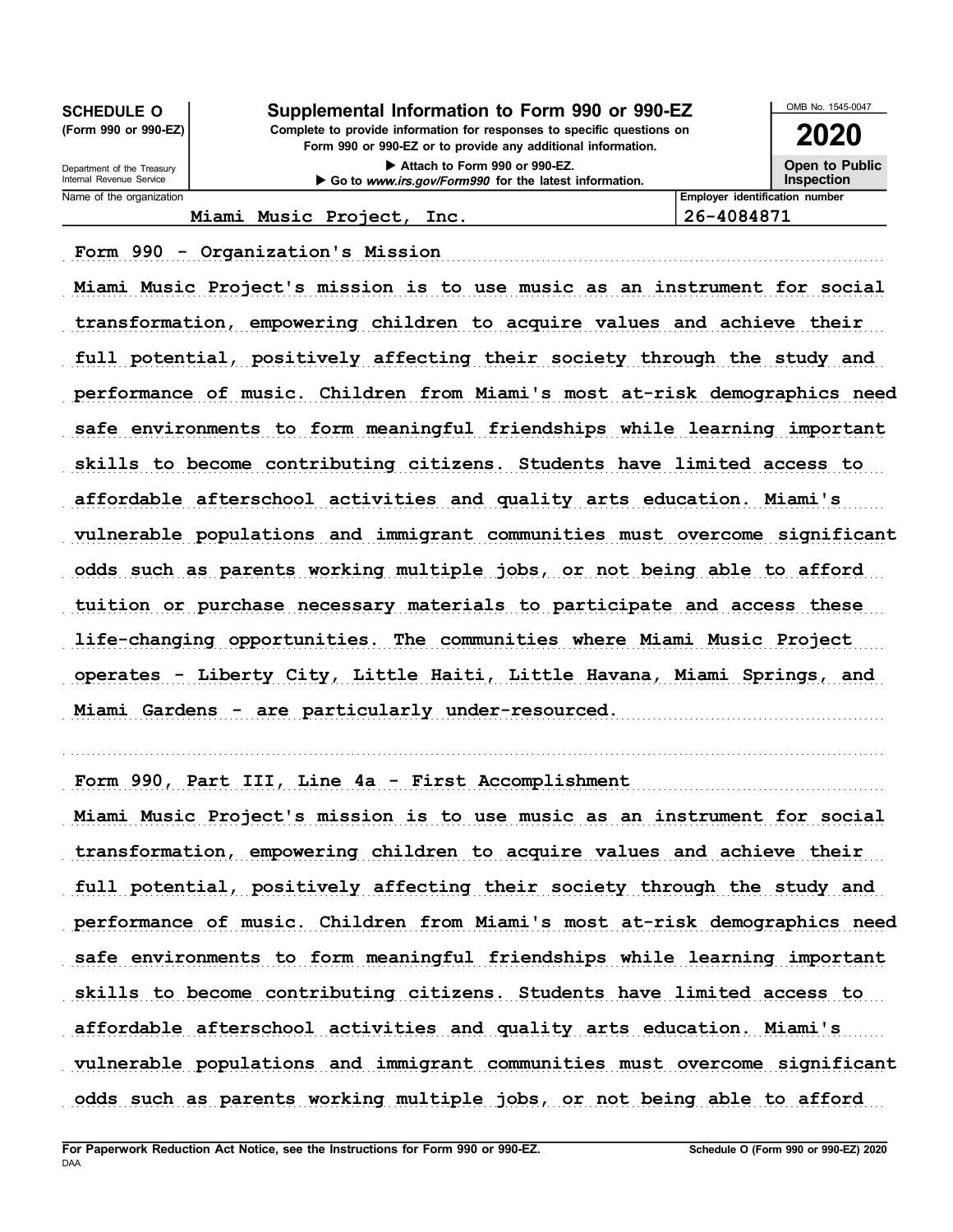| Schedule O (Form 990 or 990-EZ) 2020                                                                                                                                                                                                                                               | Page 2                                       |
|------------------------------------------------------------------------------------------------------------------------------------------------------------------------------------------------------------------------------------------------------------------------------------|----------------------------------------------|
| Name of the organization<br>Miami Music Project, Inc.                                                                                                                                                                                                                              | Employer identification number<br>26-4084871 |
| tuition or purchase necessary materials to participate and access these<br>life-changing opportunities. The communities where Miami Music Project<br>operates - Liberty City, Little Haiti, Little Havana, Miami Springs, and<br>Miami Gardens - are particularly under-resourced. |                                              |
| MMP helps to reverse these trends. We serve students from communities with<br>untapped potential, giving them the opportunities necessary to become                                                                                                                                |                                              |
| exceptional students, college graduates, and outstanding contributors to                                                                                                                                                                                                           |                                              |
| society. This year, our students were:                                                                                                                                                                                                                                             |                                              |
| "43% Black Non-Hispanic                                                                                                                                                                                                                                                            |                                              |
| "50% Hispanic                                                                                                                                                                                                                                                                      |                                              |
| "7% White and other                                                                                                                                                                                                                                                                |                                              |
| "59% Female                                                                                                                                                                                                                                                                        |                                              |
| "41% Male                                                                                                                                                                                                                                                                          |                                              |
| "79% of students come from low-income families                                                                                                                                                                                                                                     |                                              |
|                                                                                                                                                                                                                                                                                    |                                              |
| Miami Music Project is dedicated to reaching at-risk communities with                                                                                                                                                                                                              |                                              |

high-quality music education designed to increase positive youth development and kindle the skills necessary to become successful artists, students, citizens, and leaders. Miami Music Project's programs are all tuition-free and accept students regardless of musical background. Instruments, classes, and busing are provided completely free-of-charge. All children with interest are welcomed into the program.

This year, we provided programming across five community chapters serving children and youth with two hours of intense musical instruction daily on five levels of advancement. Students learned high-quality orchestra

Page 1 of 4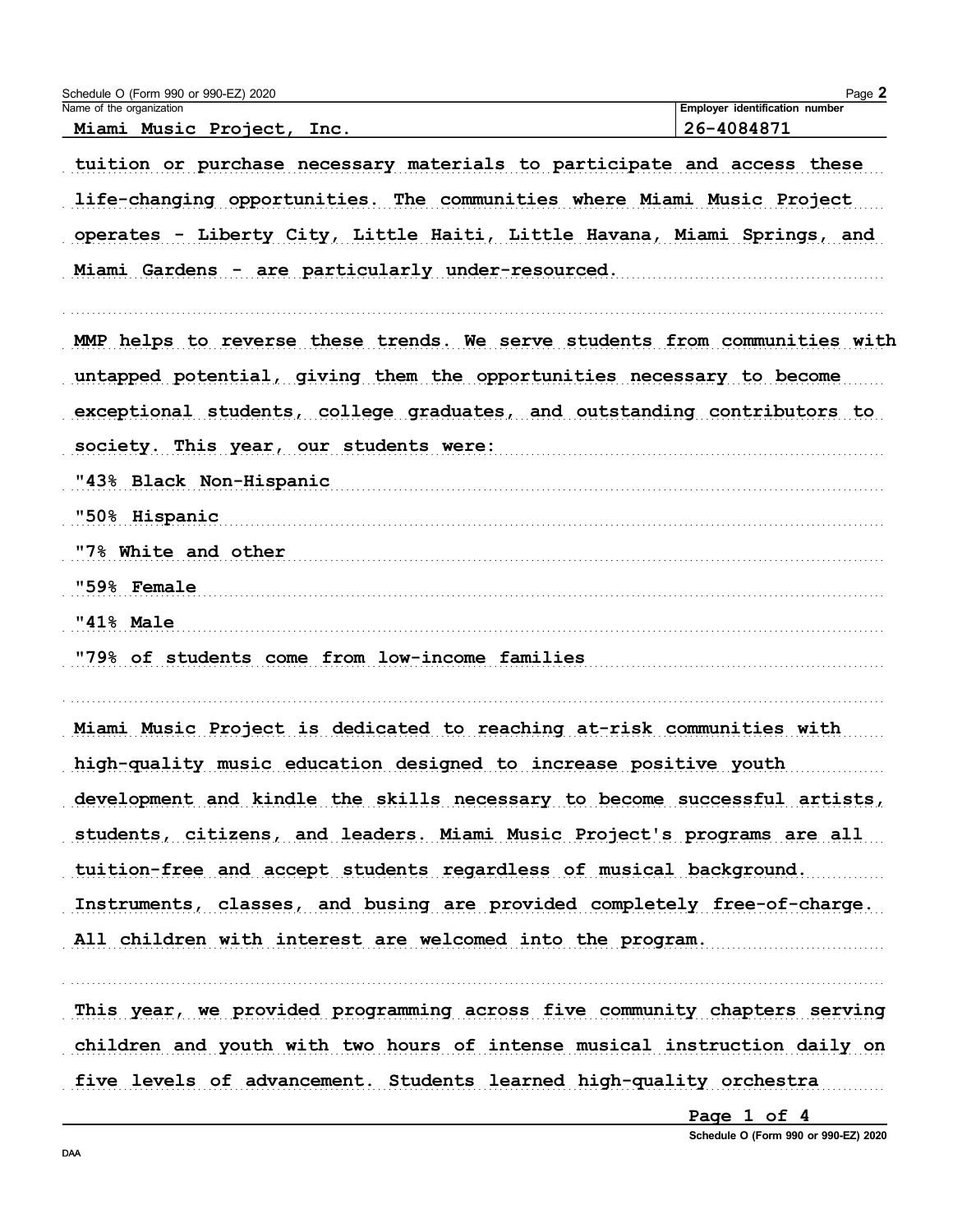| Schedule O (Form 990 or 990-EZ) 2020<br>Name of the organization                                                                                                                                                                                                                                                                                                                                                       | Page 2<br>Employer identification number |
|------------------------------------------------------------------------------------------------------------------------------------------------------------------------------------------------------------------------------------------------------------------------------------------------------------------------------------------------------------------------------------------------------------------------|------------------------------------------|
| Miami Music Project, Inc.                                                                                                                                                                                                                                                                                                                                                                                              | 26-4084871                               |
| repertoire showcased during multiple performances year-round, at major<br>performing arts venues throughout Miami-Dade County.<br>In March 2020, Miami Music Project pivoted to a fully virtual music<br>education program due to the COVID-19 pandemic. Through this online<br>programming, we provided 300 classes every week to our hundreds of                                                                     |                                          |
| students, with each of them receiving a total of 8 hours of individual,                                                                                                                                                                                                                                                                                                                                                |                                          |
| small group, and large group academic and performance instruction per week.                                                                                                                                                                                                                                                                                                                                            |                                          |
| In addition, MMP staff became essential advocates and supporters of our<br>communities and families by:<br>1. Providing and delivering supplies to the families we serve, including<br>free meals,<br>2. Connecting families with health and nutrition resources, and<br>3. Making sure technology requirements were provided and functional to<br>families so they could effectively access and engage in schoolwork. |                                          |
| Beginning with select events in Spring 2021, Miami Music Project resumed<br>in-person activities. By June 2021, we were operating fully in-person,<br>following state and local COVID-19 guidelines with 120 students at our<br>annual Summer Camp. Full after-school programmatic operations and live<br>performances have successfully resumed since the beginning of the 2021-2022<br>academic year.                |                                          |
| Independent research has shown how much MMP's innovative programming can<br>transform a child's life. Our El Sistema-inspired music education<br>curriculum serves as a vehicle for social and emotional transformation. MMP                                                                                                                                                                                           |                                          |

Page 2 of 4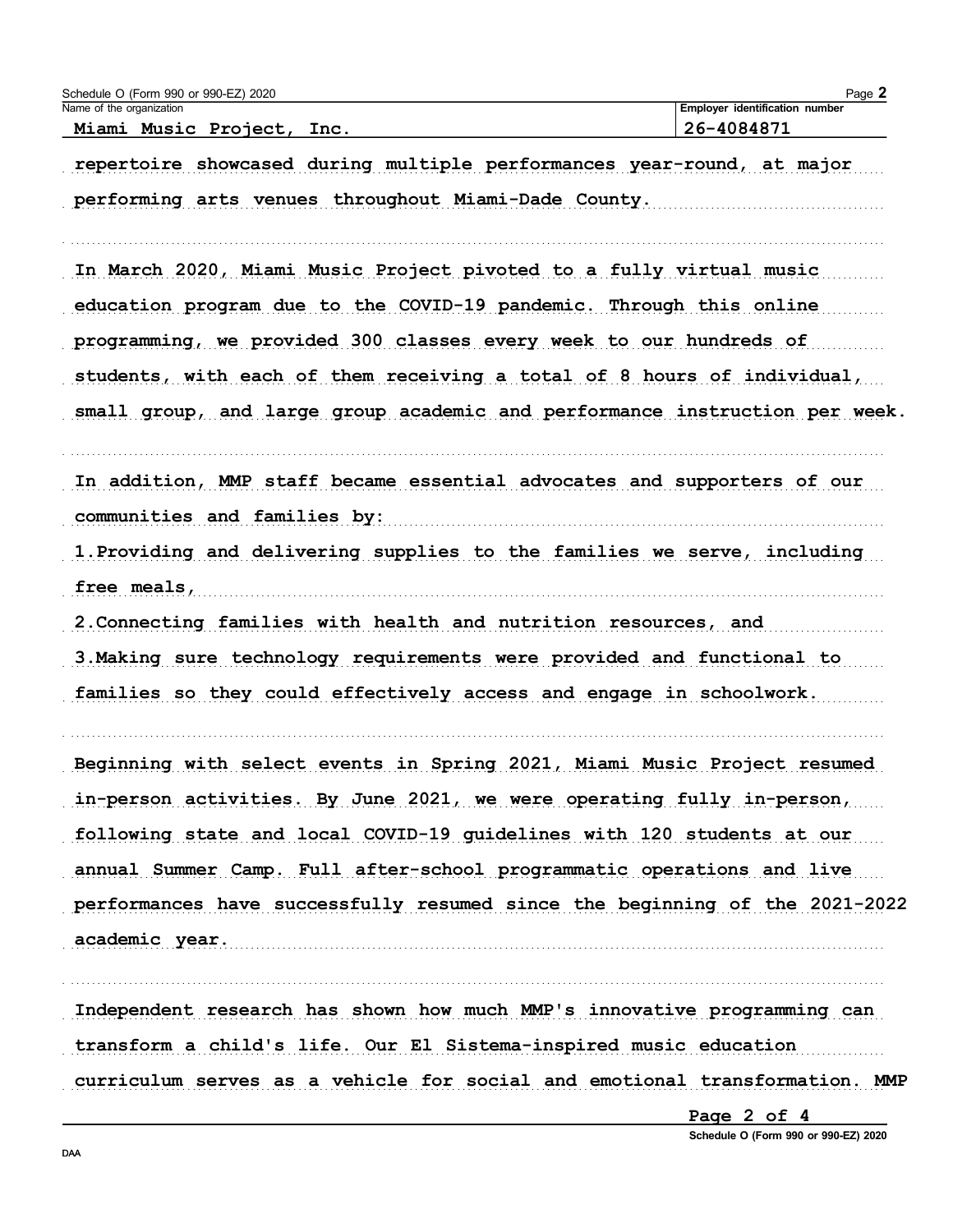| Schedule O (Form 990 or 990-EZ) 2020<br>Name of the organization            | Page 2<br>Employer identification number |
|-----------------------------------------------------------------------------|------------------------------------------|
| Miami Music Project, Inc.                                                   | 26-4084871                               |
| students showed:                                                            |                                          |
| "Improvement across competence, confidence, character, connection and       |                                          |
| caring,                                                                     |                                          |
| "Better psychological adjustment, experiencing a reduction in social        |                                          |
| anxiety and problems with peers,                                            |                                          |
| "Improved executive functioning, specifically working memory,               |                                          |
| "Significant enhancements in traits such as grit, goal-directed hope and    |                                          |
| empathy, and                                                                |                                          |
| "Improvements in youth skills, attitudes and behaviors over the course of   |                                          |
| the school year.                                                            |                                          |
|                                                                             |                                          |
| Miami Music Project was able to accomplish all of this while remaining      |                                          |
| fiscally sound and responsible. All activities were fully funded thanks to  |                                          |
| generous donations from individuals, foundations, and government cultural   |                                          |
| institutions.                                                               |                                          |
| Form 990, Part VI, Line 11b - Organization's Process to Review Form 990     |                                          |
| THE 990 IS REVIEWED BY THE DIRECTOR OF OPERATIONS, THEN BY THE EXECUTIVE    |                                          |
| DIRECTOR AND REVIEWED AND APPROVED BY THE TREASURER/FINANCE CHAIR. ONCE     |                                          |
| FILED, A COPY OF THE 990 IS PROVIDED TO THE BOARD OF DIRECTORS AS PER       |                                          |
| <b>REQUEST.</b>                                                             |                                          |
|                                                                             |                                          |
| Form 990, Part VI, Line 12c - Enforcement of Conflicts Policy               |                                          |
| ANYONE SUBJECT TO THE CONFLICT OF INTEREST POLICY SHALL REPORT THE POSSIBLE |                                          |
| EXISTENCE OF A CONFLICT OF INTEREST TO THE ORGANIZATION'S CEO.              |                                          |
| Form 990, Part VI, Line 15a - Compensation Process for Top Official         |                                          |
|                                                                             | Page 3 of 4                              |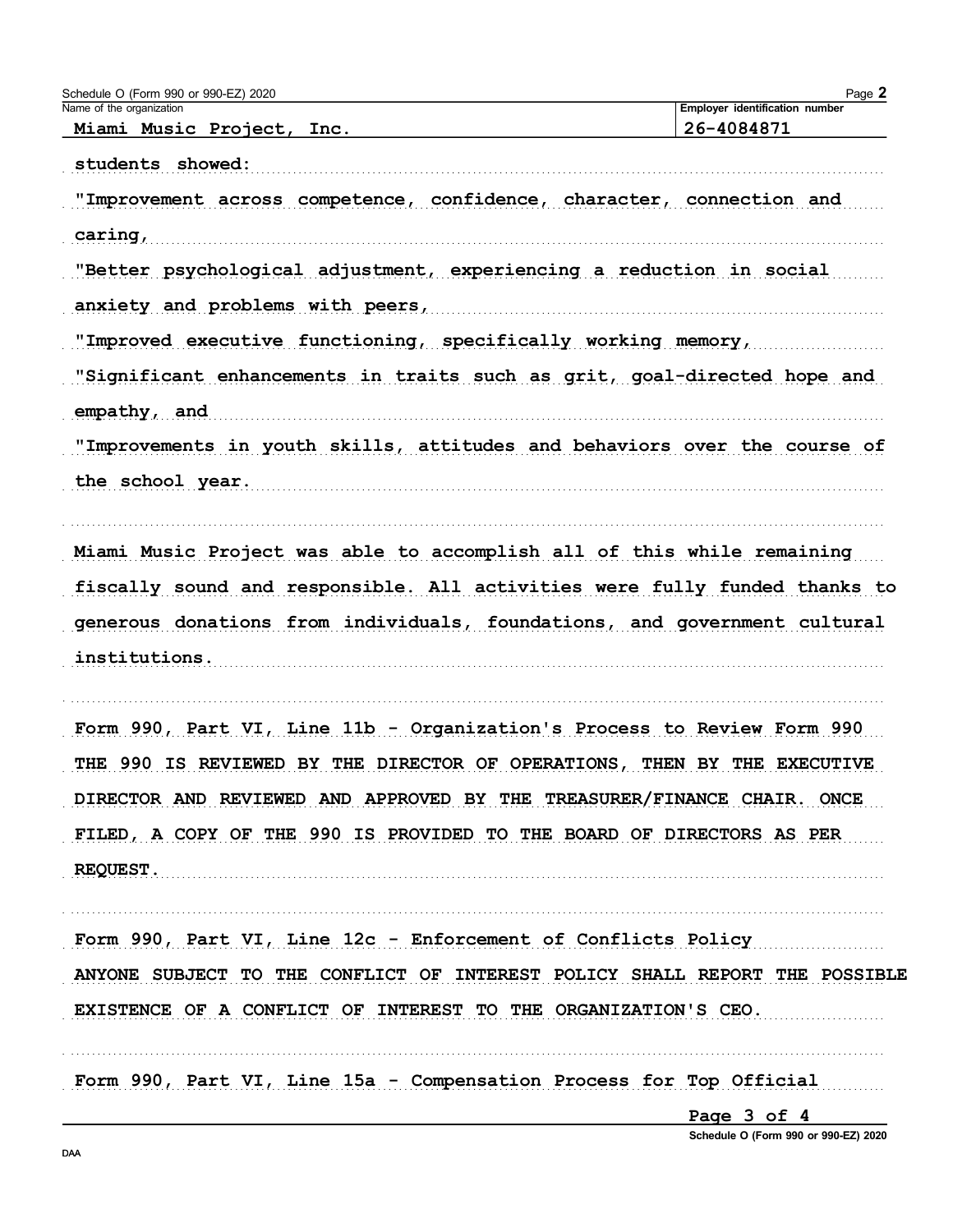| Schedule O (Form 990 or 990-EZ) 2020<br>Name of the organization               | Page 2<br>Employer identification number |
|--------------------------------------------------------------------------------|------------------------------------------|
| Miami Music Project, Inc.                                                      | 26-4084871                               |
| THE BOARD OF TRUSTEES FOLLOWS THE STANDARD PRACTICES FOR APPROVAL OF           |                                          |
| COMPENSATION AS SUGGESTED BY THE NATIONAL COUNCIL OF                           | <b>NONPROFITS.</b><br>IT                 |
| INCLUDES, BUT IS NOT LIMITED TO:                                               |                                          |
| OBTAINING RESEARCH AND INFORMATION TO MAKE A RECOMMENDATION TO THE FULL        |                                          |
| BOARD FOR THE COMPENSATION OF THE DIRECTOR BASED ON A REVIEW OF                |                                          |
| COMPARABILITY DATA (WHICH MAY INCLUDE WRITTEN JOB OFFERS FOR POSITIONS AT      |                                          |
| SIMILAR ORGANIZATIONS, SALARY AND BENEFIT COMPENSATION STUDIES,                | <b>TELEPHONE</b>                         |
| CALLS ABOUT SIMILAR POSITIONS AT ORGANIZATIONS, INFORMATION OBTAINED           |                                          |
| FROM THE IRS FORM 990 FILINGS OF SIMILAR ORGANIZATIONS.                        |                                          |
| DOCUMENTATION DESCRIPTION OF COMPENSATIONS AND BENEFITS, LETTER OF             |                                          |
| ENGAGEMENT AFTER THE PERSON IS HIRED.                                          |                                          |
|                                                                                |                                          |
| Form 990, Part VI, Line 15b - Compensation Process for Officers                |                                          |
| TRUSTEES FOLLOWS THE STANDARD PRACTICES FOR APPROVAL OF<br><b>THE BOARD OF</b> |                                          |
| COMPENSATION AS SUGGESTED BY THE NATIONAL COUNCIL OF NONPROFITS. IT            |                                          |
| INCLUDES, BUT IS NOT LIMITED TO:                                               |                                          |
| OBTAINING RESEARCH AND INFORMATION TO MAKE A RECOMMENDATION TO THE FULL        |                                          |
| BOARD FOR THE COMPENSATION OF THE DIRECTOR BASED ON A REVIEW OF                |                                          |
| COMPARABILITY DATA (WHICH MAY INCLUDE WRITTEN JOB OFFERS FOR POSITIONS AT      |                                          |
| SIMILAR ORGANIZATIONS, SALARY AND BENEFIT COMPENSATION STUDIES, TELEPHONE      |                                          |
| CALLS ABOUT SIMILAR POSITIONS AT ORGANIZATIONS, INFORMATION OBTAINED FROM      |                                          |
| THE IRS FORM 990 FILINGS OF SIMILAR ORGANIZATIONS.                             |                                          |
| - DOCUMENTATION DESCRIPTION OF COMPENSATIONS AND BENEFITS, LETTER OF           |                                          |
| ENGAGEMENT AFTER THE PERSON IS HIRED.                                          |                                          |
|                                                                                |                                          |
| Form 990, Part VI, Line 19 - Governing Documents Disclosure Explanation        |                                          |

GOVERNING DOCUMENTS ARE MADE AVAILABLE AS REQUESTED.

Page 4 of 4